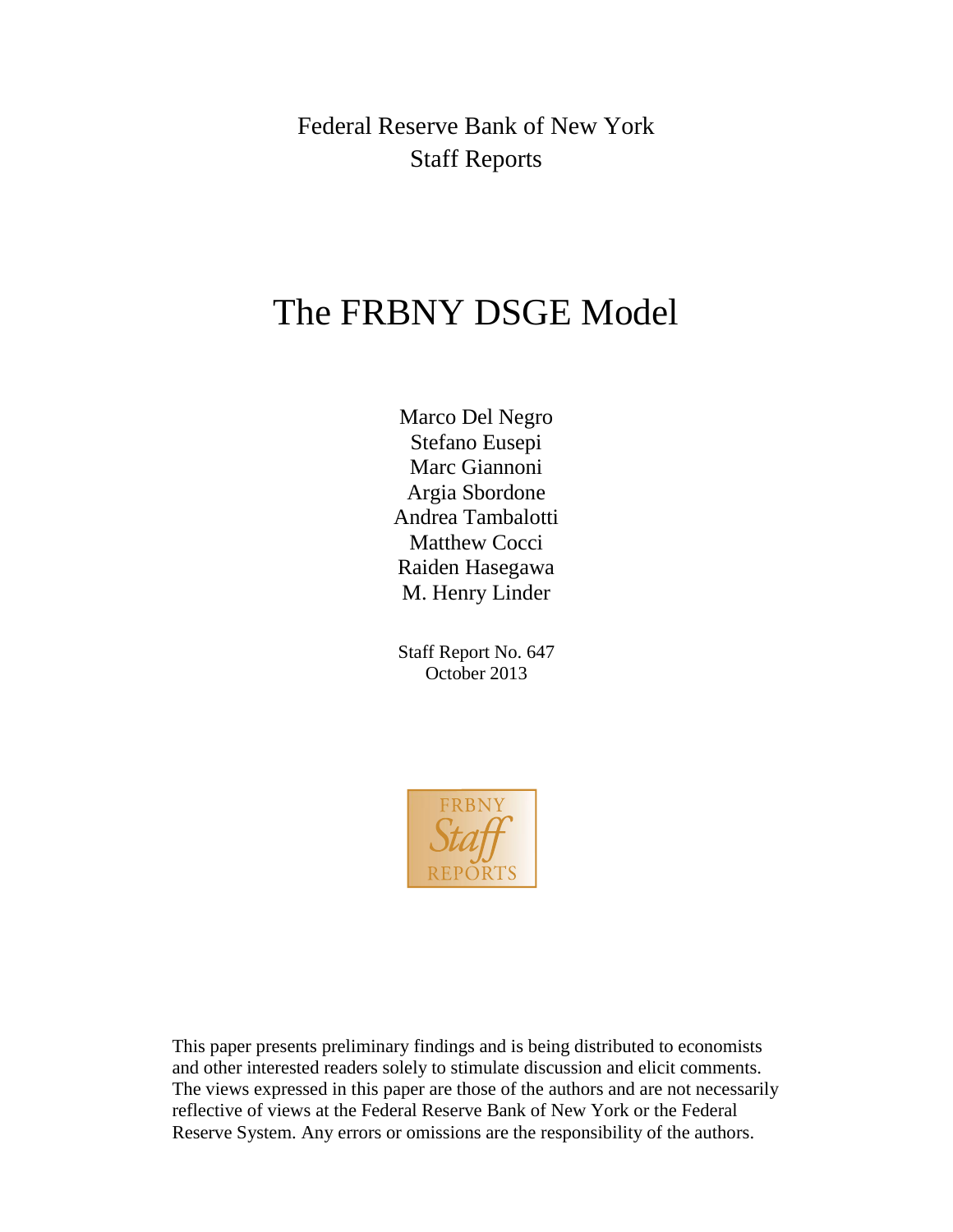#### **The FRBNY DSGE Model**

Marco Del Negro, Stefano Eusepi, Marc Giannoni, Argia Sbordone, Andrea Tambalotti, Matthew Cocci, Raiden Hasegawa, and M. Henry Linder *Federal Reserve Bank of New York Staff Reports*, no. 647 October 2013 JEL classification: C53, C54, E52

#### **Abstract**

The goal of this paper is to present the dynamic stochastic general equilibrium (DSGE) model developed and used at the Federal Reserve Bank of New York. The paper describes how the model works, how it is estimated, how it rationalizes past history, including the Great Recession, and how it is used for forecasting and policy analysis.

Key words: DSGE models

\_\_\_\_\_\_\_\_\_\_\_\_\_\_\_\_\_

Del Negro, Eusepi, Giannoni, Sbordone, Tambalotti, Cocci, Hasegawa, Linder: Federal Reserve Bank of New York (e-mail: marco.delnegro@ny.frb.org, stefano.eusepi@ny.frb.org, marc.giannoni@ny.frb.org, argia.sbordone@ny.frb.org, andrea.tambalotti@ny.frb.org, matthew.cocci@ny.frb.org, raiden.hasegawa@ny.frb.org, m.henry.linder@ny.frb.org). Address correspondence to the Research Department, Federal Reserve Bank of New York, 33 Liberty Street, New York, NY 10045. The authors are very grateful to the many talented research assistants who have worked on the model over the years, in particular, Jenny Chan, Kailin Clarke, Dan Greenwald, Dan Herbst, and Christina Patterson. The views expressed in this paper are those of the authors and do not necessarily reflect the position of the Federal Reserve Bank of New York or the Federal Reserve System.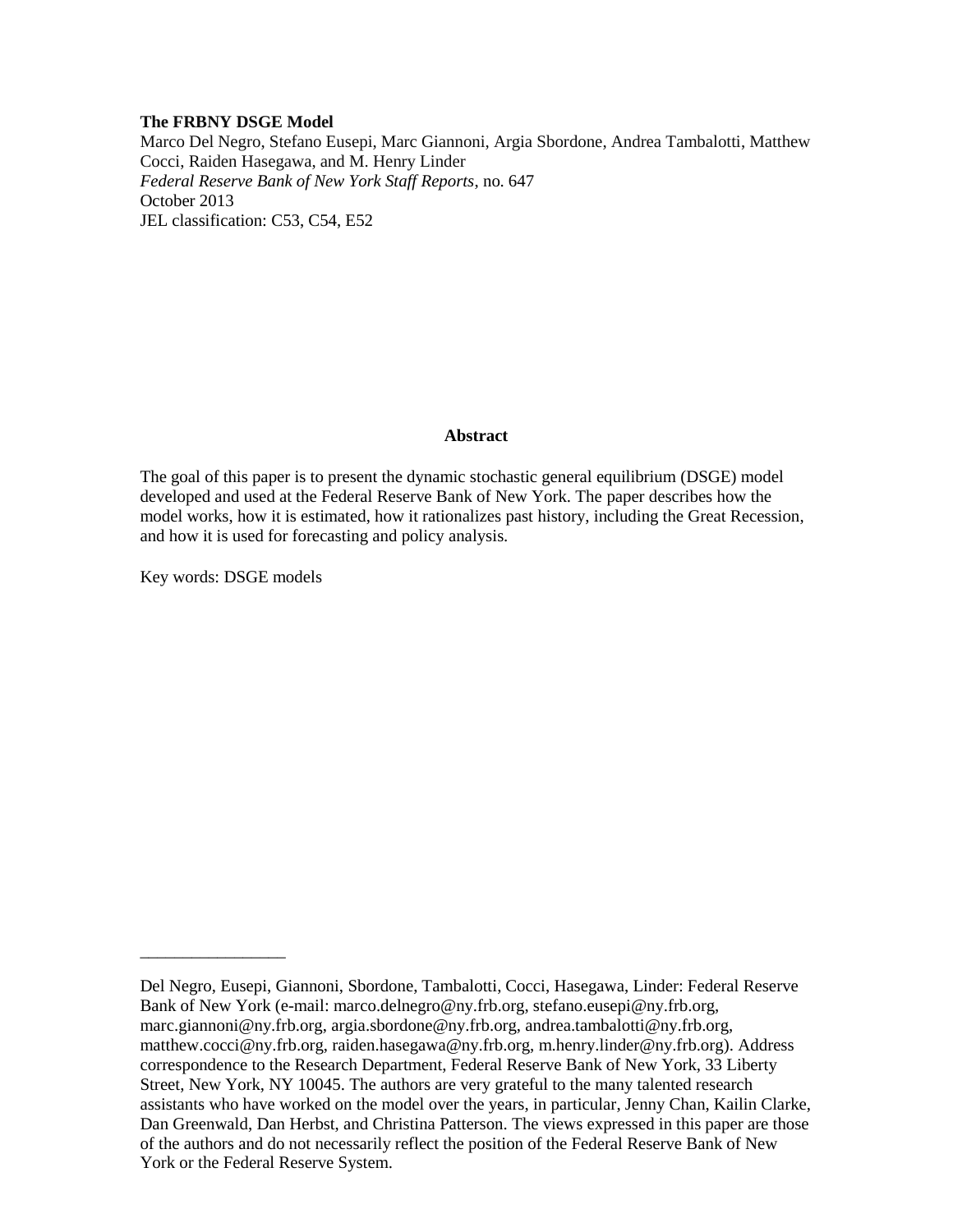## Contents

| 1        | Introduction                                                                                                 | $\boldsymbol{2}$ |  |  |  |  |
|----------|--------------------------------------------------------------------------------------------------------------|------------------|--|--|--|--|
| $\bf{2}$ | The DSGE Model                                                                                               | 3                |  |  |  |  |
|          | 2.1                                                                                                          | $\overline{4}$   |  |  |  |  |
|          | 2.2                                                                                                          | 6                |  |  |  |  |
|          | The Model in Log-linear Form $\ldots \ldots \ldots \ldots \ldots \ldots \ldots \ldots \ldots \ldots$<br>2.3  | 12               |  |  |  |  |
|          | 2.4                                                                                                          | 16               |  |  |  |  |
| 3        | <b>Estimation and Data</b>                                                                                   | 16               |  |  |  |  |
| 4        | Priors and Posterior Estimates for the DSGE Model Parameters                                                 | 19               |  |  |  |  |
| $\bf{5}$ | The Transmission Mechanism and the Variance Decomposition                                                    | 20               |  |  |  |  |
|          | Policy Shocks: Anticipated and Unanticipated $\hfill\ldots\ldots\ldots\ldots\ldots\ldots\ldots\ldots$<br>5.1 | 23               |  |  |  |  |
| 6        | Developing a Narrative: from the Great Recession to a Sluggish Recovery 25                                   |                  |  |  |  |  |
| 7        | The Forecast Distributions                                                                                   | 29               |  |  |  |  |
| 8        | An Assessment of the Model's Real-Time Forecasts, 2010-2012                                                  | 29               |  |  |  |  |
| 9        | Conclusion                                                                                                   | 31               |  |  |  |  |
|          | <b>Tables</b>                                                                                                | $35\,$           |  |  |  |  |
|          | Figures<br>37                                                                                                |                  |  |  |  |  |
|          | <b>A</b> Measurement Equations                                                                               | 54               |  |  |  |  |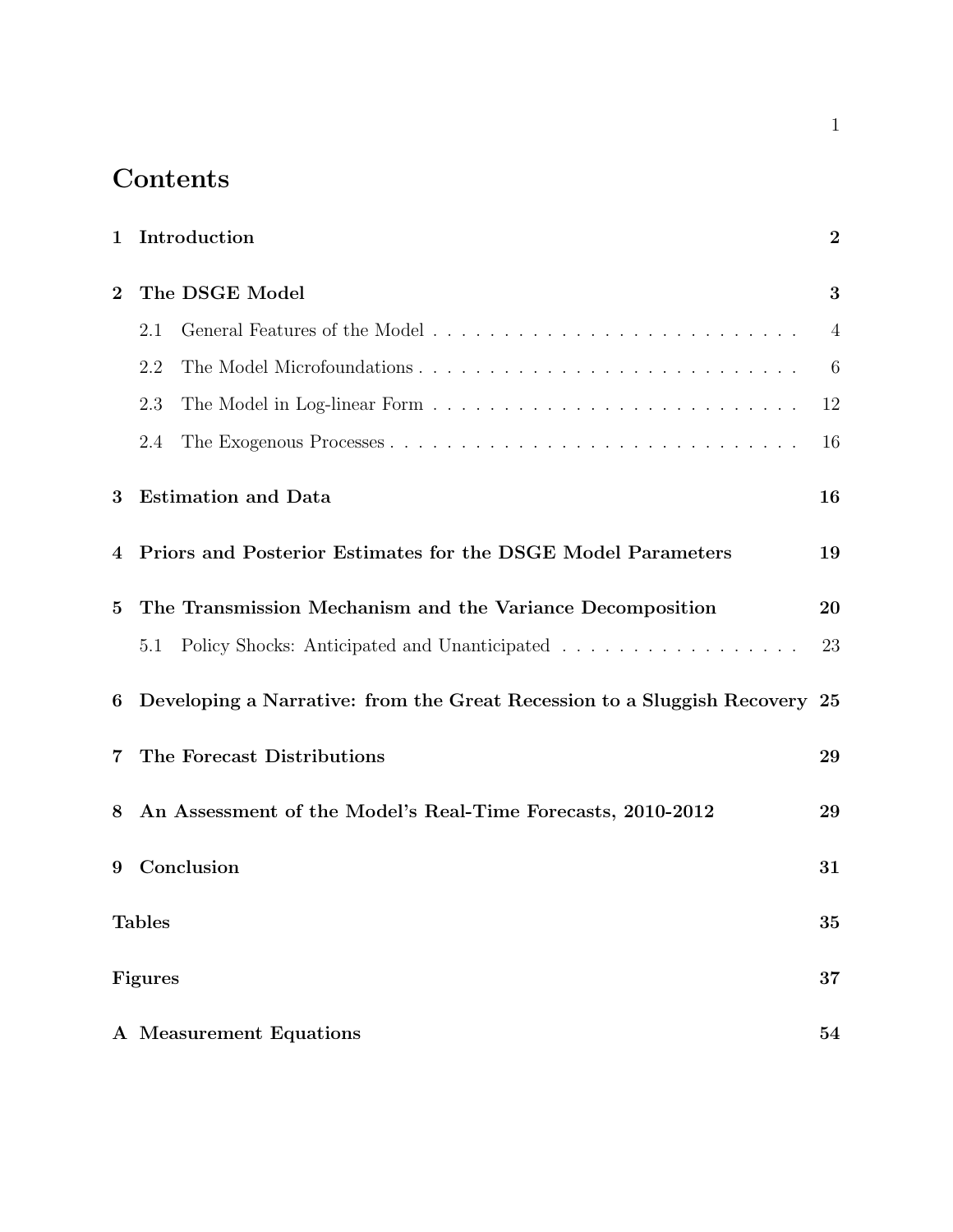## <span id="page-3-0"></span>1 Introduction

The goal of this paper is to present the FRBNY DSGE model, that is, the dynamic stochastic general equilibrium (DSGE) model developed and used at the Federal Reserve Bank of New York. The paper describes how the model works, how it is estimated, how it rationalizes past history including the Great Recession, and how it is used for forecasting and policy analysis. Models, unless they are very simple, are often perceived as black boxes. This problem is particularly prevalent for DSGE models which are necessarily complicated to capture the fundamentally dynamic relationships in the economy as well as the general equilibrium forces that drive most macroeconomic variables. In addition, the Bayesian techniques used for the estimation of these models may seem mysterious. We are providing here a fairly detailed description of the FRBNY DSGE model. Such a description is necessarily somewhat technical. However, to make sure that most readers understand the key features of the model, we complement the model description with more intuitive discussions of the model's ingredients and implications.

The FRBNY DSGE model is a medium scale, one-sector dynamic stochastic general equilibrium model. It builds on the neo-classical growth model by adding nominal wage and price rigidities, variable capital utilization, costs of adjusting investment, habit formation in consumption, and credit frictions. The core of the model is based on the work of [Smets and](#page-36-1) [Wouters](#page-36-1) [\(2007\)](#page-36-1), and [Christiano et al.](#page-34-0) [\(2005\)](#page-34-0), and includes credit frictions as in the financial accelerator model developed by [Bernanke et al.](#page-34-1) [\(1999\)](#page-34-1). The actual implementation of the credit frictions follows closely [Christiano et al.](#page-34-2) [\(2009\)](#page-34-2).

The model is perturbed by a set of exogenous shocks, which are the fundamental sources of macroeconomic fluctuations. These shocks are identified by matching the model dynamics with the following quarterly data series: real GDP growth, core PCE inflation, the labor share, aggregate hours worked, the effective federal funds rate (FFR), and the spread between Baa corporate bonds and 10-year Treasury yields. In addition, we use data on federal funds rate expectations as measured by OIS rates, starting in 2008Q4, i.e., when the policy rate hit the zero lower bound. The parameters of the model are estimated on data from 1984Q1 to 2013Q1 using Bayesian methods as presented for instance in [An and Schorfheide](#page-34-3) [\(2007\)](#page-34-3) and [Del Negro and Schorfheide](#page-35-0) [\(2010\)](#page-35-0).

DSGE models have a number of key advantages over alternative models, as discussed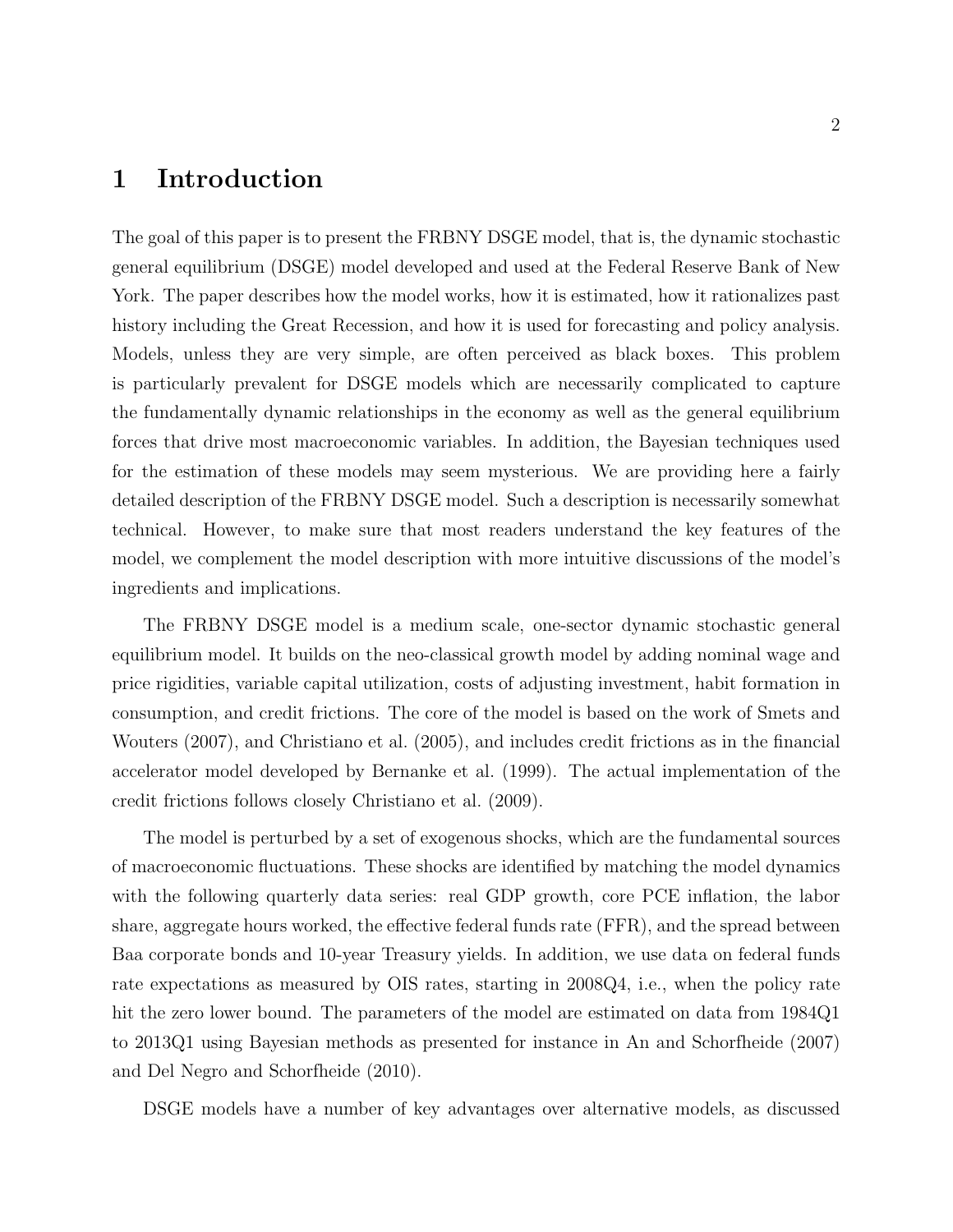e.g., in [Sbordone et al.](#page-35-1) [\(2010\)](#page-35-1). First, by being built on microeconomic foundations, these models make clear how economic agents' current decisions depend on their expectations about uncertain future outcomes. Second, the general equilibrium feature of these models imply an important interaction between policy actions and households or firms' behavior. Moreover, the clear specification of the stochastic shocks allows one to identify the source of economic fluctuations.

The fact that DSGE modelers can readily take advantage of progress in academic research by incorporating new features and new inference procedures into their models is arguably another key advantage of DSGE models relative to alternative approaches. This also means however that DSGE models evolve over time to keep up with advances in research, and the FRBNY DSGE model is no exception. What we present here is therefore just a snapshot of the model at this point in time. In spite of the fact that this model will continue to evolve over time, it seemed worthwhile to document where we currently stand.

The remainder of the paper is as follows. Section [2](#page-4-0) describes the model, first at a general level and then more in detail. Section [3](#page-17-1) elaborates on the estimation procedure, including the use of anticipated monetary policy shocks to model forward guidance. Section [4](#page-20-0) discusses the prior information on the model's parameters, which is based in large part based on the calibration literature, and their posterior distribution. Section [5](#page-21-0) illustrates the estimated model's transmission mechanism, with particular emphasis on the propagation of anticipated policy shocks. Section [6](#page-26-0) provides the model's interpretation of the Great Recession. Section [7](#page-30-0) shows the model's forecasts as of June 2013, and elaborates on how this structural model can be used to interpret the outlook. The model's forecasts are distinct from the FRBNY staff forecasts. Section [8](#page-30-1) provides an assessment of the model's real time forecasts over the past three years. Finally, section [9](#page-32-0) concludes.

## <span id="page-4-0"></span>2 The DSGE Model

This section is structured as follows. We first describe the general features of the model by introducing its main economic units and briefly discussing their role, the various frictions that affect their interrelationships, and the source of exogenous disturbances. Next we detail the microfoundations of the model — the form of preferences, technology, and constraints and the shock processes — and present the optimization problem of each set of agents. Solving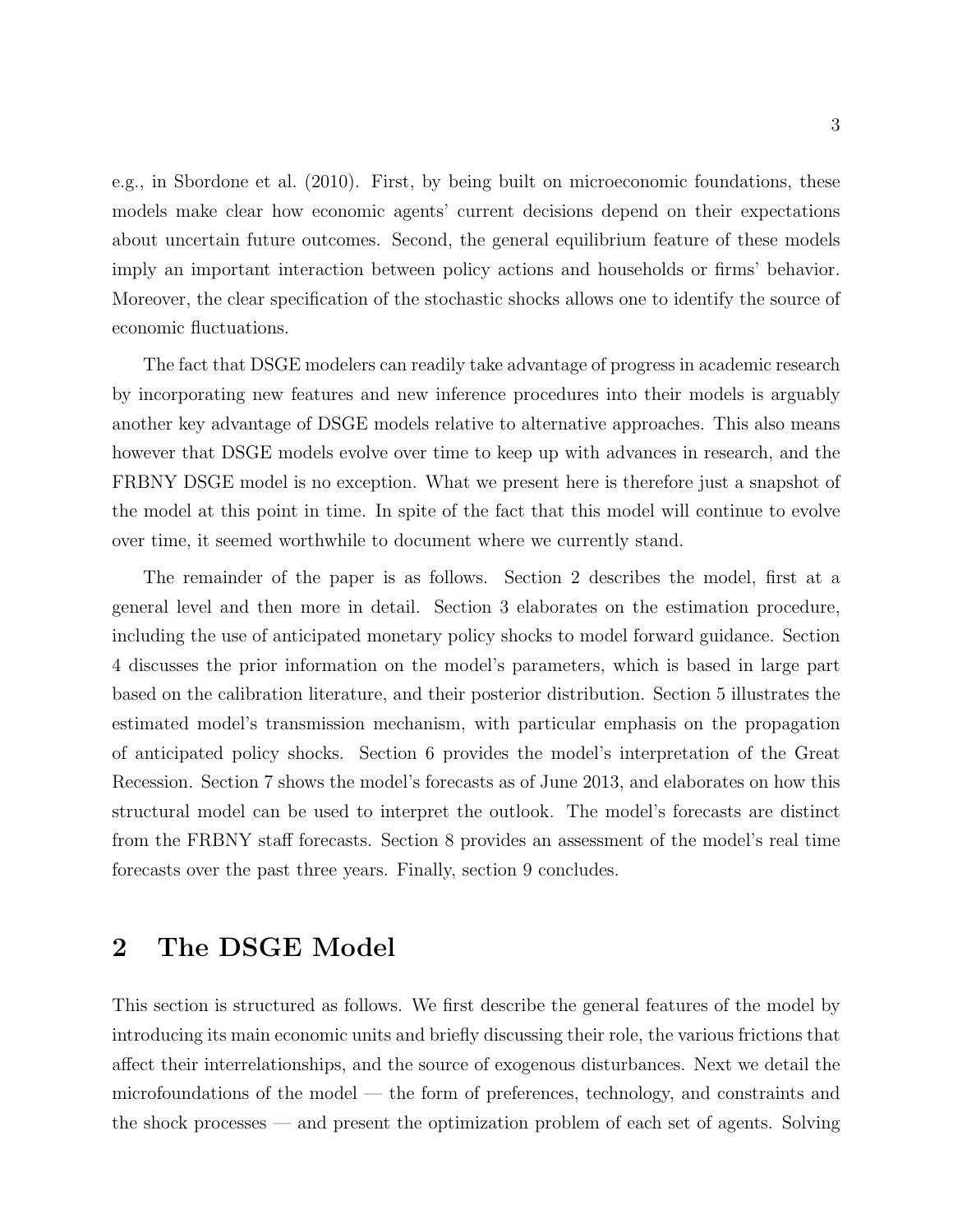these optimization problems result in optimal decision rules that describe the behavior of each set of agents. Rather than attempting to solve the full set of model equations, we proceed by performing a log-linear approximation to all equilibrium conditions. We describe at the end of the section the set of log-linearized equilibrium conditions, which are needed to reproduce our results.

#### <span id="page-5-0"></span>2.1 General Features of the Model

The economic units in the model are households, firms, banks, entrepreneurs, and the government. Figure [1](#page-38-1) illustrates the interactions among these units, the model frictions and the shocks that affect the economy's dynamics.

Households supply labor services to firms. The utility they derive from leisure is subject to a random disturbance, which we call "labor supply" shock, since it captures exogenous movements in labor supply due to factors such as demographics and labor market imperfections (this shock is sometimes also referred to as a "leisure" shock). Frictions in the labor market take the form of nominal wage rigidities. These frictions imply that various shocks affect hours worked. Households also choose how much to consume and to save. Their savings take the form of deposits into banks and purchases of government bonds. Households' preferences for consumption incorporate habit persistence, a characteristic that affects their consumption smoothing decisions.

Monopolistically competitive firms produce intermediate goods, which a competitive firm aggregates into a single final good that is used for both consumption and investment. The production function of intermediate producers is subject to "total factor productivity" (TFP) shocks. Frictions in the intermediate goods markets take the form of nominal price rigidities. Together with wage rigidities, this friction allows demand shocks to be a source of business cycle fluctuations, as countercyclical mark-ups induce firms to produce less when demand is low. Firms' optimal price setting implies that inflation evolves in the model according to a standard, forward-looking New Keynesian Phillips curve, which determines inflation as a function of marginal costs, expected future inflation, and "mark-up" shocks. Markup shocks capture exogenous changes in the degree of competitiveness in the intermediate goods market. In practice, these shocks capture also unmodeled inflationary pressures, such as those arising from fluctuations in commodity prices.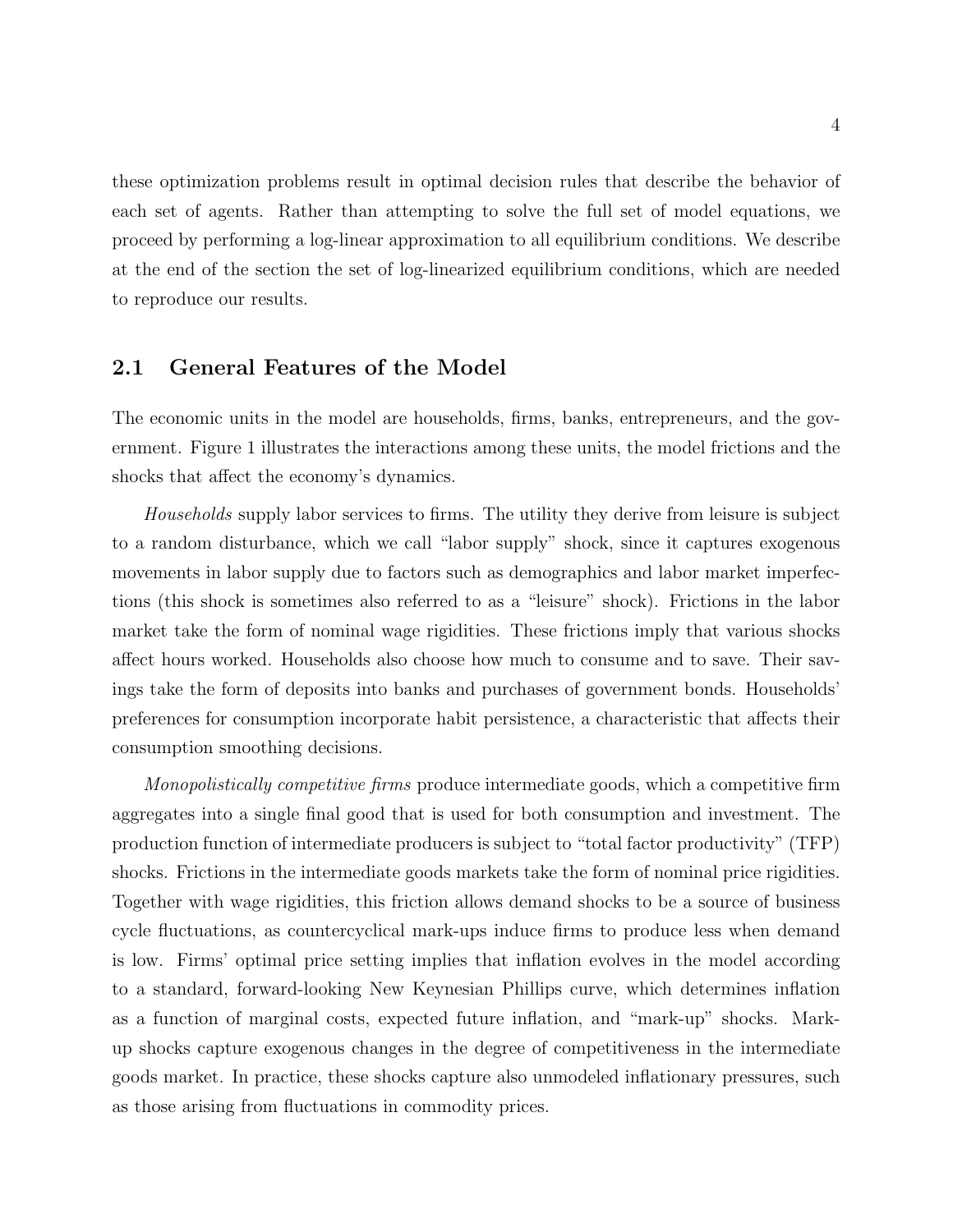Financial intermediation involves two actors, banks and entrepreneurs, whose interaction captures imperfections in financial markets. These agents should not be interpreted in a literal sense, but rather as a device for modeling credit frictions. Banks collect deposits from households and lend to entrepreneurs. Entrepreneurs use their own wealth and loans from the banks to acquire capital, which they rent to intermediate good producers. Entrepreneurs are subject to idiosyncratic disturbances that affect their ability to manage capital. Consequently, their revenues may not be high enough to repay their borrowing, in which case they default. Banks protect themselves against default risk by pooling loans to all entrepreneurs and charging them a spread over the deposit rate. The spread varies both endogenously, as a function of the entrepreneurs' leverage, as well as exogenously on the basis of entrepreneurs' riskiness. In particular, mean-preserving changes in the volatility of entrepreneurs' idiosyncratic shocks lead to variations in the spread, to compensate banks for expected losses from defaults. We refer to these exogenous movements in risk as "spread" shocks. Spread shocks, which capture various disturbances to the financial intermediation process, affect entrepreneurs' borrowing costs, altering their demand for capital, and hence investment.

Capital producers transform general output into capital goods, which they sell to the entrepreneurs. The production of new capital is subject to convex adjustment costs, making the production of capital goods more costly in periods of rapid investment growth. It is also subject to exogenous changes in the "marginal efficiency of investment" (MEI). These MEI shocks capture exogenous movements in the productivity of new investments in generating new capital. A positive MEI shock implies that fewer resources are needed to build new capital, leading to higher real activity and inflation, with an effect that persists over time. Such MEI shocks reflect both changes in the relative price of investment versus consumption goods as well as financial market imperfections that are not reflected in movements of the spread [\(Justiniano et al.](#page-35-2) [\(2010\)](#page-35-2)).

Finally, the *government* sector comprises a monetary authority that sets short-term interest rates according to a Taylor-type rule and a fiscal authority that sets public spending and collects lump-sum taxes. Exogenous changes in government spending are called "government" shocks; more generally, these shocks capture exogenous movements in aggregate demand.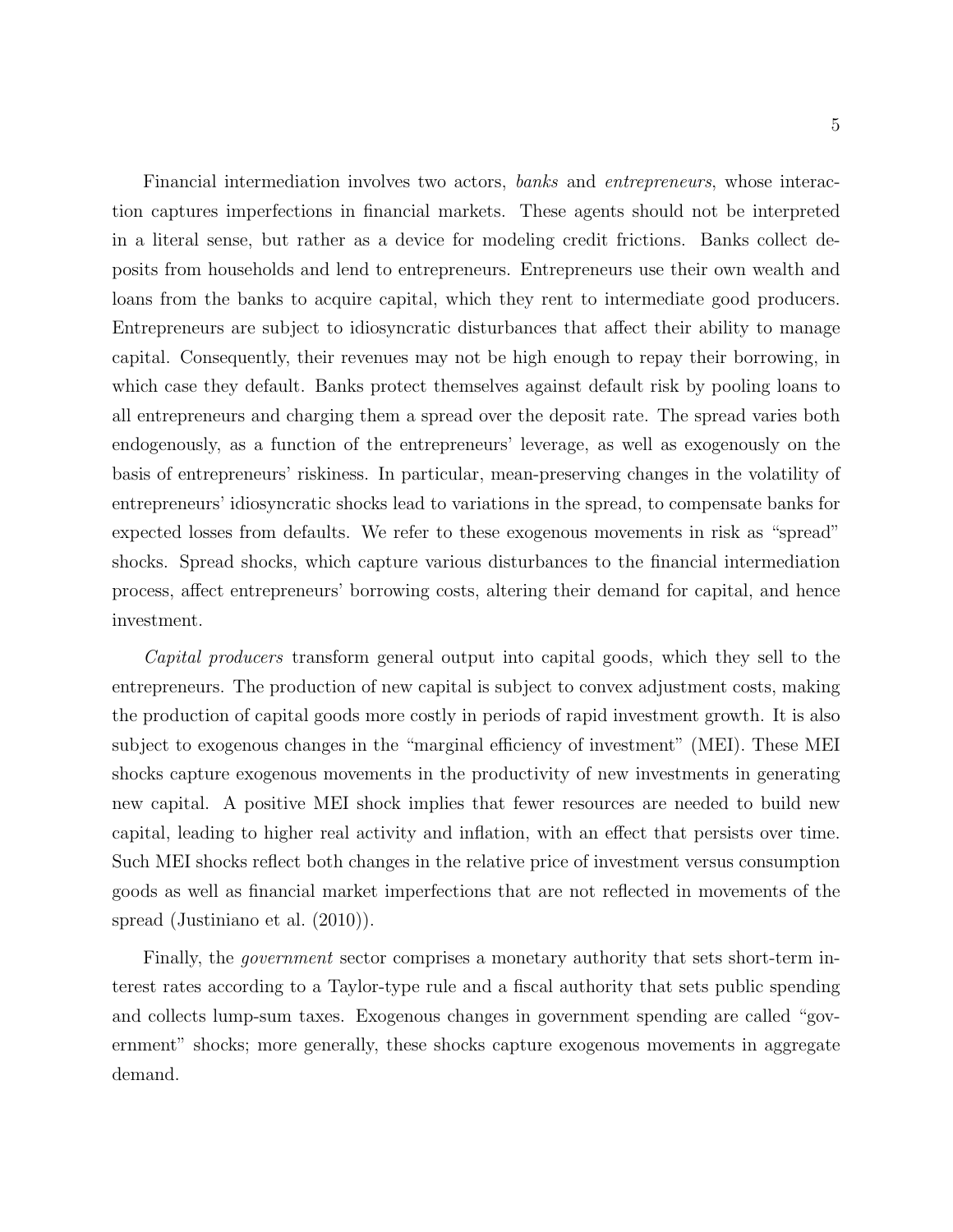### <span id="page-7-0"></span>2.2 The Model Microfoundations

Here we lay out preferences and constraints of each of the economic units of the model, describe their optimization problems and formalize the interactions between them.

Households and labor aggregators. There is a continuum of households indexed by  $j \in [0, 1]$ . Households have identical preferences, which are separable in consumption, leisure, and real money balances. Their objective function is

<span id="page-7-1"></span>
$$
E_t \sum_{s=0}^{\infty} \beta^s \left[ \log(C_{t+s}(j) - hC_{t+s-1}(j)) - \frac{\varphi_{t+s}}{1+\nu_l} L_{t+s}(j)^{1+\nu_l} + \frac{\chi}{1-\nu_m} \left( \frac{M_{t+s}(j)}{Z_{t+s} P_{t+s}} \right)^{1-\nu_m} \right], \tag{1}
$$

where  $C_t(j)$  is consumption,  $L_t(j)$  is labor supply (total available hours are normalized to one), and  $M_t(j)$  is money holdings. Habit persistence in consumption is captured by the parameter h. Real money balances enter the utility function as a ratio to the (stochastic) trend growth of the economy  $Z_t$ , so that real money demand relative to  $Z_t$  is stationary. Since money balances enter separably, and policy is described by an interest rate rule, the "demand for money" only determines households' cash holdings without affecting the determination of other variables in the model. In addition, since we do not use money balances as an observable in the estimation, we will subsequently ignore it.

Households' preferences are subject to a stochastic preference shifter  $\varphi_t$  which affects the marginal utility of leisure, and captures more generally exogenous changes in labor supply driven for instance by demographic changes. We assume that this shifter follows an exogenous process defined below, and refer to innovations to this process as labor supply shocks. Household j chooses  $\{C_t(j), L_t(j), M_t(j), B_t(j), D_t(j)\}_{t=0}^{\infty}$  to maximize the expected utility [\(1\)](#page-7-1) subject to the following budget constraint, written in nominal terms

<span id="page-7-2"></span>
$$
P_{t+s}C_{t+s}(j) + B_{t+s}(j) + D_{t+s}(j) + M_{t+s}(j) \le R_{t+s-1}B_{t+s-1}(j) + R_{t+s-1}^d D_{t+s-1}(j) + M_{t+s-1}(j) + \Pi_{t+s} + W_{t+s}(j)L_{t+s}(j) + T_{t+s} + Tr_{t+s}.
$$
 (2)

where  $B_t(j)$  is holdings of government bonds and  $D_t(j)$  represents deposits in the banking sector.  $R_t$  is the gross nominal interest rate on government bonds,  $R_t^d$  is the gross nominal interest rate on bank deposits,  $\Pi_t$  is the per-capita profit the household receives from owning the firms (we assume that households pool their firm shares so that they all receive the same profits),  $W_t(j)$  is the nominal wage,  $T_t$  are lump-sum transfers (or taxes, if negative) from the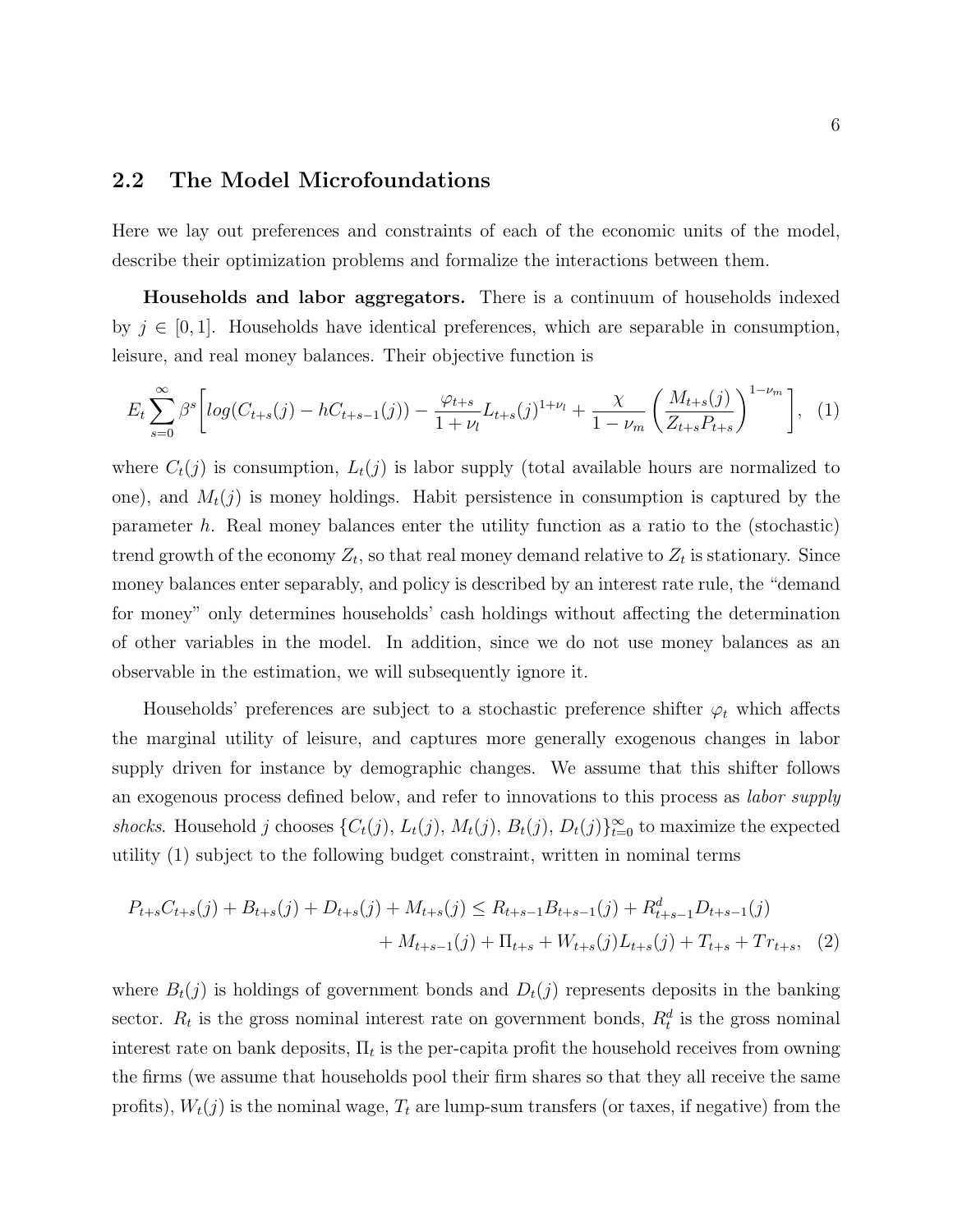government, and  $Tr_t$  are net per-capita lump-sum transfers from the entrepreneurs (discussed later).

We assume that households have access to a full menu of state-contingent securities, although to simplify the notation we do not explicitly add these securities to the budget constraint. Because of this assumption, all households choose the same consumption, money demand, bond holdings and bank deposits. The choice of hours worked can however differ across households, since they will face different wages in equilibrium.

The labor input supplied to the intermediate goods producers,  $L_t$ , is a composite of all the labor services supplied by each household  $j$ . We assume the existence of competitive labor aggregators (or "employment agencies") which combine individual households' labor into an aggregate  $L_t$ , sold to the intermediate goods producers

$$
L_t = \left[ \int_0^1 L_t(j)^{\frac{1}{1+\lambda_w}} dj \right]^{1+\lambda_w}.
$$
\n(3)

The parameter  $\lambda_w \in (0,\infty)$  affects the elasticity of substitution between differentiated labor services.

The first-order condition of the employment agencies' problem leads to the following labor demand schedule  $L_t(j)$  for labor services of household j:

<span id="page-8-0"></span>
$$
L_t(j) = \left(\frac{W_t(j)}{W_t}\right)^{-\frac{1+\lambda_w}{\lambda_w}} L_t,
$$
\n
$$
(4)
$$

where  $W_t(j)$  is the wage paid to  $L_t(j)$  and  $W_t$  is the aggregate wage, defined as

$$
W_t = \left[ \int_0^1 W_t(j)^{\frac{1}{\lambda_w}} dj \right]^{\lambda_w}.
$$
\n
$$
(5)
$$

Every household has market power and chooses its nominal wage subject to the demand constraint  $(4)$ . However, we assume nominal wage rigidity à la [Calvo](#page-34-4)  $(1983)$ : in every period, each household has a probability  $1 - \zeta_w$  of choosing its wage freely. The households that cannot do so simply increase  $W_t(j)$  by the steady-state growth rate of aggregate wages (equal to steady state inflation  $\pi_*$  times the growth rate of the economy  $e^{\gamma}$ ). Instead, households that can optimize at time t choose a wage  $\widetilde{W}_t(j)$  to maximize:

$$
E_t \sum_{s=0}^{\infty} (\zeta_w \beta)^s \bigg[ -\frac{\varphi_{t+s}}{1+\nu_l} L_{t+s}(j)^{1+\nu_l} \bigg],\tag{6}
$$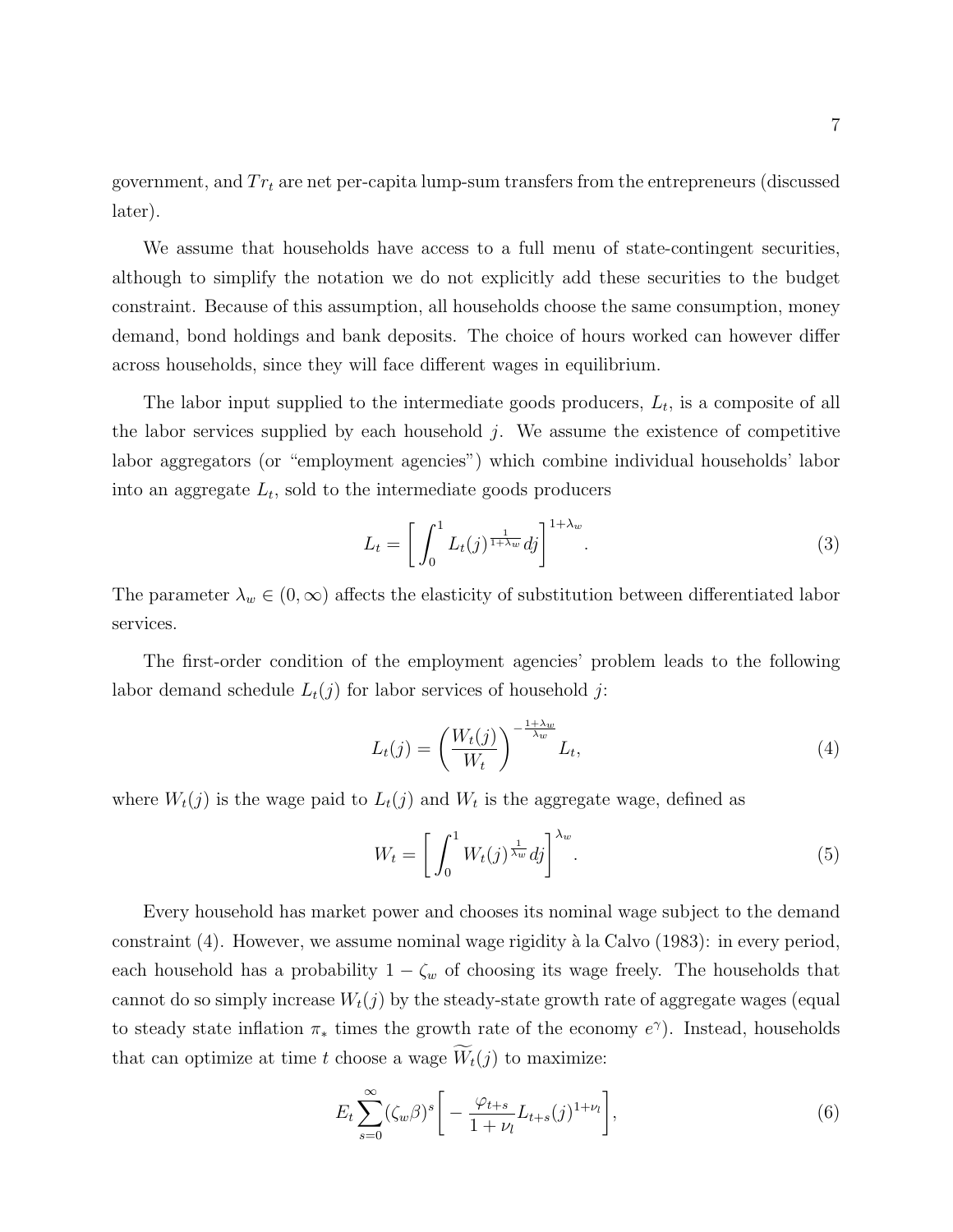subject to the budget constraint [\(2\)](#page-7-2), the labor demand equation [\(4\)](#page-8-0), and the indexation rule

$$
W_{t+s}(j) = (\pi_* e^{\gamma})^s \widetilde{W}_t(j), \tag{7}
$$

for  $s = 1, \ldots, \infty$ .

Final good producers. The competitive final good producing firms combine intermediate goods  $Y_t(i)$  using the technology

$$
Y_t = \left[ \int_0^1 Y_t(i)^{\frac{1}{1+\lambda_{f,t}}} di \right]^{1+\lambda_{f,t}}.
$$
\n
$$
(8)
$$

Profit maximization implies that the demand for intermediate goods is

<span id="page-9-0"></span>
$$
Y_t(i) = \left(\frac{P_t(i)}{P_t}\right)^{-\frac{1+\lambda_{f,t}}{\lambda_{f,t}}} Y_t.
$$
\n
$$
(9)
$$

Combining [\(9\)](#page-9-0) with the zero profit condition, yields the price of the composite good is obtained as

$$
P_t = \left[ \int_0^1 P_t(i)^{-\frac{1}{\lambda_{f,t}}} di \right]^{-\lambda_{f,t}}.
$$
\n(10)

We indicate by  $\lambda_{f,t}$  the net mark-up that intermediate goods producers would like to charge over marginal costs. This desired mark-up varies exogenously over time and we refer to the innovations to this process as *mark-up shocks*. A higher  $\lambda_{f,t}$  corresponds to a more inelastic demand, which leads optimizing firms to charge a higher markup, and hence higher prices.

Intermediate good producers. A continuum of firms indexed by i produce differentiated intermediate goods by combining capital and labor via a common Cobb-Douglas production function with capital elasticity  $\alpha$ 

$$
Y_t(i) = K_t(i)^{\alpha} (Z_t L_t(i))^{1-\alpha}, \qquad (11)
$$

where  $Z_t$  represents exogenous technological progress, which we assume to be non-stationary. We model the growth rate of productivity  $z_t = \ln(Z_t/Z_{t-1})$  as a stationary exogenous process with mean  $\gamma$ , and refer to the innovations to this process  $\epsilon_t^z$  as productivity shocks.

The intermediate goods producers hire labor and rent capital in competitive markets and face an identical nominal wage,  $W_t$ , and rental rate for capital,  $R_t^k$ . The profit function for each firm  $i$  is therefore

$$
P_t(i)Y_t(i) - W_t L_t(i) - R_t^k K_t(i).
$$
\n(12)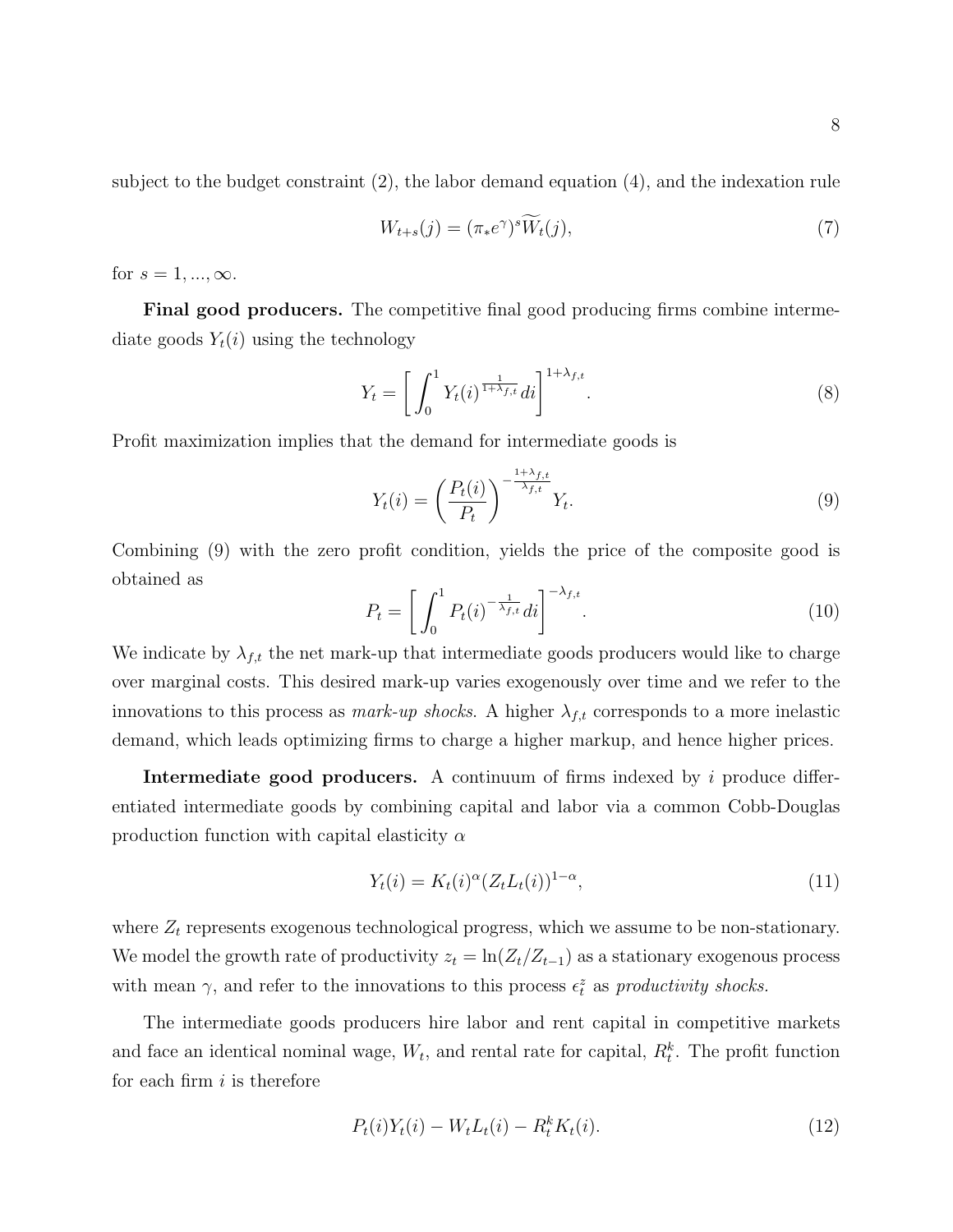Following [Calvo](#page-34-4) [\(1983\)](#page-34-4), we assume that in every period a fraction  $(1 - \zeta_p)$  of the intermediate goods producers optimize their prices and the remainder  $\zeta_p$  adjusts prices to steady state inflation  $\pi^*$ . The firms that are able to optimize choose prices  $\tilde{P}_t(i)$  to maximize the expected discounted sum of future profits:

$$
\Xi_t^p(\tilde{P}_t(i) - MC_t)Y_t(i) + \mathbb{E}_t \sum_{s=1}^{\infty} \zeta_p^s \beta^s \Xi_{t+s}^p(\tilde{P}_t(i)\pi_*^s - MC_{t+s})Y_{t+s}(i)
$$

subject to

$$
Y_{t+s}(i) = \left(\frac{\tilde{P}_t(i)\pi_*^s}{P_{t+s}}\right)^{-(1+\frac{1}{\lambda_{f,t+s}})} Y_{t+s}.
$$

where  $\pi_t \equiv \frac{P_t}{P_t}$  $\frac{P_t}{P_{t-1}}$ ,  $MC_t$  is firms' nominal marginal cost, and  $\beta^s \Xi_t^p$  $_{t+s}^p$  is a discount factor  $(\Xi_t^p)$  is the Lagrange multiplier associated with the households' nominal budget constraint).

Capital producers. Capital producers are competitive firms that purchase an amount of capital x from entrepreneurs at the beginning of the period. During the period, they buy an amount I of general output from the final goods producers, and transform it into new capital via the technology:

$$
x' = x + \mu_t \left( 1 - S \left( \frac{I_t}{I_{t-1}} \right) \right) I_t,\tag{13}
$$

so that  $x'$  is the new stock of capital, which they sell back to entrepreneurs at the end of the same period.  $I_t$  is investment spending and  $S(\cdot)$  is the cost of adjusting investment, with  $S'(\cdot) > 0$ ,  $S''(\cdot) > 0$ . The exogenous process  $\mu_t$  affects the efficiency by which a foregone unit of consumption contributes to capital accumulation, and its innovations are labeled "marginal efficiency of investment" (MEI) shocks. Capital producers choose investment to maximize their profits, expressed in terms of consumption goods,

$$
\Pi_t^k = \frac{Q_t^k}{P_t} \left( x' - x \right) - I_t,\tag{14}
$$

where  $Q_t^k$  is the price of capital.

Entrepreneurs and Banks. There is a continuum of entrepreneurs indexed by e. Each entrepreneur buys installed capital  $\bar{K}_{t-1}(e)$  from the capital producers at the end of period  $t-1$  using her own net worth  $N_{t-1}(e)$  and a loan  $B_{t-1}^d(e)$  from the banking sector, so that:

$$
Q_{t-1}^k \bar{K}_{t-1}(e) = B_{t-1}^d(e) + N_{t-1}(e), \tag{15}
$$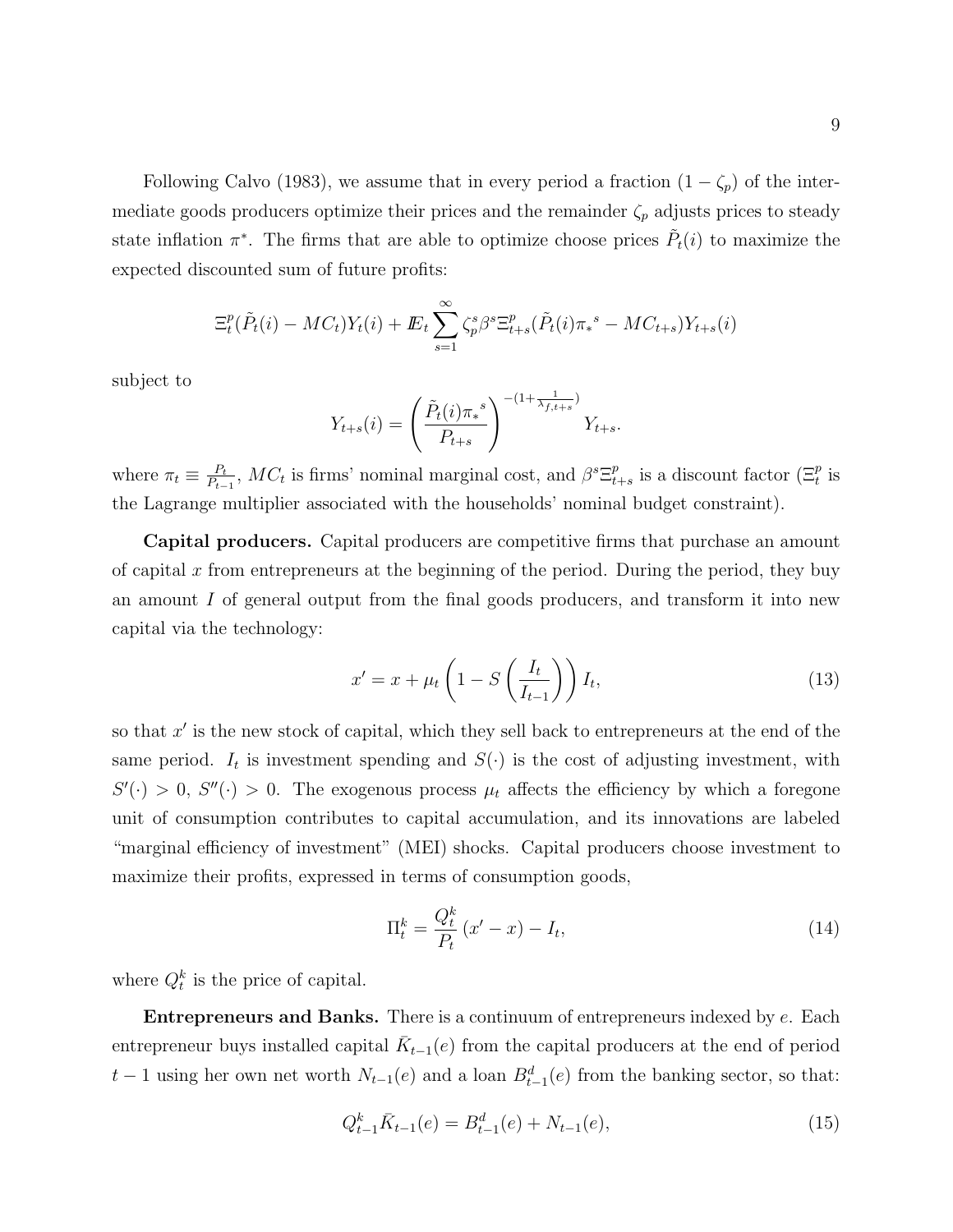where net worth is expressed in nominal terms. In the next period she rents capital to intermediate good producing firms, earning a rental rate  $R_t^k$  per unit of effective capital. In period t an idiosyncratic shock  $\omega_t(e)$ , i.i.d. across entrepreneurs and over time, may increase or shrink entrepreneurs' capital. We denote by  $F_{t-1}(\omega)$  the cumulative distribution function of  $\omega$  at time t, which is assumed to be known at time  $t - 1$ . After observing the shock, the entrepreneur chooses a level of capital utilization  $u_t(e)$  by paying a cost in terms of general output equal to  $a(u_t(e))$  per-unit-of-capital. At the end of period t the entrepreneur sells the depreciated capital to the capital producers.

Entrepreneurs' revenues (net of utilization cost) in period  $t$  are therefore:

$$
\omega_t(e)\tilde{R}_t^k(e)Q_{t-1}^k\bar{K}_{t-1}(e) \tag{16}
$$

where

$$
\tilde{R}_t^k(e) = \frac{R_t^k u_t(e) + (1 - \delta)Q_t^k - P_t a(u_t(e))}{Q_{t-1}^k}
$$
\n(17)

is the gross nominal return to capital for entrepreneurs, and  $\delta$  is the capital depreciation rate. Since the choice of the utilization rate, given by  $R_t^k/P_t = a'(u_t(e))$ , is independent of the amount of capital purchased and of the  $\omega_t$  shock, we drop the index e from the return  $\tilde{R}^k_t$  in what follows.

The debt contract undertaken by the entrepreneur in period  $t-1$  consists of the triplet  $(B_{t-1}^d(e), R_t^c(e), \bar{\omega}_t(e))$  where  $B_{t-1}^d(e)$  is the entrepreneur's debt,  $R_t^c(e)$  represents the contractual interest rate, and  $\bar{\omega}_t(e)$  is a 'bankruptcy' threshold: for realizations  $\omega_t(e) < \bar{\omega}_t(e)$ the entrepreneur defaults on her debt. The threshold is therefore defined by the equation:

$$
\bar{\omega}_t(e)\tilde{R}_t^k Q_{t-1}^k \bar{K}_{t-1}(e) = R_t^c(e)B_{t-1}^d(e). \tag{18}
$$

The model features a representative bank that collects deposits from households, on which it pays an interest rate  $R_t^d$ , and lends to entrepreneurs. Loan contracts are subject to costly state verification: verification costs are a fraction  $\mu^e$  of the amount the bank extracts from the entrepreneur in case of bankruptcy. The bank's zero profit condition implies that:

<span id="page-11-0"></span>
$$
[1 - F_{t-1}(\bar{\omega}_t(e))] R_t^c(e) B_{t-1}^d(e) + (1 - \mu^e) \int_0^{\bar{\omega}_t(e)} \omega dF_{t-1}(\omega) \tilde{R}_t^k Q_{t-1}^k \bar{K}_{t-1}(e) = R_{t-1}^d B_{t-1}^d(e)
$$
\n(19)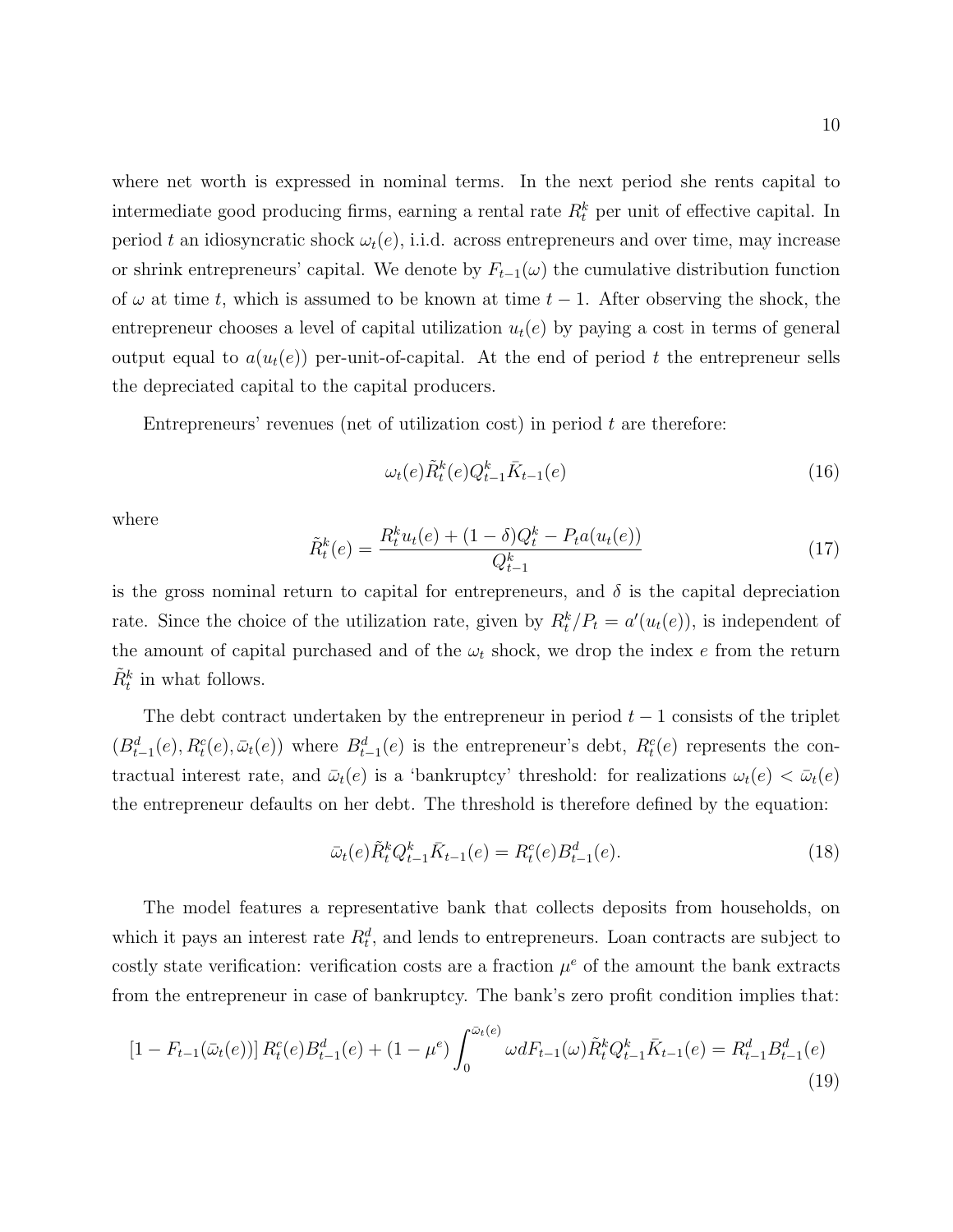Entrepreneurs' expected profits (before the realization of the shock  $\omega_t$ ) can be written as:

$$
\int_{\bar{\omega}_t}^{\infty} \left[ \omega_t(e) \tilde{R}_t^k Q_{t-1}^k \bar{K}_{t-1}(e) - R_t^c(e) B_{t-1}^d(e) \right] dF_{t-1}(\omega_t(e)). \tag{20}
$$

We assume that entrepreneurs choose the amount of capital and the level of debt in order to maximize their expected net worth, subject to the financing constraint [\(19\)](#page-11-0).

Aggregate entrepreneurs' equity evolves according to:

$$
V_t = \int_{\bar{\omega}_t}^{\infty} \omega_t(e) \tilde{R}_t^k Q_{t-1}^k \bar{K}_{t-1}(e) dF_{t-1}(\omega_t) - [1 - F_{t-1}(\bar{\omega}_t(e))] R_t^c(e) B_{t-1}^d(e). \tag{21}
$$

We assume that each period a fraction  $1 - \gamma^e$  of entrepreneurs exits the economy while the fraction  $\gamma^e$  continues operating. Exiting entrepreneurs consume a fraction  $\Theta$  of their total net worth upon exit and the remaining net worth is transferred as a lump sum to the households. Each period new entrepreneurs enter and receive a net worth transfer  $W_t^e$ . Because  $W_t^e$  is small, this exit and entry process ensures that entrepreneurs do not accumulate enough wealth to be able to self-finance their activity and hence escape the financial friction. Aggregate entrepreneurs' net worth therefore evolve as:

$$
N_t = \gamma^e V_t + W_t^e,\tag{22}
$$

and net transfers from entrepreneurs to households are equal to

$$
Tr_t = (1 - \Theta)(1 - \gamma^e)V_t - W_t^e. \tag{23}
$$

The idiosyncratic random disturbances to entrepreneurs' capital productivity,  $\omega_t(e)$ , represent disruptions to financial intermediation in the model. We assume that

$$
\log \omega_t(e) \sim N(m_{\omega, t-1}, \sigma_{\omega, t-1}^2),
$$

where  $m_{\omega,t-1}$  is such that  $E\omega_t(e) = 1$ , and the standard deviation  $\sigma_{\omega,t}$  follows an exogenous process. A (mean-preserving) increase in volatility increases the perceived riskiness of borrowers, and hence increases the cost of capital (relative to the risk-free rate), given entrepreneurs' leverage. We therefore refer to innovations to the volatility process  $\sigma_{\omega,t}$  as spread shocks.

Monetary Policy. The central bank follows a standard feedback rule according to which the interest rate responds to deviations of inflation from target and to deviations of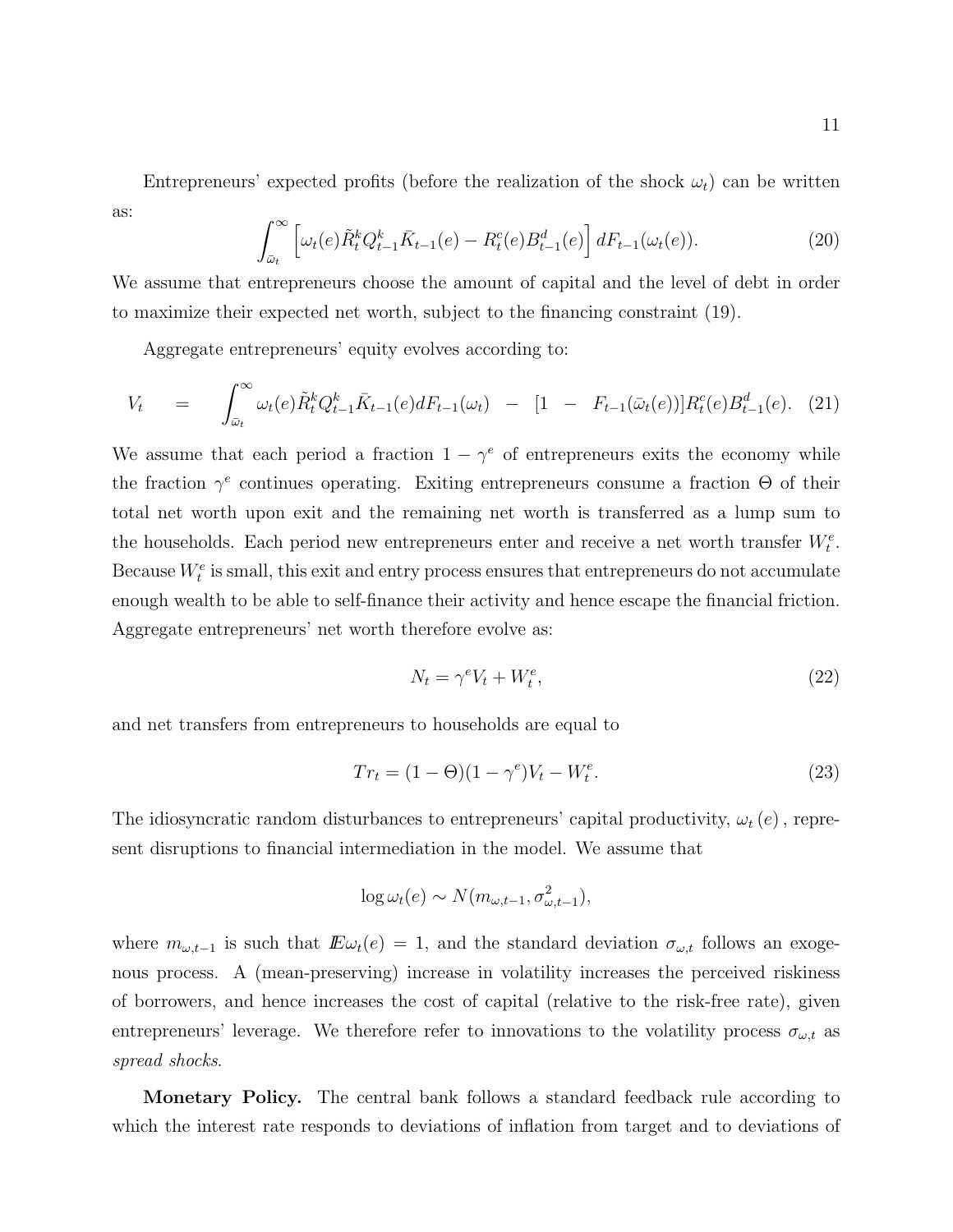output growth from its steady state:

<span id="page-13-1"></span>
$$
\frac{R_t}{R} = \left(\frac{R_{t-1}}{R}\right)^{\rho_R} \left[ \left(\Pi_{j=0}^3 \frac{\pi_{t-j}}{\pi_*}\right)^{\psi_\pi} \left(\frac{Y_t}{Y_{t-4}} e^{-4\gamma}\right)^{\psi_Y} \right]^{1-\rho_R} e^{\epsilon_t^R} \Pi_{k=1}^K e^{\epsilon_{k,t-k}^R}.
$$
(24)

In [\(24\)](#page-13-1) R is the steady state (gross) nominal interest rate,  $\pi_*$  is the inflation target,  $\Pi_{j=0}^3 \pi_{t-j}$ is the 4-quarter gross inflation rate,  $\frac{Y_t}{Y_{t-4}}$  is the 4-quarter gross growth rate of output, and  $e^{4\gamma}$ is the gross annualized steady-state growth rate of the economy;  $\psi_{\pi}$  and  $\psi_{y}$  are the central bank's reaction coefficients, and  $\rho_R$  captures persistence in the reaction function.  $\epsilon_{R,t}$  is a monetary policy shock, where  $\epsilon_t^R \sim N(0, \sigma_r^2)$ , i.i.d., and  $\epsilon_{k,t-k}^R$  are anticipated policy shocks. The latter are policy shocks which are known to agents at time  $t-k$ , but affect the policy rule k periods later, that is, at time t. We assume that  $\epsilon_{k,t-k}^R \sim N(0, \sigma_{k,r}^2)$ , *i.i.d.* The purpose of introducing anticipated policy shocks is to constrain the path of the interest rate, which may be needed to enforce the zero lower bound constraint and/or to implement policymakers' 'forward guidance' on the future path of the interest rate.

Fiscal Policy. Fiscal policy is fully Ricardian so that the timing of taxes does not affect the equilibrium. Public spending is determined exogenously as a time-varying fraction of aggregate output

$$
G_t = (1 - 1/g_t)Y_t,
$$
\n(25)

where government spending  $g_t$  follows an exogenous process, and we refer to the innovations to this process,  $\epsilon_t^g$  $t_t^g$ , as demand shocks, with  $\epsilon_t^g \sim N(0, \sigma_g^2)$ , i.i.d..

Market clearing. Combining the government's and households' budget constraints with the zero profit condition of final goods producers and employment agencies yields the aggregate resource constraint

$$
C_t + I_t + a(u_t)\bar{K}_{t-1} = \frac{1}{g_t}Y_t.
$$
\n(26)

The optimization conditions of the model result in dynamic relationships among macroeconomic variables. Together with market clearing conditions, they completely characterize the equilibrium behavior of the model economy.

#### <span id="page-13-0"></span>2.3 The Model in Log-linear Form

The model has a source of non-stationarity in the process for technology  $Z_t$ , which has a unit root. Hence consumption, investment, capital, real wages and output inherit stochastic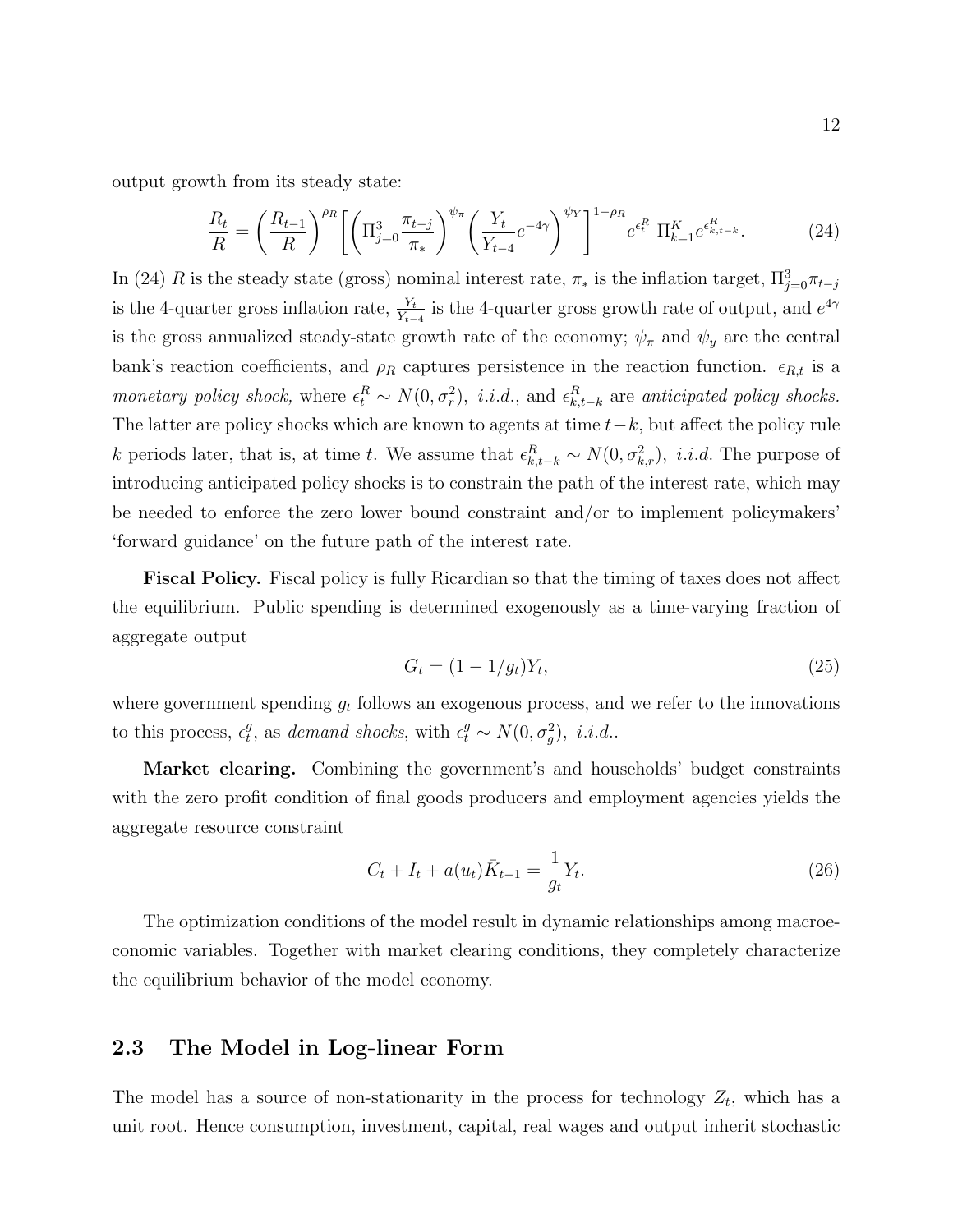growth. To solve the model we first rewrite its equilibrium conditions in terms of stationary variables and solve for the non-stochastic steady state of the transformed model. Then we take a log-linear approximation of the transformed model around its steady state. This approximation generates a set of log-linear equations, which we solve to obtain the model's state-space representation, using the method of [Sims](#page-35-3) [\(2002\)](#page-35-3). We then use the state-space representation in the estimation procedure.

Below we list the log-linear equations of the model. We follow the usual convention of denoting log-deviations from steady state with hatted variables: for any stationary variable  $x_t$ ,  $\hat{x}_t \equiv \log(x_t/x_*)$ , where  $x_*$  denotes its steady state value. The steady state itself is a function of the model's parameters. Equations describing the mapping between parameters and steady state variables are available upon request.

The *Consumption Euler Equation* that characterizes the optimal allocation of consumption over time is given by

$$
\hat{\xi}_t = \hat{R}_t + \mathbb{E}_t[\hat{\xi}_{t+1}] - \mathbb{E}_t[\hat{z}_{t+1}] - \mathbb{E}_t[\hat{\pi}_{t+1}],
$$
\n(27)

where  $\hat{R}_t$  is the gross nominal interest rate on government bonds, and  $\hat{\xi}_t$  is the marginal utility of consumption.

The Marginal Utility of Consumption  $\xi_t$  evolves according to

$$
\begin{aligned} (e^{\gamma} - h\beta)(e^{\gamma} - h)\hat{\xi}_t &= -\ (e^{2\gamma} + \beta h^2)\hat{c}_t + h e^{\gamma}\hat{c}_{t-1} \ - \ he^{\gamma}\hat{z}_t \\ &+ \beta h e^{\gamma} E_t[\hat{c}_{t+1}] \ + \beta h e^{\gamma} E_t[\hat{z}_{t+1}], \end{aligned}
$$

where  $\hat{c}_t$  is consumption,  $e^{\gamma}$  is the steady-state (gross) growth rate of the economy and h captures habit persistence in consumption.

The Capital Stock follows

$$
\hat{\bar{k}}_t = -(1 - \frac{i_*}{k_*})\hat{z}_t + (1 - \frac{i_*}{k_*})\hat{\bar{k}}_{t-1} + \frac{i_*}{k_*}\hat{\mu}_t + \frac{i_*}{k_*}\hat{i}_t,\tag{28}
$$

where  $\hat{\bar{k}}_t$  is installed capital,  $\hat{z}_t$  is the growth rate of productivity,  $i_*$  and  $k_*$  are steady state investment and the level of capital, respectively, and  $\hat{\mu}_t$  is the exogenous process that affects the efficiency by which a foregone unit of consumption contributes to capital utilization.

The *Effective Capital*  $\hat{k}_t$  is in turn given by

$$
\hat{k}_t = \hat{u}_t - \hat{z}_t + \hat{\bar{k}}_{t-1},\tag{29}
$$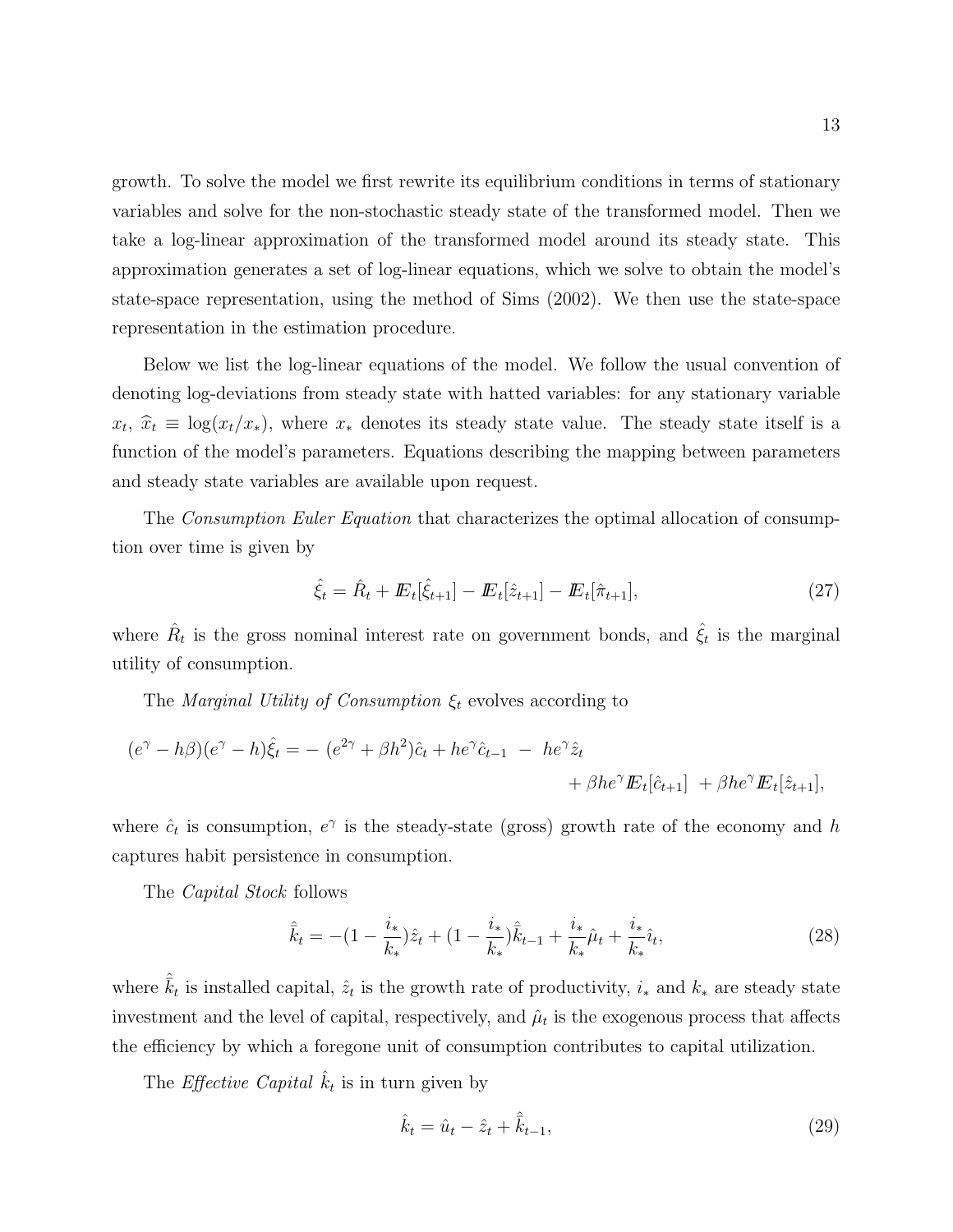where  $\hat{u}_t$  is the level of capital utilization.

Capital Utilization is given by

$$
r_*^k \hat{r}_t^k = a''(u) \hat{u}_t,\tag{30}
$$

where  $r_*^k$  is the steady state rental rate of capital and the function  $a(u)$  captures the utilization cost.

The Optimal Investment decision satisfies the Euler equation

$$
\hat{i}_t = \frac{1}{1+\beta} \mathbf{E}_t[\hat{i}_{t-1} - \hat{z}_t] + \frac{\beta}{1+\beta} \mathbf{E}_t[\hat{i}_{t+1} + \hat{z}_{t+1}] + \frac{1}{(1+\beta)S''e^{2\gamma}} \hat{q}_t^k + \frac{1}{(1+\beta)S''e^{2\gamma}} \hat{\mu}_t, \quad (31)
$$

where  $\hat{i}_t$  is investment,  $S(.)$  is the cost of adjusting capital, with  $S'$  and  $S'' > 0$ , and  $\hat{q}_t^k$  is the price of capital.

The *Realized Return on Capital* is given by:

$$
\widehat{\widetilde{R}}_t^k - \widehat{\pi}_t = \frac{r_*^k}{r_*^k + (1 - \delta)} \widehat{r}_t^k + \frac{(1 - \delta)}{r_*^k + (1 - \delta)} \widehat{q}_t^k - \widehat{q}_{t-1}^k, \tag{32}
$$

where  $\delta$  is the rate of capital depreciation,  $\pi_t$  is the inflation rate, whose evolution is described below,  $\hat{r}_t^k$  is the capital rental rate and  $\hat{q}_t^k$  is the price of capital.

The Expected Excess Return on Capital (or 'spread')

$$
\underline{F}_t \left[ \widehat{\tilde{R}}_{t+1}^k - \widehat{R}_t \right] = \zeta_{sp,b} \left( \widehat{q}_t^k + \widehat{\bar{k}}_t - \widehat{n}_t \right) + \widetilde{\sigma}_{\omega,t} \tag{33}
$$

can be expressed as a function of the entrepreneurs' leverage (i.e., the ratio of the value of capital to nominal net worth) and exogenous fluctuations in the volatility of the entrepreneurs' idiosyncratic productivity,  $\tilde{\sigma}_{\omega,t} \equiv \zeta_{sp,\sigma_\omega} \hat{\sigma}_{\omega,t}$ . The parameter  $\zeta_{sp,b}$  is the elasticity of the spread with respect to leverage, and  $\zeta_{sp,\sigma_{\omega}}$  is the elasticity of the spread with respect to the volatility of the spread shock.

The *Entrepreneurs' Net Worth*,  $\hat{n}_t$ , evolves according to

$$
\hat{n}_t = \zeta_{n,\tilde{R}^k} \left( \widehat{\tilde{R}}_t^k - \hat{\pi}_t \right) - \zeta_{n,R} \left( \hat{R}_{t-1} - \hat{\pi}_t \right) + \zeta_{n,qK} \left( \hat{q}_{t-1}^k + \widehat{\tilde{k}}_{t-1} \right) + \zeta_{n,n} \hat{n}_{t-1} - \gamma^e \frac{v_*}{n_*} \hat{z}_t - \frac{\zeta_{n,\sigma_\omega}}{\zeta_{sp,\sigma_\omega}} \tilde{\sigma}_{\omega,t-1}, \tag{34}
$$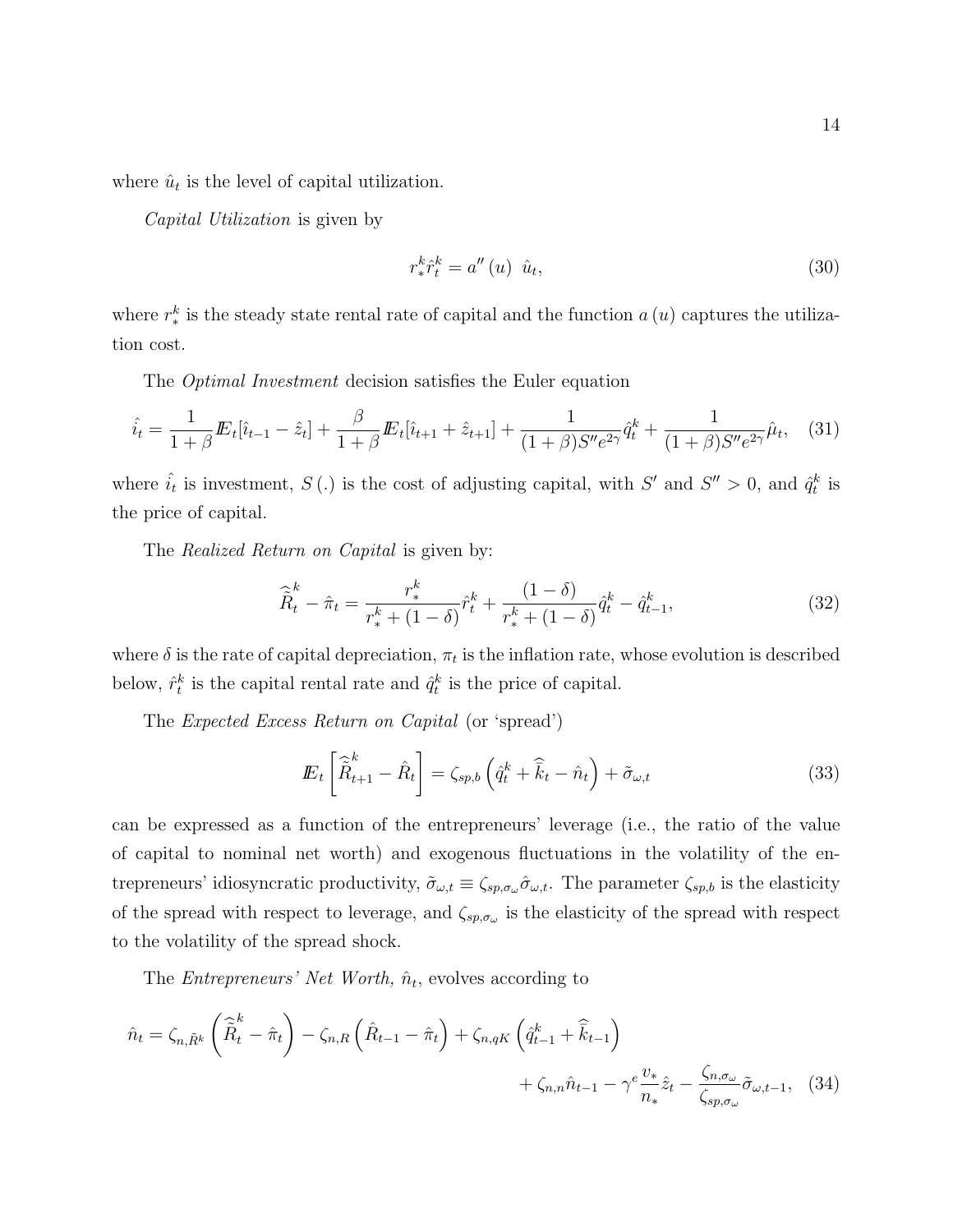where  $\zeta_{n,\tilde{R}^k}$ ,  $\zeta_{n,R}$ ,  $\zeta_{n,q}$ ,  $\zeta_{n,n}$ , and  $\zeta_{n,\sigma_\omega}$  are the elasticities of net worth to the return on capital, the nominal interest rate, the cost of capital, net worth itself and the volatility  $\sigma_{\omega}$ , respectively, and  $\gamma^e$  is the fraction of entrepreneurs who survive each period.

The evolution of the *Aggregate Nominal Wage* is then given by

$$
\hat{w}_t = \hat{w}_{t-1} - \hat{\pi}_t + \frac{1 - \zeta_w}{\zeta_w} \hat{\tilde{w}}_t,\tag{35}
$$

where  $\zeta_w$  is the fraction of workers who cannot adjust their wages in a given period and  $\hat{\tilde{w}}_t$ is the optimal wage chosen by workers that can freely set it, or optimal reset wage.

The Optimal Reset Wage follows

$$
(1 + \nu_l \frac{1 + \lambda_w}{\lambda_w})\hat{\tilde{w}}_t + (1 + \zeta_w \beta \nu_l (\frac{1 + \lambda_w}{\lambda_w}))\hat{w}_t =
$$
  

$$
\zeta_w \beta (1 + \nu_l \frac{1 + \lambda_w}{\lambda_w}) E_t[\hat{\tilde{w}}_{t+1} + \hat{w}_{t+1}] + \hat{\varphi}_t + (1 - \zeta_w \beta)(\nu_l \hat{L}_t - \hat{\xi}_t)
$$
  

$$
+ \zeta_w \beta (1 + \nu_l \frac{1 + \lambda_w}{\lambda_w}) E_t[\hat{\pi}_{t+1} + \hat{z}_{t+1}],
$$

where  $\hat{\varphi}_t$  is a stochastic preference shifter affecting the marginal utility of leisure and  $\lambda_w$ is the parameter that determines the elasticity of substitution between differentiated labor services.

The optimal price-setting decision yields a *Phillips Curve* equation

$$
\hat{\pi}_t = \beta E_t[\hat{\pi}_{t+1}] + \frac{(1 - \zeta_p \beta)(1 - \zeta_p)}{\zeta_p} \hat{mc}_t + \frac{1}{\zeta_p} \tilde{\lambda}_{f,t},\tag{36}
$$

where  $\hat{\pi}_t$  is inflation,  $\hat{mc}_t$  is nominal marginal cost,  $\beta$  is the discount factor, and  $\zeta_p$  is the Calvo parameter, representing the fraction of firms that cannot adjust their prices each period.  $\lambda_{f,t}^{\gamma}$  is the following re-parametrization of the cost-push shock  $\lambda_{f,t}$ :  $\lambda_{f,t}^{\gamma} = [(1 \zeta_p(\beta)(1-\zeta_p)\lambda_f/(1+\lambda_f)|\lambda_{f,t}$ , where  $\lambda_f$  is the steady state value of the markup shock.

The Marginal Cost (or labor share) satisfies

$$
\hat{mc}_t = (1 - \alpha)\hat{w}_t + \alpha \hat{r}_t^k,\tag{37}
$$

where  $\alpha$  is the output elasticity to capital and  $\hat{r}_t^k$  is the capital rental rate.

The Production Function is given by

$$
\hat{y}_t = \alpha \hat{k}_t + (1 - \alpha) \hat{L}_t,\tag{38}
$$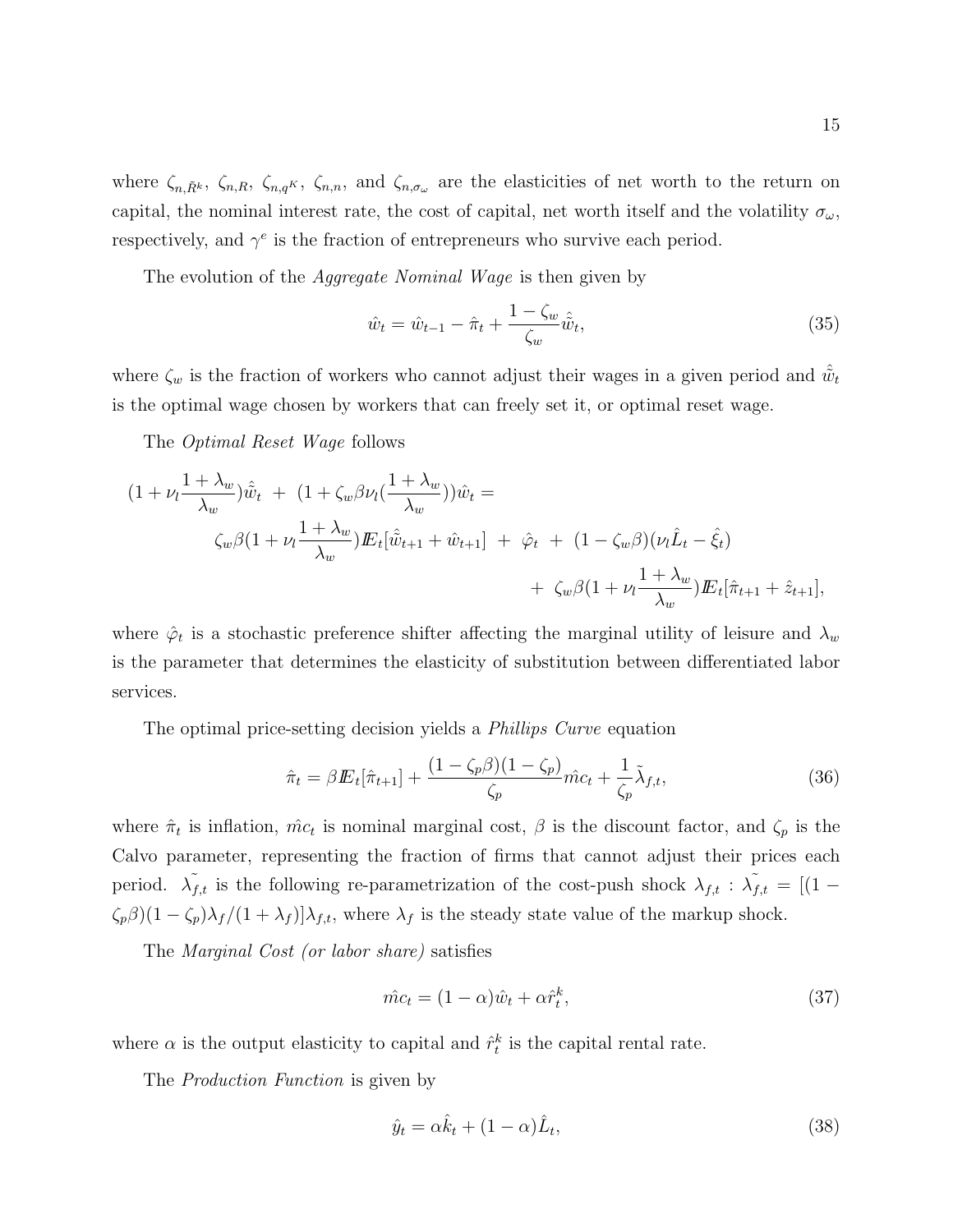where the Capital-Labor Ratio satisfies

$$
\hat{k}_t = \hat{w}_t - \hat{r}_t^k + \hat{L}_t. \tag{39}
$$

The Resource Constraint is

$$
\hat{y}_t = \hat{g}_t + \frac{c_*}{c_* + i_*}\hat{c}_t + \frac{i_*}{c_* + i_*}\hat{i}_t + \frac{r_*^k k_*}{c_* + i_*}\hat{u}_t,\tag{40}
$$

where  $\hat{y}_t$  is output and  $\hat{g}_t$  is government spending.

Finally, the Policy Rule is

$$
\hat{R}_t = \rho_R \hat{R}_{t-1} + (1 - \rho_R) \left( \psi_\pi \sum_{j=0}^3 \hat{\pi}_{t-j} + \psi_y \sum_{j=0}^3 (\hat{y}_{t-j} - \hat{y}_{t-j-1} + \hat{z}_{t-j}) \right) + \epsilon_t^R + \sum_{k=1}^K \epsilon_{k,t-k}^R, (41)
$$

where  $\sum_{j=0}^{3} \hat{\pi}_{t-j}$  is 4-quarter inflation expressed in deviation from the Central Bank's objective  $\pi_*$  (which corresponds to steady state inflation),  $\sum_{j=0}^{3} (\hat{y}_{t-j} - \hat{y}_{t-j-1} + \hat{z}_{t-j})$  is the 4-quarter growth rate of real GDP expressed in deviation from steady state growth,  $\epsilon_t^R$  is the standard contemporaneous policy shock, and the terms  $\epsilon_{k,t-k}^R$  are anticipated policy shocks, known to agents at time  $t - k$ .

#### <span id="page-17-0"></span>2.4 The Exogenous Processes

The exogenous processes  $\hat{z}_t$ ,  $\hat{\varphi}_t$ ,  $\tilde{\lambda}_{f,t}$ ,  $\hat{\mu}_t$ ,  $\tilde{\sigma}_{\omega,t}$  and  $\hat{g}_t$  are assumed to follow AR(1) processes with autocorrelation parameters denoted by  $\rho_z, \rho_\varphi, \rho_{\lambda_f}, \rho_\mu, \rho_{\sigma_\omega}$ , and  $\rho_g$ , respectively. The innovations to these processes are structural shocks driving the model dynamics. They are assumed to be normally distributed with mean zero and a standard deviation denoted by  $\sigma_z, \sigma_\varphi, \sigma_{\lambda_f}, \sigma_\mu, \sigma_{\sigma_\omega}$ , and  $\sigma_g$ , respectively. The remaining structural shocks are the monetary policy shocks, both unanticipated,  $\epsilon_t^R$ , and anticipated,  $\epsilon_{k,t-k}^R$ , all assumed *i.i.d.* 

## <span id="page-17-1"></span>3 Estimation and Data

The solution to the approximate log-linear model presented above yields the following statespace representation:

<span id="page-17-2"></span>
$$
s_t = \mathcal{T}(\theta)s_{t-1} + \mathcal{R}(\theta)\epsilon_t,\tag{42}
$$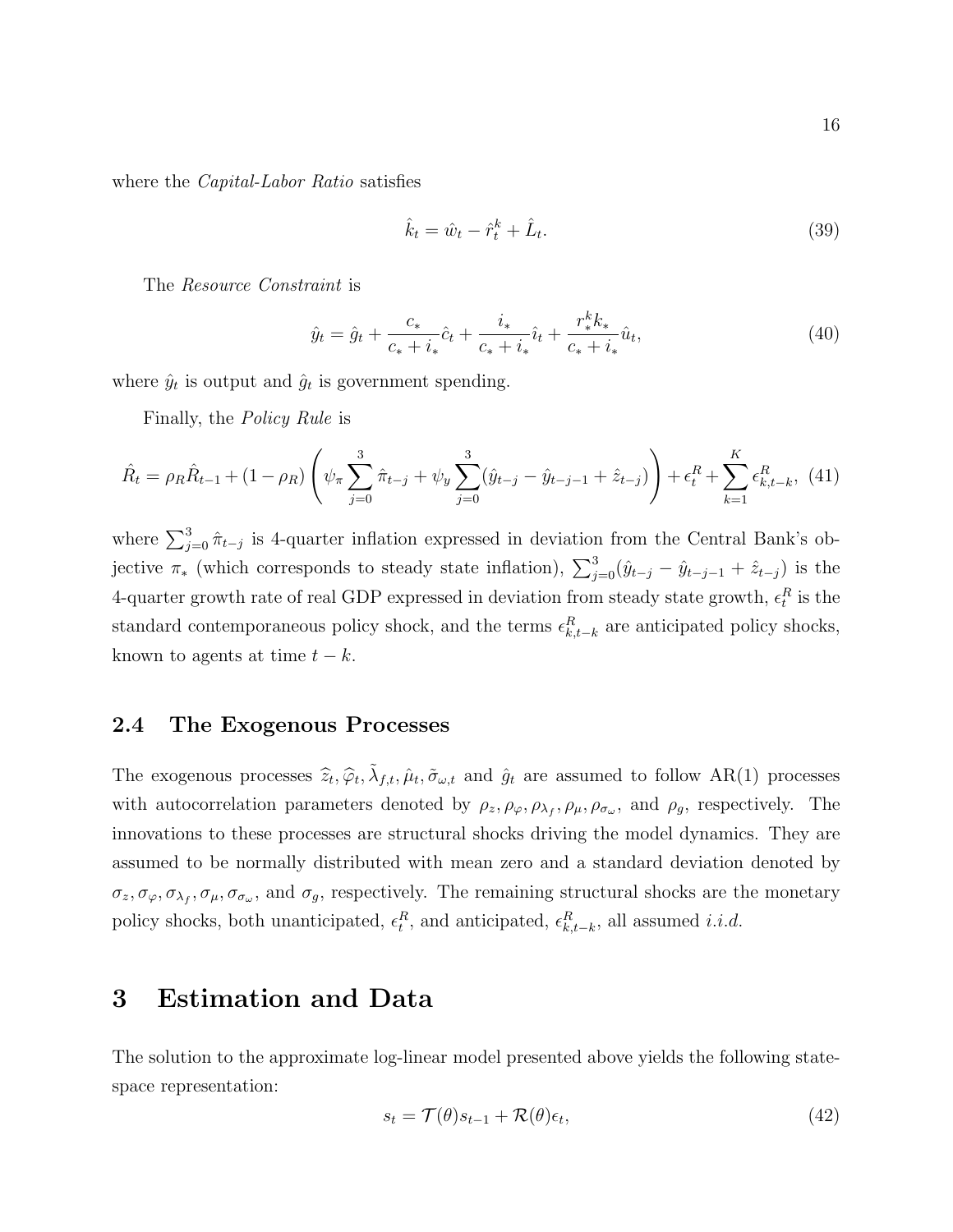and

<span id="page-18-0"></span>
$$
y_t = \mathcal{D}(\theta) + \mathcal{Z}(\theta)s_t.
$$
\n<sup>(43)</sup>

Equation [\(42\)](#page-17-2) summarizes the evolution over time of the model's state vector  $s_t$ , which comprises both the endogenous and exogenous variables appearing in the log-linearized equilibrium conditions and the equations describing the evolution of the exogenous processes. The matrices  $\mathcal{T}(\theta)$  and  $\mathcal{R}(\theta)$  are functions of the vector of all model parameters  $\theta$ , and  $\epsilon_t$ is the vector of structural shocks:  $\epsilon_t = (\epsilon_t^z, \epsilon_t^{\varphi})$  $_{t}^{\varphi},\epsilon_{t}^{\lambda_{f}}$  $_{t}^{\lambda_{f}},\epsilon_{t}^{\mu}%$  $_t^\mu, \epsilon_t^{\sigma_{\omega,t}}$  $_{t}^{\sigma_{\omega,t}},\epsilon_{t}^{g}$  $(t^g, \epsilon_t^R)'$ . Specifically, the vector  $\epsilon_t$ is composed of the seven exogenous shocks discussed in the previous section: a productivity shock  $\epsilon_t^z$  , a labor shock  $\epsilon_t^\varphi$  $_t^{\varphi}$ , a marginal efficiency of investment (MEI) shock  $\epsilon_t^{\mu}$  $t<sub>t</sub><sup>\mu</sup>$ , a government policy shock  $\epsilon_t^g$  $\epsilon_t^g$ , a price mark-up shock  $\epsilon_t^{\lambda_f}$  $\lambda_t^{\lambda_f}$ , a spread shock  $\epsilon_t^{\sigma_{\omega,t}}$  $\sigma_{\omega,t}^{\sigma_{\omega,t}}$ , and a monetary policy shock  $\epsilon_t^R.$ 

Expression [\(43\)](#page-18-0) is a system of measurement equations which maps the vector of states  $s_t$  into the vector of observables  $y_t$ . The variables included in  $y_t$  are: 1) the annualized growth rate of real GDP per capita, where the real gross domestic product is computed as the ratio of nominal GDP (SAAR) to the chain-type price index from the  $BEA$ ;<sup>[1](#page-18-1)</sup> 2) the log of labor hours, measured as per capita hours in non-farm payroll; 3) the log of the labor share, computed as the ratio of total compensation of employees to nominal GDP, from the BEA; 4) the annualized rate of change of the core PCE deflator (PCE excluding food and energy, but including purchased meals and beverages), seasonally adjusted; 5) the effective federal funds rate, percent annualized, computed as the quarterly average of daily data; and 6) the spread between the Baa corporate bond yield and the yield on 10 year Treasuries.[2](#page-18-2) The elements of the matrices  $\mathcal{D}(\theta)$  and  $\mathcal{Z}(\theta)$  are described in appendix [A.](#page-55-0)

We estimate the vector of model parameters  $\theta$  with data from 1984Q1 to 2013Q1 using Bayesian methods as described in [Del Negro and Schorfheide](#page-35-0) [\(2010\)](#page-35-0) and [An and Schorfheide](#page-34-3) [\(2007\)](#page-34-3), applied to the state-space representation of equations [\(42\)](#page-17-2) and [\(43\)](#page-18-0).

Starting in 2008Q3 (one period before the implementation of the zero lower bound for the nominal interest rate) we incorporate FFR market expectations, as measured by OIS

<span id="page-18-1"></span><sup>&</sup>lt;sup>1</sup>Per capita variables are obtained dividing aggregate variables by the civilian non-institutionalized population over 16. We HP-filter the population series in order to smooth out the impact of Census revisions.

<span id="page-18-2"></span><sup>2</sup>Haver mnemonics for the data are as follows: Real GDP (GDP@USECON/JGDPUSECON); Labor Hours (LHTNAGRA@USECON); Labor share (YCOMP@USECON/GDP@USECON); Core PCE deflator (JCXFE@USNA); FFR (FFED@DAILY); Civilian non-institutionalized population over 16 (LN16N@USECON); Baa (FBAA@USECON); 10yT (FCM10@USECON).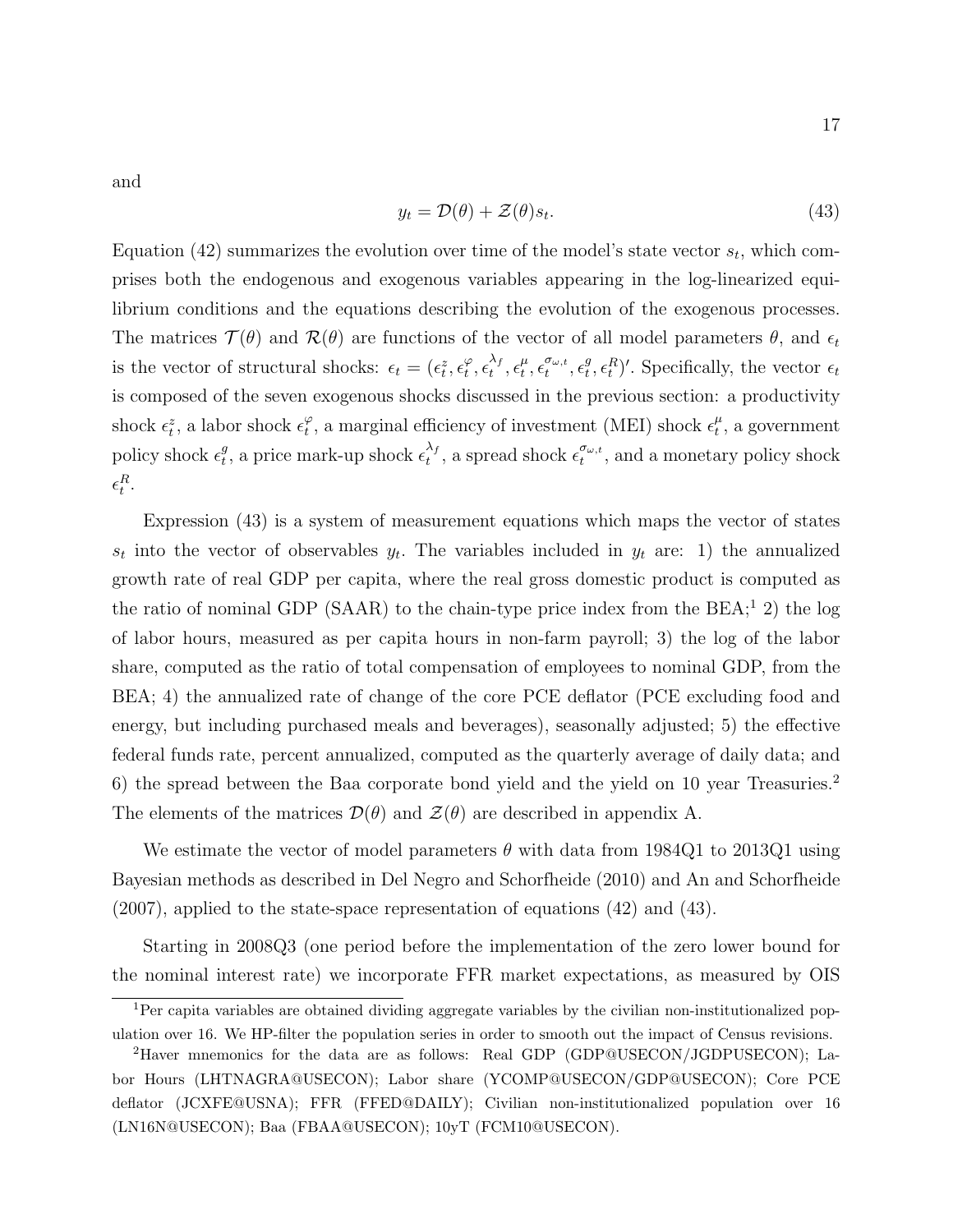rates, into our outlook following the approach described in Section 5.4 of [Del Negro and](#page-35-4) [Schorfheide](#page-35-4) [\(2013\)](#page-35-4).<sup>[3](#page-19-0)</sup> Specifically, we take FFR expectations up to  $K$  quarters ahead into account by augmenting the measurement equations [\(43\)](#page-18-0) with expectations for the policy rate:

<span id="page-19-1"></span>
$$
FFR_{t,t+k}^{e} = 400 \left( E_t \hat{R}_{t+k} + \ln R_* \right)
$$
  
= 400 \left( \mathcal{Z}\_R(\theta) \mathcal{T}(\theta)^k s\_t + \mathcal{D}\_R(\theta) \right), \quad k = 1,..,K \tag{44}

where  $FFR_{t,t+k}^e$  are the market's expectations for the FFR k quarters ahead,  $\mathcal{Z}_R(\theta)$  and  $\mathcal{D}_R(\theta)$  are the rows of  $\mathcal{Z}(\theta)$  and  $\mathcal{D}(\theta)$ , respectively, corresponding to the interest rate, and  $R_*$  is the gross steady state nominal interest rate. The observation equation [\(44\)](#page-19-1) contains valuable information for the estimation of the state of the economy: market expectations of continued low interest rates may reflect either a relatively weak economy or accommodative monetary policy. We express the anticipated shocks in recursive form by augmenting the state vector  $s_t$  with K additional states  $\nu_t^R, \ldots, \nu_{t-K}^R$  whose law of motion follows<sup>[4](#page-19-2)</sup>

$$
\nu_{1,t}^{R} = \nu_{2,t-1}^{R} + \epsilon_{1,t}^{R}
$$
\n
$$
\nu_{2,t}^{R} = \nu_{3,t-1}^{R} + \epsilon_{2,t}^{R}
$$
\n
$$
\vdots
$$
\n
$$
\nu_{K,t}^{R} = \epsilon_{K,t}^{R}.
$$
\n(45)

We also augment the vector of shocks  $\epsilon_t$  in equation [\(42\)](#page-17-2) with the anticipated shocks  $[\epsilon_{1,t}^R, ..., \epsilon_{K,t}^R]'$  and re-solve the model to compute the matrices  $\mathcal{T}(\theta)$  and  $\mathcal{R}(\theta)$  appropriately.<sup>[5](#page-19-3)</sup> The standard deviation of the anticipated shocks is estimated using post-2008Q3 data.<sup>[6](#page-19-4)</sup>

<span id="page-19-0"></span><sup>3</sup>[Del Negro et al.](#page-35-5) [\(2012\)](#page-35-5) describe some of the issues associated with using anticipated policy shocks to perform policy counterfactuals based on forward guidance.

<span id="page-19-2"></span><sup>&</sup>lt;sup>4</sup>It is easy to verify that  $\nu_{1,t-1}^R = \sum_{k=1}^K \epsilon_{k,t-k}^R$ , that is,  $\nu_{1,t-1}^R$  is a "bin" that collects all anticipated shocks that affect the policy rule in period  $t$ .

<span id="page-19-3"></span> $5$ Note that we make the – arguably counterfactual – assumption that the anticipated shocks are independent from one another. [Campbell et al.](#page-34-5) [\(2012\)](#page-34-5) forcefully argue, based on their own findings as well as Gürkaynak et al. [\(2005\)](#page-35-6)'s, that anticipated shocks follow a factor structure.

<span id="page-19-4"></span><sup>6</sup>Effectively we estimate the DSGE model assuming a structural break in 2008Q3: our assumption is that the Fed begins to use forward guidance only after this date.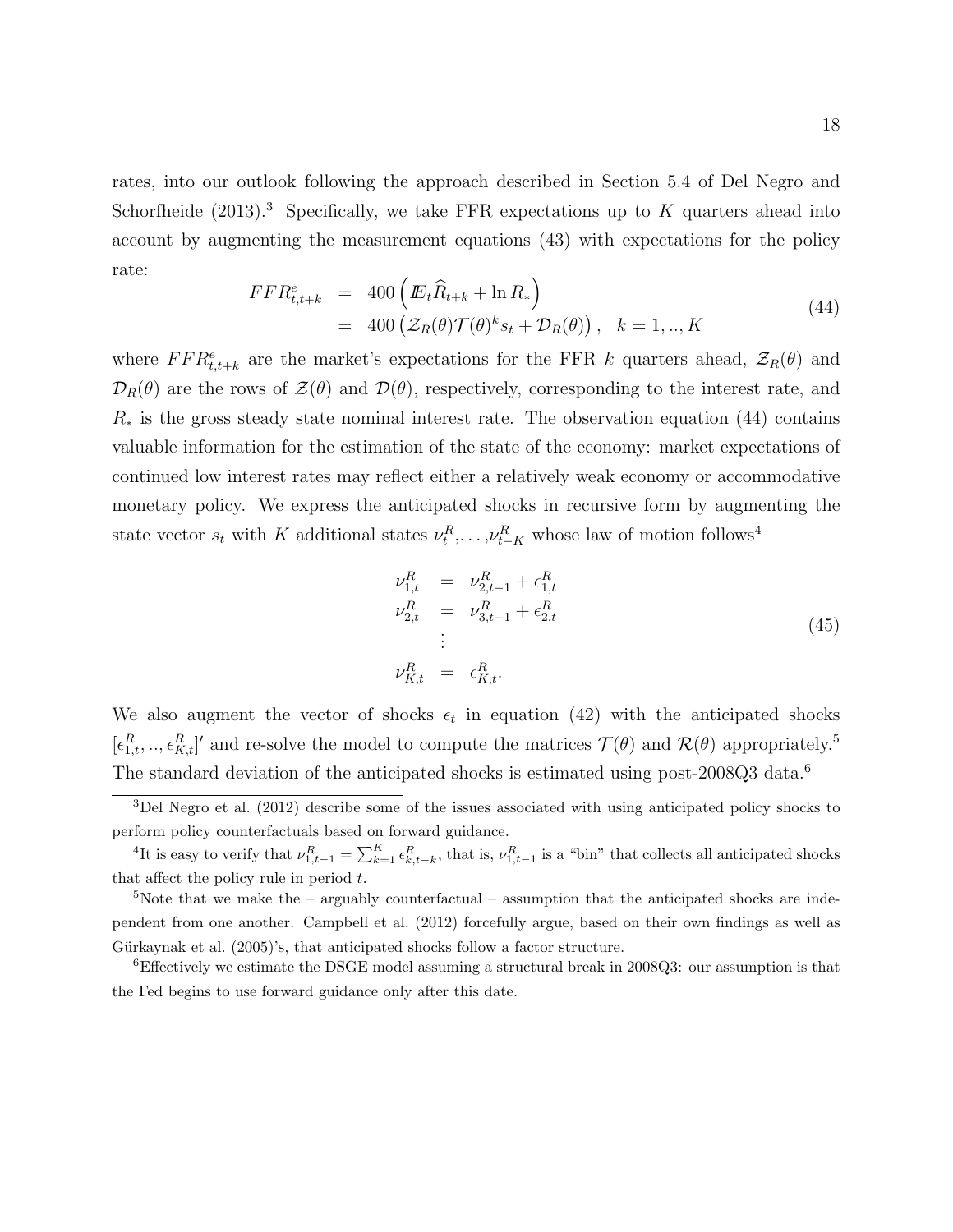# <span id="page-20-0"></span>4 Priors and Posterior Estimates for the DSGE Model Parameters

Table [1](#page-37-0) shows the priors and posteriors for the DSGE model parameters. The top section shows the prior for the policy rule parameters, namely the inflation target  $\pi_*$ , the responses of interest rates to inflation  $(\psi_{\pi})$  and economic activity  $(\psi_y)$  – 4-quarter output growth in the baseline specification – in the policy rule, persistence  $(\rho_r)$ , and variance of i.i.d. policy shocks,  $(\sigma_r)$ . The prior on  $\pi_*$  is centered at 2% in light of the Fed's long run inflation objective. Its posterior is slightly higher than 2%, reflecting the fact that inflation has been higher on average than 2% in our sample.<sup>[7](#page-20-1)</sup> The priors on  $\psi_{\pi}$  and  $\psi_{y}$  are centered at 2 and 0.2 respectively, and imply a fairly strong response to inflation and a moderate response to output. The posterior means of these parameters are generally in line with the prior means, although the posterior for  $\psi_{\pi}$  is quite tighter than the prior (with 90% bands roughly between 1.9 and 2.4), indicating that the data are in agreement with a relatively strong reaction to inflation in the interest feedback rule. The prior on the degree of inertia  $\rho_r$  is centered at 0.5 and is quite wide. The posterior estimates indicate a substantial degree of inertia (they are centered at 0.8, with relatively tight bands), in line with the results in the literature. The prior on the variance of the *i.i.d.* policy shocks  $\sigma_r$  is centered at 0.2.

Priors on nominal rigidities parameters  $\zeta_p$  (prices) and  $\zeta_w$  (wages) are shown in the second panel of Table [1.](#page-37-0) We have considered two priors, as in [Del Negro and Schorfheide](#page-34-6) [\(2008\)](#page-34-6). "Low Rigidities" (loosely calibrated at [Bils and Klenow](#page-34-7) [\(2004\)](#page-34-7) values of average duration less than 2 quarters), and "High Rigidities" (duration about 4 quarters). The latter fits the data better according to marginal likelihood criteria. Indeed the posterior distributions for both  $\zeta_p$  and  $\zeta_w$  are higher than the prior, at about 0.9.

Priors on remaining parameters are shown in the bottom two panels of Table [1.](#page-37-0) The priors on "Endogenous Propagation and Steady State"are generally chosen as in [Del Negro](#page-34-6) [and Schorfheide](#page-34-6) [\(2008\)](#page-34-6). The prior for the habit persistence parameter h is centered at 0.7, which is the value used by [Boldrin et al.](#page-34-8)  $(2001)$ . The prior for  $a''$  implies that in response to

<span id="page-20-1"></span><sup>&</sup>lt;sup>7</sup>In future model developments we plan to include in the model a time-varying inflation target. In order to provide information on the public's assessment of this time varying target we also plan to add the long run inflation expectations to the list of observables, following the approach in [Del Negro and Schorfheide](#page-35-4) [\(2013\)](#page-35-4).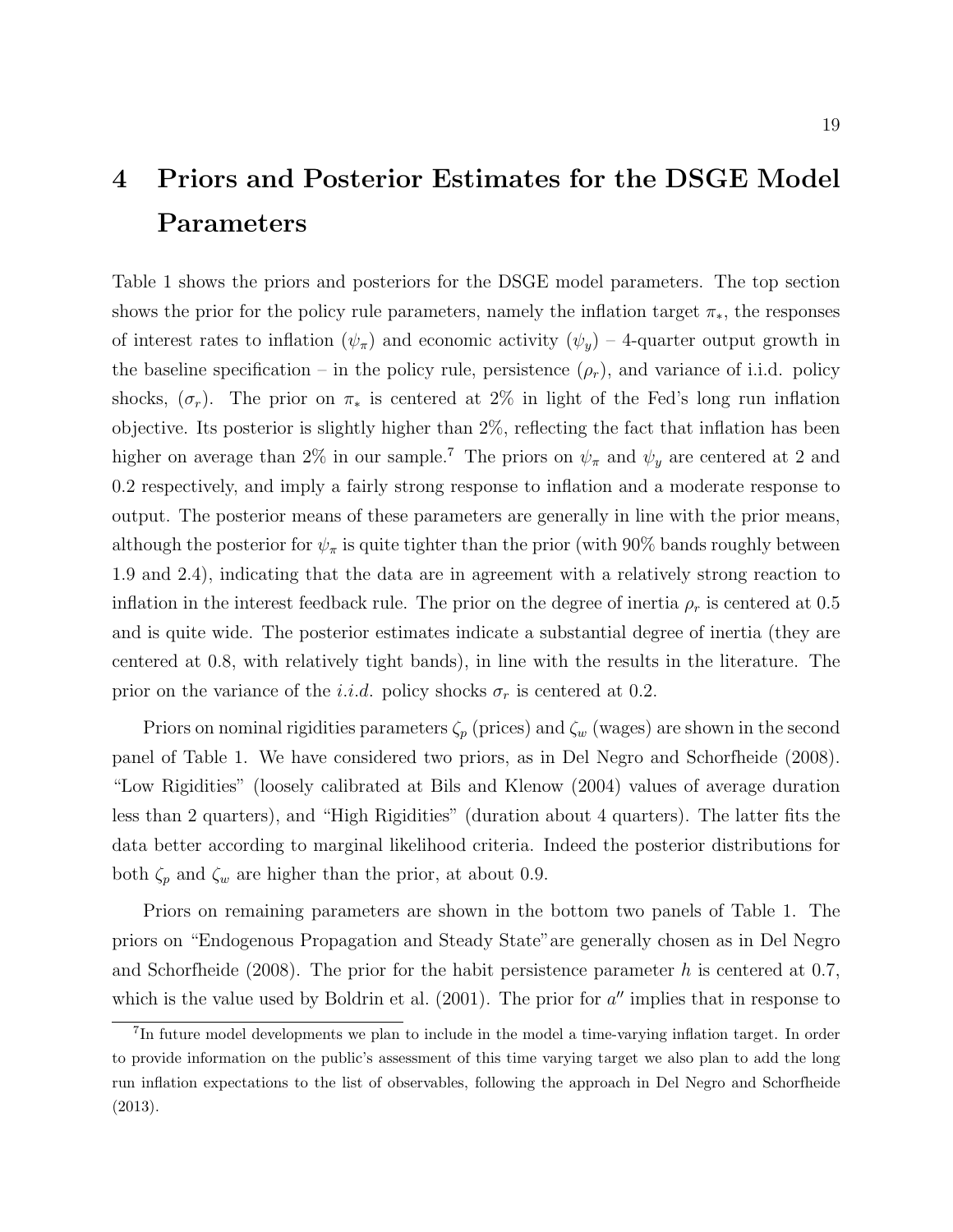a 1% increase in the return to capital, utilization rates rise by 0.1 to 0.3%. These numbers are considerably smaller than the value used by [Christiano et al.](#page-34-0) [\(2005\)](#page-34-0). The 90% interval for the prior distribution on  $\nu_l$  implies that the Frisch labor supply elasticity lies between 0.3 and 1.3, reflecting the micro-level estimates at the lower end, and the estimates of [Kimball](#page-35-7) [and Shapiro](#page-35-7) [\(2003\)](#page-35-7) and [Chang and Kim](#page-34-9) [\(2006\)](#page-34-9) at the upper end. We use a pre-sample of observations from 1959Q3-1984Q1 to choose the prior means for the parameters that determine steady states.

For the credit frictions the key parameters are the elasticity of the spread with respect to leverage,  $\zeta_{sp,b}$ , the survival rate for the entrepreneurs,  $\gamma^e$ , and the steady state default rate,  $F(\bar{\omega})$ . The last two are calibrated while the former is estimated. Following [Gilchrist et](#page-35-8) [al.](#page-35-8) [\(2009\)](#page-35-8), we set  $\gamma^e$  to 0.99. We set  $F(\bar{\omega})$  to imply an annualized default rate of 3%, as in [Bernanke et al.](#page-34-1) [\(1999\)](#page-34-1). The prior for the spread elasticity,  $\zeta_{sp,b}$ , is a beta distribution with mean 0.05 (as in [Bernanke et al.](#page-34-1) [\(1999\)](#page-34-1)) and standard deviation of 0.02. The steady state spread has a Gaussian prior with mean 2 and standard deviation of 0.5, in annual percentage terms.

The priors on the persistence of the exogenous processes are chosen as in [Del Negro and](#page-34-6) [Schorfheide](#page-34-6) [\(2008\)](#page-34-6). The priors on the standard deviations of the shocks are chosen so that the overall variance of the endogenous variables is close to that observed in the pre-sample 1959Q3–1984Q1, informally following the approach in [Del Negro and Schorfheide](#page-34-6) [\(2008\)](#page-34-6).

# <span id="page-21-0"></span>5 The Transmission Mechanism and the Variance Decomposition

In this section, we illustrate some of the key economic mechanisms at work in the model's equilibrium. We do so with the aid of the impulse response functions and variance decompositions of the shocks hitting the economy, which we report in Figures [2](#page-39-0) to [11.](#page-48-0)

We start the discussion from the shock most closely associated with the Great Recession and the severe financial crisis that characterized it: the spread shock. As discussed above, this shock stems from an increase in the perceived riskiness of borrowers, which induces banks to charge higher interest rates for loans, thereby widening credit spreads. As a result of this increase in the expected cost of capital, entrepreneurs' borrowing falls, hindering their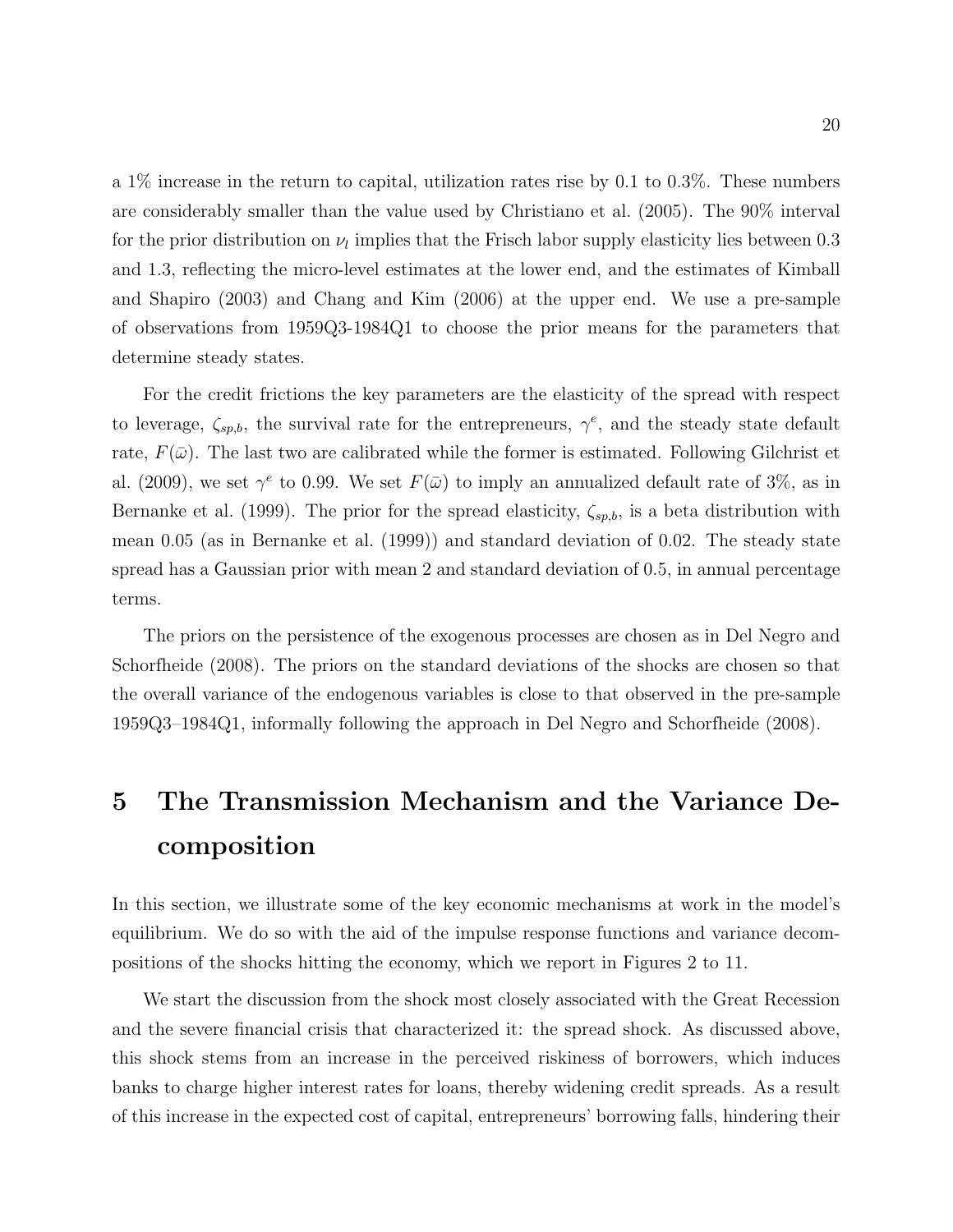ability to channel resources to the productive sector via capital accumulation. The model identifies this shock by matching the behavior of the ratio of the Baa corporate bond yield to the 10-year Treasury yield, and the spread's comovement with output growth, inflation, and the other observables.

Figure [2](#page-39-0) shows the impulse responses of the variables used in the estimation to a onestandard-deviation innovation in the spread shock. An innovation of this size increases the observed spread by roughly 35 basis points and keeps it elevated for several quarters afterward (bottom right panel). This dynamic profile is not too dissimilar from what was observed in occasion of the Great Recession and its aftermath, when tighter financial conditions persisted long after the official end of the recession, and arguably continue today, at least for some borrowers.

This persistent increase in spreads leads to a reduction in investment and consequently to a reduction in output growth (top left panel) and hours worked (top right panel). The fall in the level of hours is fairly sharp in the first year and persists for many quarters afterwards, leaving the labor input not much higher than at its trough four years after the impulse. Of course, the effects of this same shock on GDP growth, which roughly mirrors that on the level of hours, are more short-lived. Output growth returns to its steady state level about two years after the shock hits, but it barely moves above it after that, implying a painfully slow catch up of the level of GDP with its previous trend. The persistent drop in the level of economic activity due to the spread shock also leads to a prolonged decline in real marginal costs — which in this model map one-to-one into the labor share (middle left panel) — and, via the New Keynesian Phillips curve, in inflation (middle right panel). Finally, policymakers endogenously respond to the change in the inflation and real activity outlook by cutting the federal funds rate (bottom left panel).

On average, the spread shock plays a limited role in fluctuations, as shown by the variance decompositions in Figure [11.](#page-48-0) Exogenous changes in the spread account for no more than  $10/15\%$  of the variance of all variables — including the spread itself! — at any horizon. In this respect, the Great Recession stands out as a very unusual event in our sample, due to a very large and unlikely realization of the spread shock, as discussed in more detail in the next section. In light of the impulse responses discussed above, which feature an extremely gradual recovery of the real economy from this shock, the unusual "spread intensity" of the Great Recession might help to explain the slow and halting nature of the lackluster recovery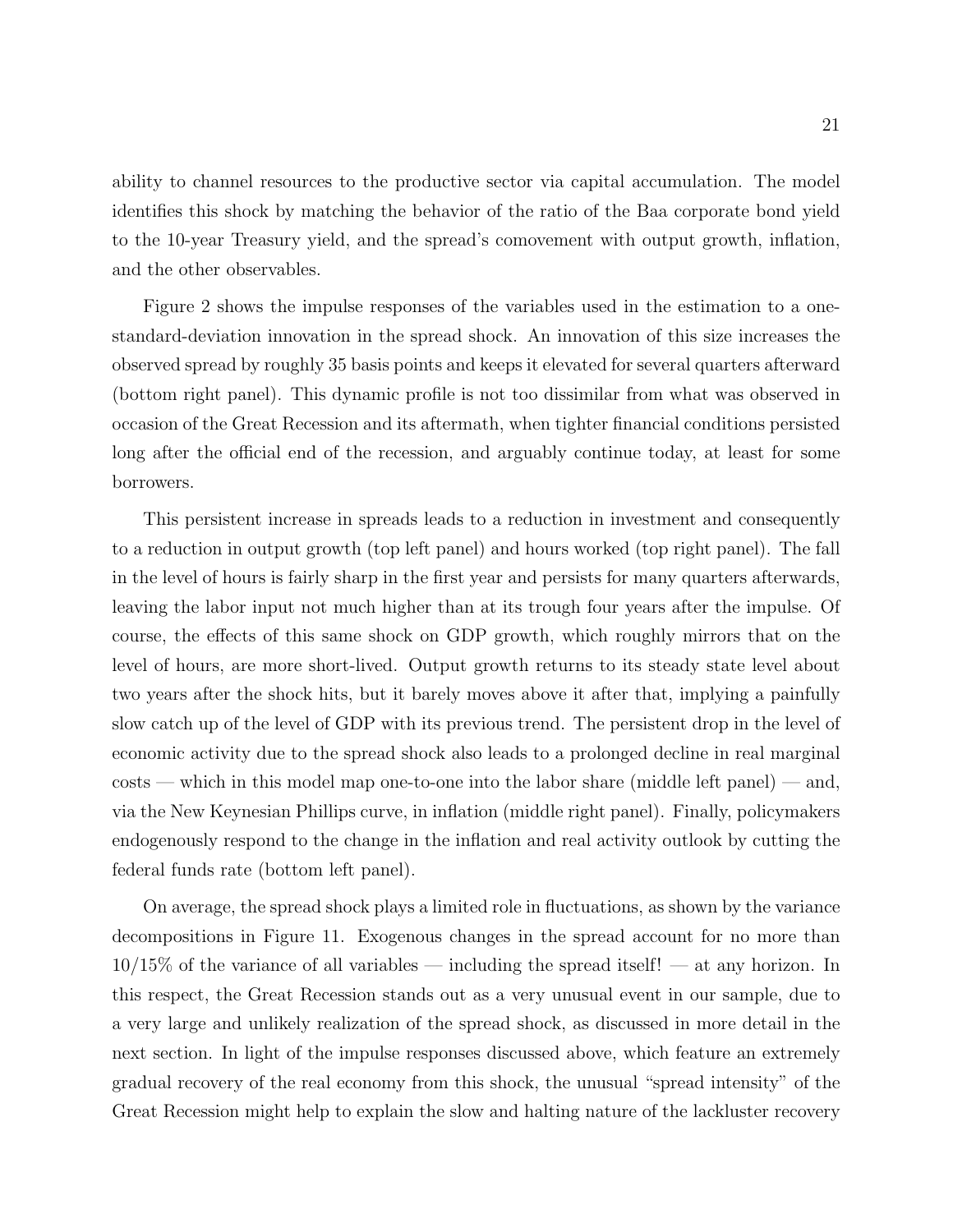that has followed it.

Very similar considerations hold for the MEI shock, which represents a direct hit to the "technological" ability of entrepreneurs to transform investment goods into productive capital, rather than an increase in their funding cost. Although the origins of the spread and MEI shocks are different, the fact that they both affect the creation of new capital implies very similar effects, but with opposite sign, on the observable variables, as shown by the impulse responses in Figure [3.](#page-40-0) In particular, a positive MEI shock also implies a very persistent increase in investment, output and hours worked, as well as in the labor share and hence inflation. The key difference between the two impulses, which is also what allows to tell them apart empirically, is that the MEI shock leaves spreads little changed (bottom right panel). Moreover, MEI shocks play a fairly large role in fluctuations, accounting for between 10% and 25% of the variance of the variables reported in Figure [11.](#page-48-0)

The TFP shock is another crucial shock in the model, with large contributions to the variance of output, hours, the spread and (to a somewhat lesser extent) inflation and the nominal interest rate. Unlike for the spread shock, this predominance is evident both unconditionally (Figure [11\)](#page-48-0) and during the Great Recession, but much less over the course of the recovery.

As shown in Figure [4,](#page-41-0) a positive TFP shock has a large and persistent effect on output growth, even if the response of hours is muted in the first few quarters, and slightly negative on impact, as in the data (see [Gal´ı](#page-35-9) [\(1999\)](#page-35-9)). This muted response of hours is due to the presence of nominal rigidities, which prevent aggregate demand from expanding sufficiently to absorb the increased ability of the economy to supply output. With higher productivity, marginal costs and thus the labor share fall, leading to lower inflation. The policy rule specification implies that this negative correlation between inflation and real activity, which is typical of supply shocks, produces countervailing forces on the interest rate, which as a result moves little.

The last structural shock that plays a relevant role in the current economic environment is the mark-up shock, whose impulse response is depicted in Figure [5.](#page-42-0) This shock is an exogenous source of inflationary pressures, stemming from changes in the market power of intermediate goods producers. As such, it leads to higher inflation and lower real activity, as producers reduce supply to increase their desired markup. The effects of markup-shocks are significantly less persistent than those of the other prominent supply shock in the model,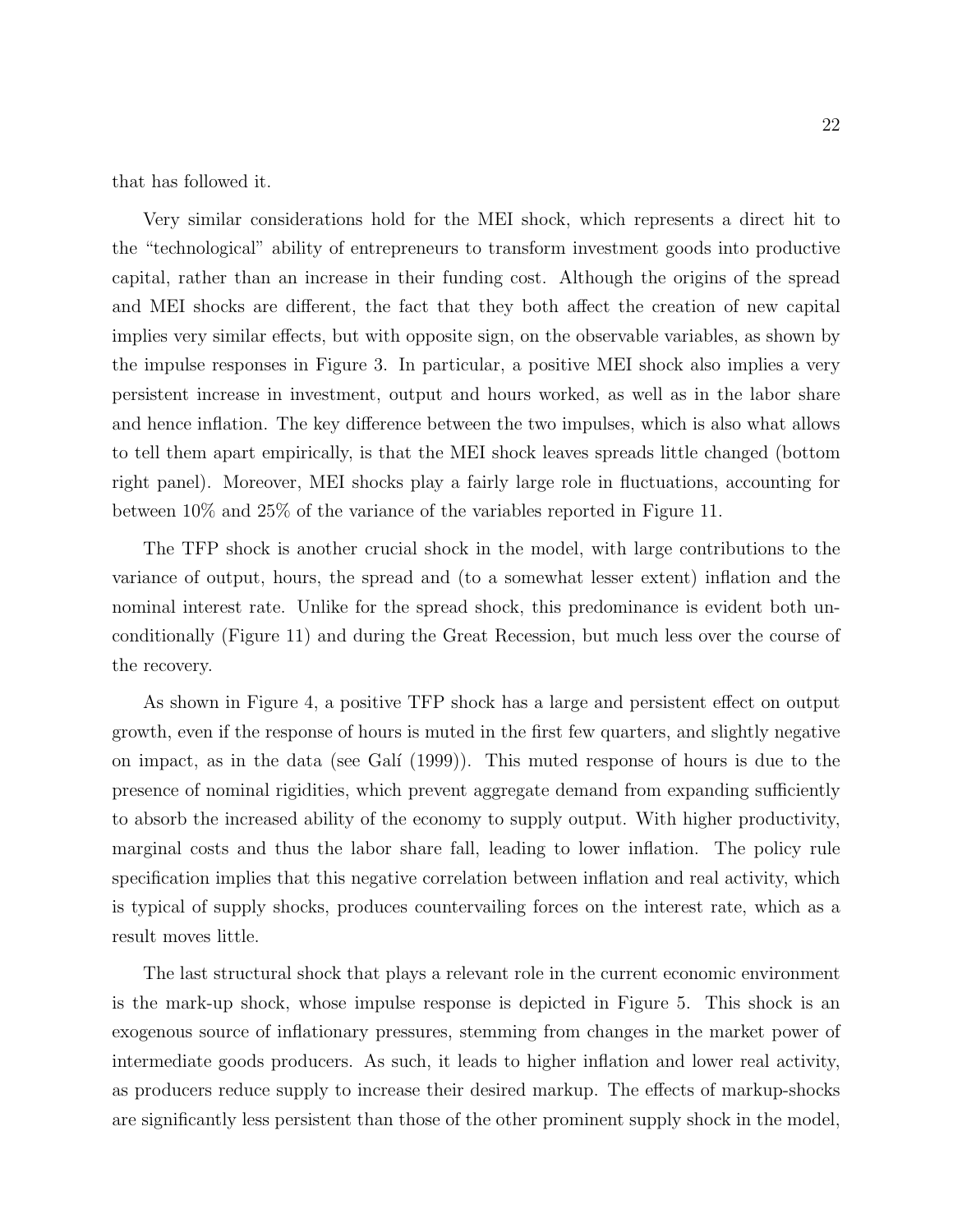the TFP shock. GDP growth falls on impact after mark-ups increase, but returns above average after about one year, thus restoring the original level of output over the horizon of the simulation. Inflation is sharply higher for a couple of quarters, leading to a temporary spike in the nominal interest rate, as monetary policy tries to limit the pass-through of the shock to prices. Unlike in the case of TFP shocks, however, hours fall immediately, mirroring the behavior of output.

The IRFs of the labor supply shock are depicted in Figure [6.](#page-43-0) This disturbance stands at the opposite end of the spectrum with respect to the spread shock, in the sense that its role in fluctuations is quite pronounced on average, but negligible in the last few years. Labor shocks, which capture changes in households' taste for leisure/work, are responsible for about 20% of the fluctuations in most of the variables included in Figure [11.](#page-48-0) Their dynamics feature a fairly persistent fall in hours worked (Figure [6\)](#page-43-0), which triggers a fall in output, but an increase in wages and the labor share, with the attendant inflationary pressures and positive response of policy rates.

Finally, Figure [7](#page-44-0) reports the IRFs of the government spending shock, which plays a very limited quantitative role in the model, accounting for less than 5% of the fluctuations of all variables, except at very short forecast horizons. In terms of dynamics, this shock boosts GDP growth in the very short run, and hours for a few quarters, generating some mild inflationary pressures that are kept in check by a rise in interest rates.

#### <span id="page-24-0"></span>5.1 Policy Shocks: Anticipated and Unanticipated

Policy shocks deserve a separate treatment from the other structural disturbances in the model, due to the presence of both standard (i.e. unanticipated) and less common, 'anticipated' shocks, which are known to agents in advance of their realization. Anticipated shocks capture expected deviations of the interest rate from the setting implied by the policy rule, which can occur in two different circumstances. First, such deviations are a way of capturing in a linear model the contractionary effect of the zero lower bound on the nominal interest rate, which prevents the policy rate from being negative when the policy rule would otherwise dictate that it be. Second, anticipated shocks can capture communication on the part of the central bank—the so-called "forward guidance"—whose objective is to shift expectations of the future federal funds rate away from what would be implied by the historical policy rule,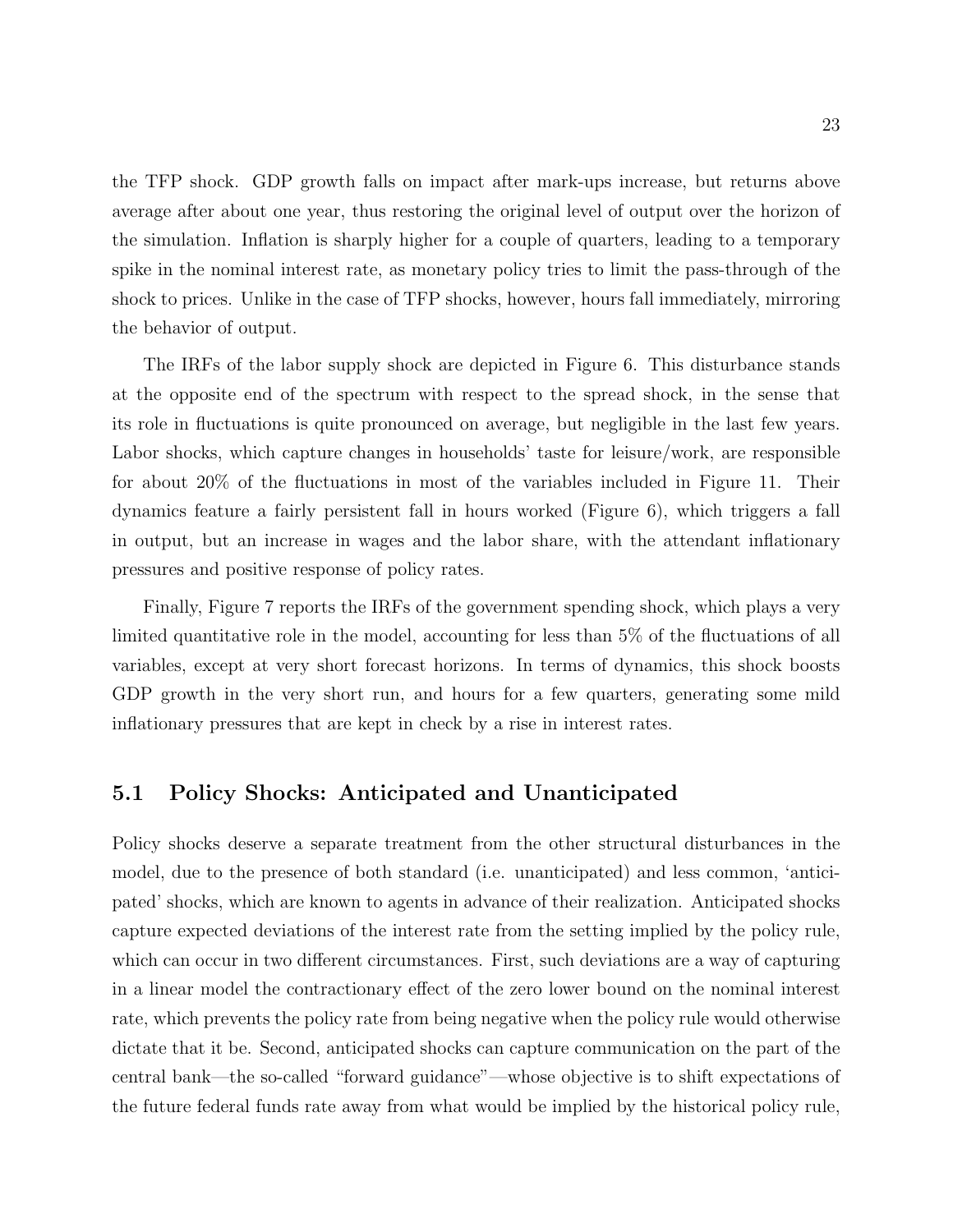for instance towards a more accommodative stance of policy, as is the case currently (see [Del Negro et al.](#page-35-5) [\(2012\)](#page-35-5)).

Figure [8](#page-45-0) reports the responses of the key variables to an unanticipated, negative 50 bps monetary shock. The dynamics are those familiar from many VAR and DSGE studies. The fall in the interest rate, which only gets reabsorbed over the course of two years, due mostly to the persistence of the policy rule, leads to a sizable expansion in the real economy, with hours increasing in a humped shaped pattern, by roughly 0.5% at the peak, and output growth higher by 0.7% on impact, but returning to steady state in about one year. The labor share also rises, with a similar pattern to that of hours, but its increase is more muted, leading to a relatively modest, but fairly persistent increase in inflation. The spread falls on impact, but it recovers afterward; its movements, however, are overall negligible.

Anticipated shocks have similar qualitative dynamics, in the sense of leading to an expansion in real activity and to more inflation, but with some peculiarities due to their effect on expectations. Figures [9](#page-46-0) and [10](#page-47-0) plot IRFs for monetary policy shocks anticipated four and eight quarters ahead, to give a flavor of the quantitative impact of anticipation. Shocks anticipated at different horizons within the range considered in our exercises have similar characteristics. The first feature that stands out in both responses is that an anticipated negative shock (i.e. one that is expected to bring the interest rate down in the future), leads to higher interest rates now. This is because the lower future interest rate has a stimulative effect already today—agents are forward looking in the model. As a result, the policy rate rises endogenously on impact in reaction to these positive real developments, as well as in response to the associated higher inflation, as per the model's Taylor rule. Nevertheless, the economy continues to expand as the actual shock draws near and in fact it does not react when the interest rate actually falls, since this development is old news at that point.

Another notable feature of the dynamics associated with these disturbances is that shocks that occur in the future can have larger effects than contemporaneous ones of the same magnitude (all three policy shocks are -50 bps in the figures). For instance, a shock anticipated 4 quarters ahead has a larger impact on GDP growth and hours than the contemporaneous shock (compare Figures [9](#page-46-0) and [10\)](#page-47-0), although the effect on these variables is somewhat smaller for the 8-quarter-ahead shock. However, the impact on inflation is larger, the longer is the anticipation horizon, since the effect on the labor share is more persistent, even if it is smaller on impact. As a result, inflation, which discounts all feature developments in unit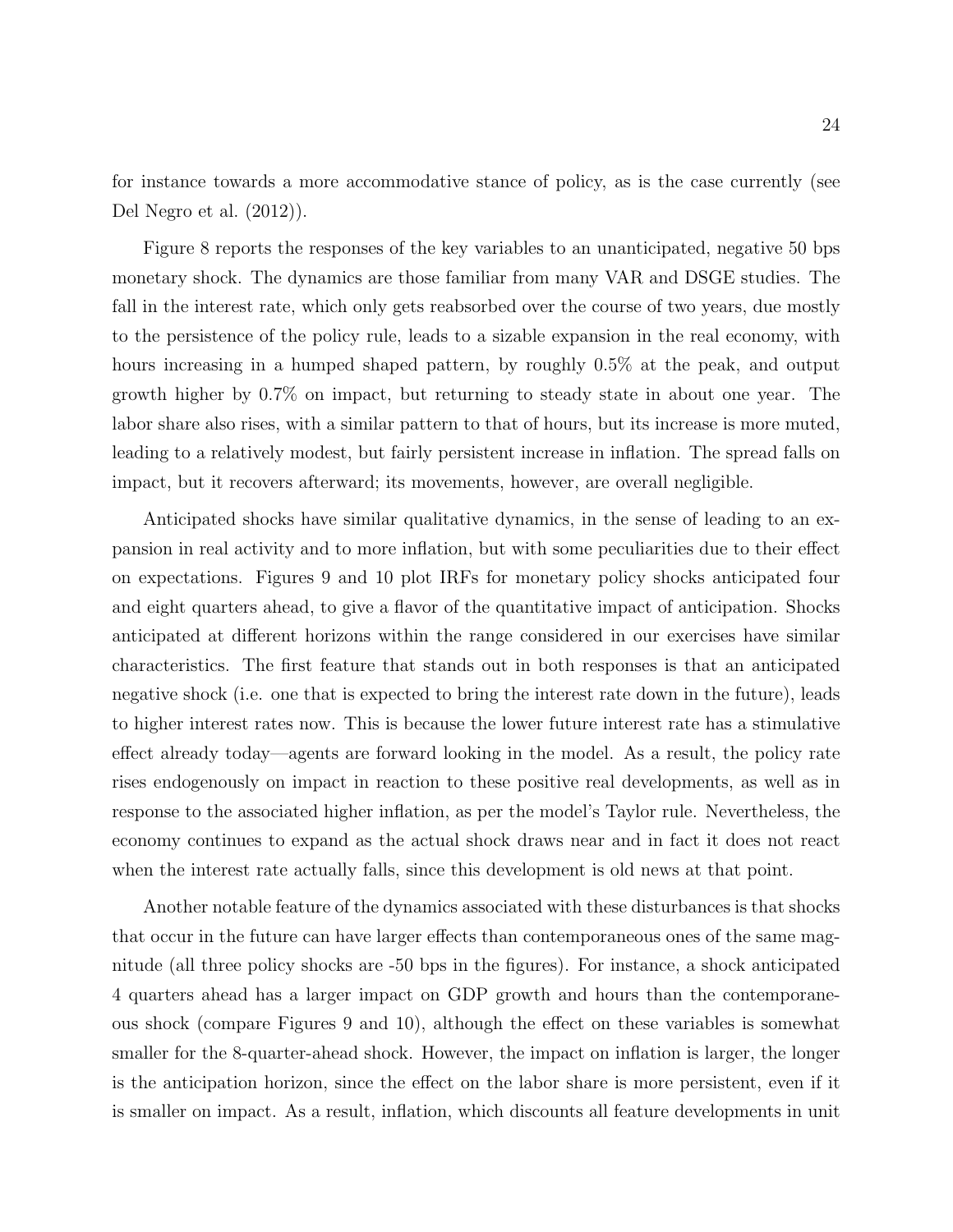labor costs, is higher immediately.

# <span id="page-26-0"></span>6 Developing a Narrative: from the Great Recession to a Sluggish Recovery

In the previous section we have described the key mechanisms determining the equilibrium evolution of the model. This transparent framework enables us to identify the source of the past fluctuations and the current outlook for key economic indicators in terms of the exogenous processes described above. In this section we describe how the model 'explains' the evolution of output growth, core PCE inflation and the federal funds rate (FFR) during the Great Recession and what are the drivers behind their mean forecast through 2016. Through the lenses of the model, the evolution of the economy since 2007 is driven by two main forces. On the one hand, disruptions in the financial sector depressed aggregate demand and employment, producing a sharp economic downturn and a sluggish recovery. On the other hand, monetary policy played an important role in supporting the economy by providing stimulus both by conventional measures at the onset of the recession and by the use of forward guidance afterwards.

The importance of each shock for output growth, core PCE inflation, and the federal funds rate (FFR) from 2007 on is quantified in Figure [12.](#page-49-0) In each of the three panels the solid line (black for realized data, red for the mean forecast) shows the variable in deviation from its steady state (for output growth and inflation, the numbers are quarter-to-quarter annualized). The bars represent the contribution of each shock to the deviation of the variable from steady state, that is, the counterfactual values of output growth, inflation, and the federal funds rate (in deviations from the mean) obtained by setting all other shocks to zero. By construction, for each observation the bars do in principle sum to the value on the solid line. (To be precise, we do not show in the figure the contribution of the state at the beginning of the sample on the subsequent evolution of the variables, as this deviation from steady state contributes only modestly to short-term economic fluctuations.) The shock decomposition and model forecasts shown in the figure are obtained using data up to 2013Q1, the quarter for which we have the most recent GDP release, as well as the federal funds rate and spread data for 2013Q2 (we use the average realizations for the quarter up to the forecast date). In order to capture the effect of forward guidance, the federal funds rate expectations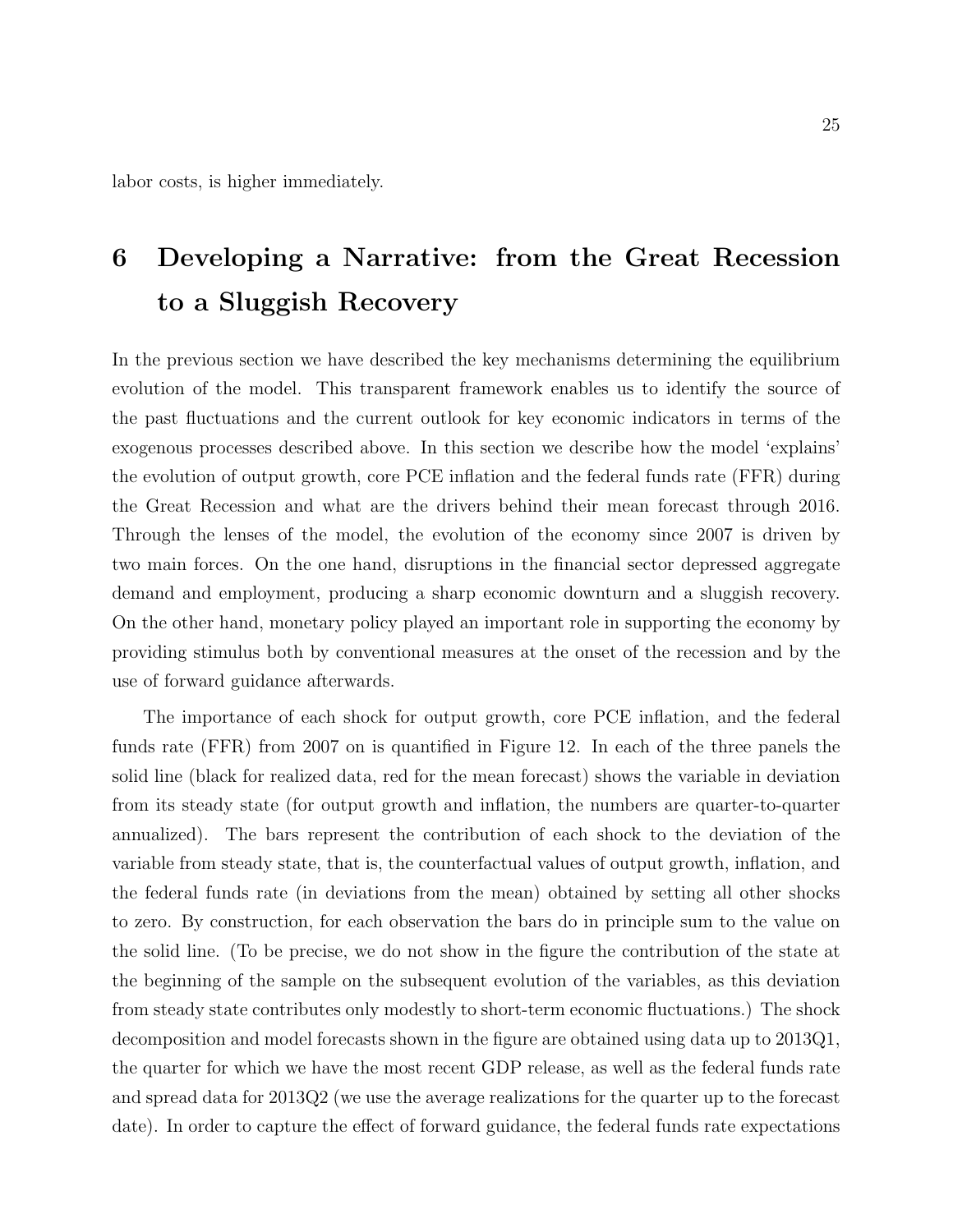in the model are constrained to be equal to market expectations for the federal funds rate (as measured by OIS rates) until 2015Q2. Finally, we estimate the standard deviation of the anticipated shocks as in Campbell et al. (2012), but we only use post-2008Q4 data. The model forecasts represented by the red lines are distinct from the FR

The Great Recession was characterized by a severe financial crisis that impaired the flow of credit, depressing aggregate demand and employment. The presence of credit intermediation frictions enables the FRBNY DSGE model to capture key dimensions of these events, attributing an important part of the economic downturn to the spread shock, which reflects higher perceived riskiness of borrowers and causes disruptions in financial intermediation. In fact, Figure [12](#page-49-0) shows that spread shocks (measured by the dark purple bars) explain about half of the drop in output growth and inflation during the recession. As we discussed, this shock works through the model by increasing the expected cost of capital and reducing entrepreneurs' borrowing: hence it decreases their capital accumulation and their ability to channel resources to the productive sector. Figure [14](#page-51-0) plots the standardized innovations (that is, the innovations measured in standard deviation units) of the shocks in the model, from 2007 on. The figure shows that realizations of the spread shock are indeed positive in the early part of the Great Recession, with large spikes in late 2007 and particularly in 2008Q4, in the aftermath of the Lehman collapse.

Other shocks also contributed to the Great Recession. Figure [12](#page-49-0) shows that TFP shocks (dark red bars) played an important role in the decline of output, particularly in 2008. As revealed in Figure [14,](#page-51-0) TFP shocks were indeed largely negative during this period, reflecting disruptions in production for given factor inputs. However, productivity shocks cannot fully account for the Great Recession because a drop in productivity leads to an increase in inflation, rather than the decline that was observed. This is evident from Figure [4,](#page-41-0) which shows the impulse responses to a one-standard-deviation positive TFP shock. One can infer from this figure that a negative one-standard deviation TFP shock would lead to a substantial drop in output but also to an increase in inflation. Moreover, because of nominal rigidities, the impact response of hours worked to the negative shock in productivity is very small, if not positive.

"Labor supply" shocks (pink bars) have not been major driver of the Great Recession, as they cannot replicate the observed comovement between inflation and output during this episode. As we discussed (see also Figure [6\)](#page-43-0) positive labor supply shocks (exogenous inward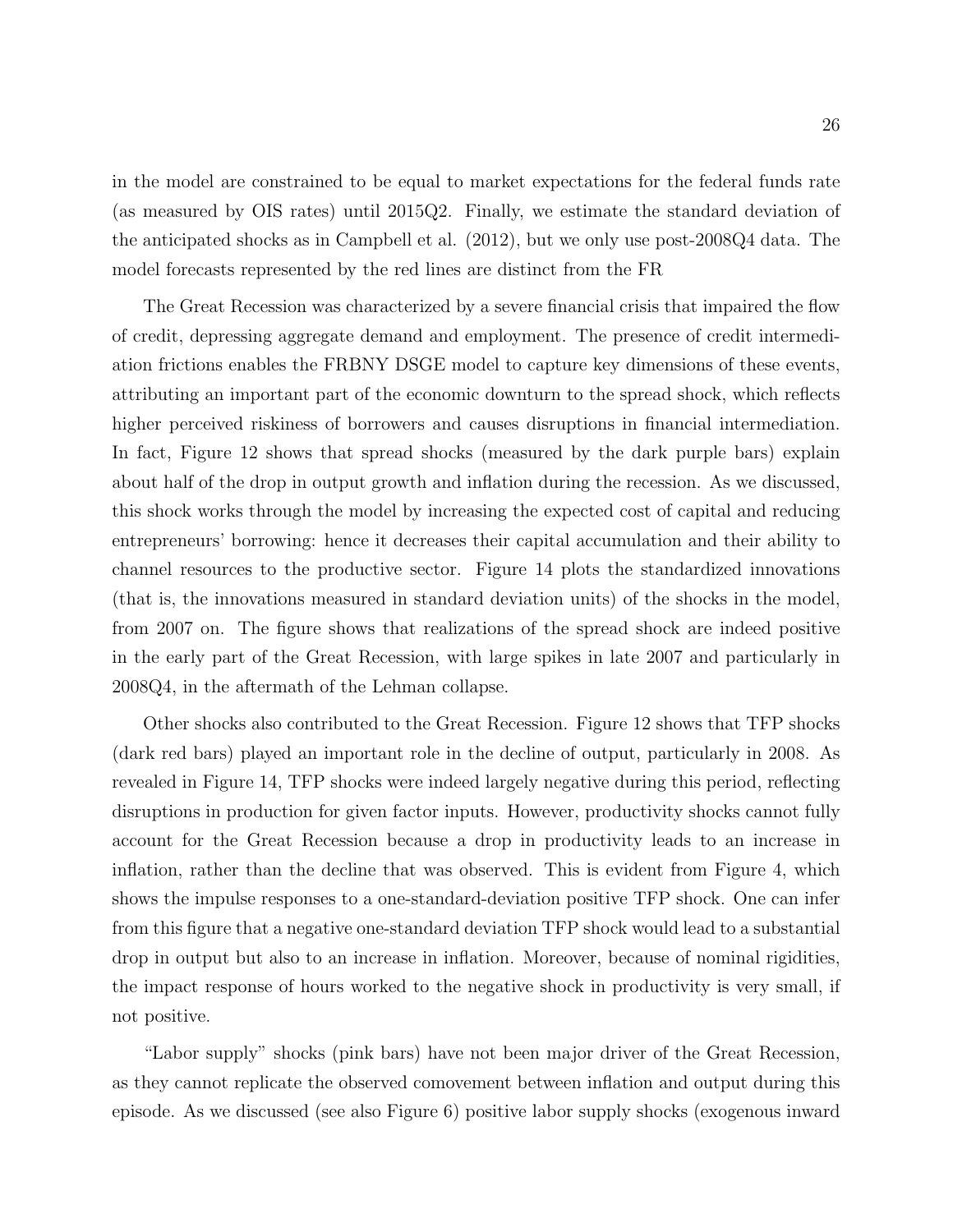shifts in labor supply, possibly due to unmodeled labor market imperfections) lead to a decline in output and hours, but to an increase in inflation. This is because firms' marginal costs rise following a contraction in labor supply.

Monetary policy shocks played an important countervailing role during the recession (orange bars). Offsetting the negative effect of spread shocks and TFP shocks, monetary policy contributed to lifting GDP growth by more than two percentage points in late 2007 and in the first half of 2008, by sharply reducing the Federal funds rate. As shown in the bottom panel, the reduction in the federal funds rate observed in the recession was much larger than explained by the contraction in inflation and output growth. Hence, the model identifies a series of negative monetary policy shocks as the primary drivers of the rate's sharp decline by the end of 2008. The large drop in interest rates boosted output growth and, albeit with a lag, had a positive effect on inflation.

Moving past the Great Recession, Figure [12](#page-49-0) shows that the economy continues to be affected by the headwinds from the financial crisis. These are captured initially by the effects of the spread shocks and later by MEI shocks (azure bars), which maintain the recovery subdued, real marginal costs low, and inflation consequently low. Accommodative monetary policy, and particularly forward guidance about the future path of the federal funds rate (captured here by anticipated policy shocks) has played an important role in counteracting the financial headwinds, and in lifting up output and inflation.

In more detail, the role played by spread and MEI shocks is quite evident in the shock decomposition for inflation and interest rates, which shows that MEI, and to a lesser extent, spread shocks play a key role in keeping these two variables below steady state. This feature of the DSGE forecast is less evident for real output growth, as the contribution of MEI shocks seems small, particularly toward the end of the forecast horizon, and the contribution of spread shocks is negligible (and positive). However, recall that a small, but still negative, effect on output *growth* implies that the effect of the MEI shocks on the *level* of output is getting larger, even several quarters after the occurrence of the shock. Similarly, the fact that the growth impact of spread shocks is positive but very small implies that the level of output is very slowly returning to trend. This is evident in the protracted effect of spread and MEI shocks on aggregate hours, shown in the impulse responses of Figures [2](#page-39-0) and [3,](#page-40-0) respectively, and discussed above. In turn, the fact that economic activity is well below trend pushes inflation and consequently interest rates (given the Fed's reaction function)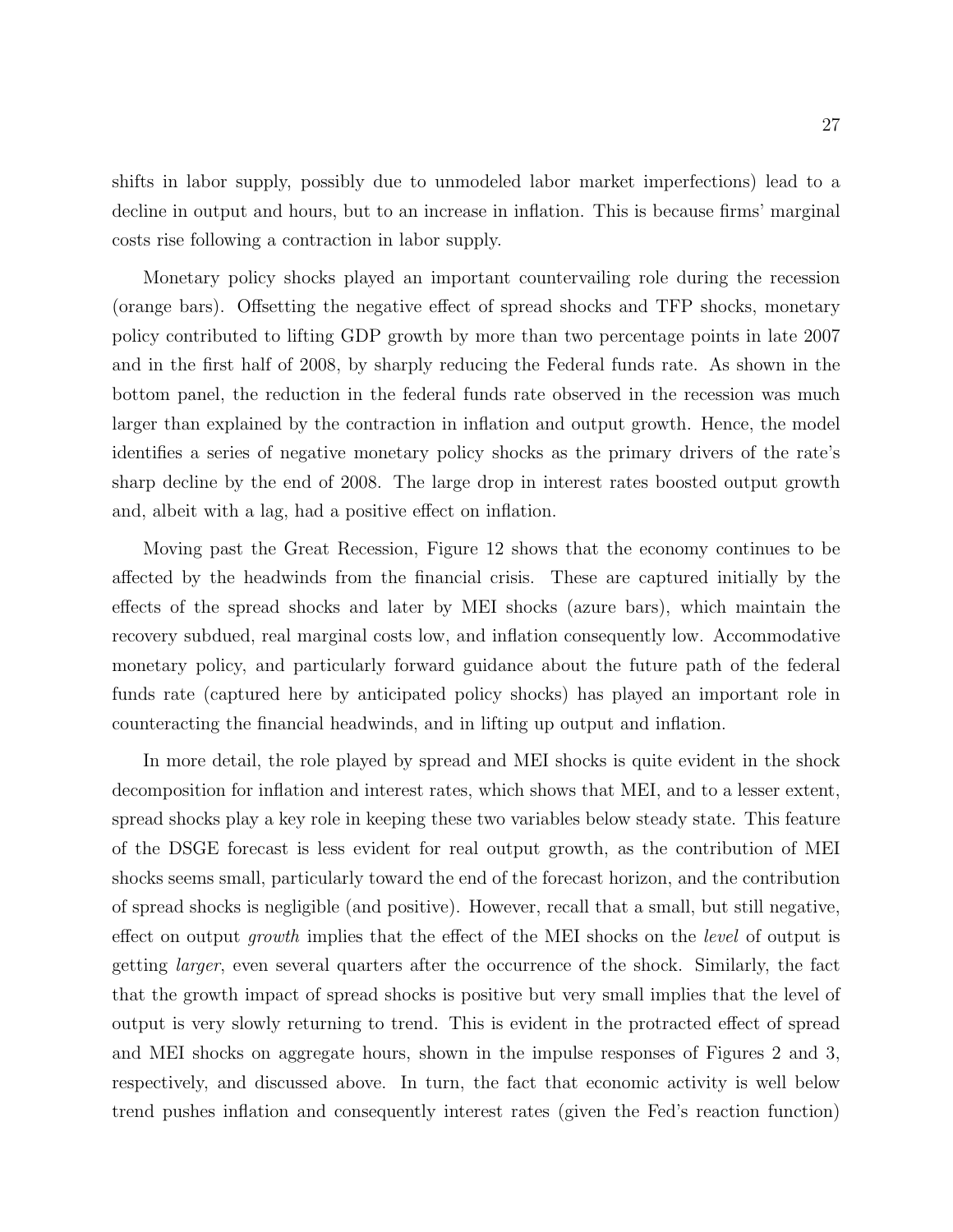below steady state.

After the end of the Great Recession, monetary policy continued to stimulate output growth from mid 2009 to late 2012 through anticipated monetary policy shocks, representing the use of forward guidance. Since shocks at different horizons interact with one another, it is difficult to assess their overall impact. It is therefore more useful to show their cumulative impact, as shown by the orange bars in Figure [12.](#page-49-0) One can see that the cumulative impact of policy shocks on the interest rate is currently very small, implying that the level of the interest rate is not too far from that implied by the estimated policy rule. Later in the forecast horizon the impact of these shocks becomes larger, and reaches almost one percentage point in 2015: the impact of the forward guidance, combined with the interest rate smoothing component of the policy, which limits quarter-to-quarter adjustments, implies that the renormalization path is lower than that implied by the estimated rule.

Despite the important role played by policy shocks in pushing inflation and output upward both in the immediate aftermath of the recession and in the current period, the impact of policy on the level of output has started to wane by the end of 2012. This implies that the effect of policy on *growth* is actually negative after that, which explains why growth is still at or below trend by the end of 2016. This is partly because the stimulative effect of the forward guidance is front-loaded, and hence has the largest impact when it is first implemented.

Finally, given the weak outlook for marginal costs, the model attributes much of the rise in core inflation in 2011 and in early 2012 to price mark-up shocks. Increases in markups in our monopolistically competitive setting push inflation above marginal costs and reduce output. Figure [5](#page-42-0) shows that mark-up shocks capture large but transitory movements in inflation, such as those due to oil price fluctuations. However with the moderation in energy prices since then, mark-up shocks have had much smaller effects on inflation in recent quarters, and play almost no role in the inflation forecasts. Since output is returning to trend following mark-up shocks, these actually contribute positively to output growth from 2013 onward.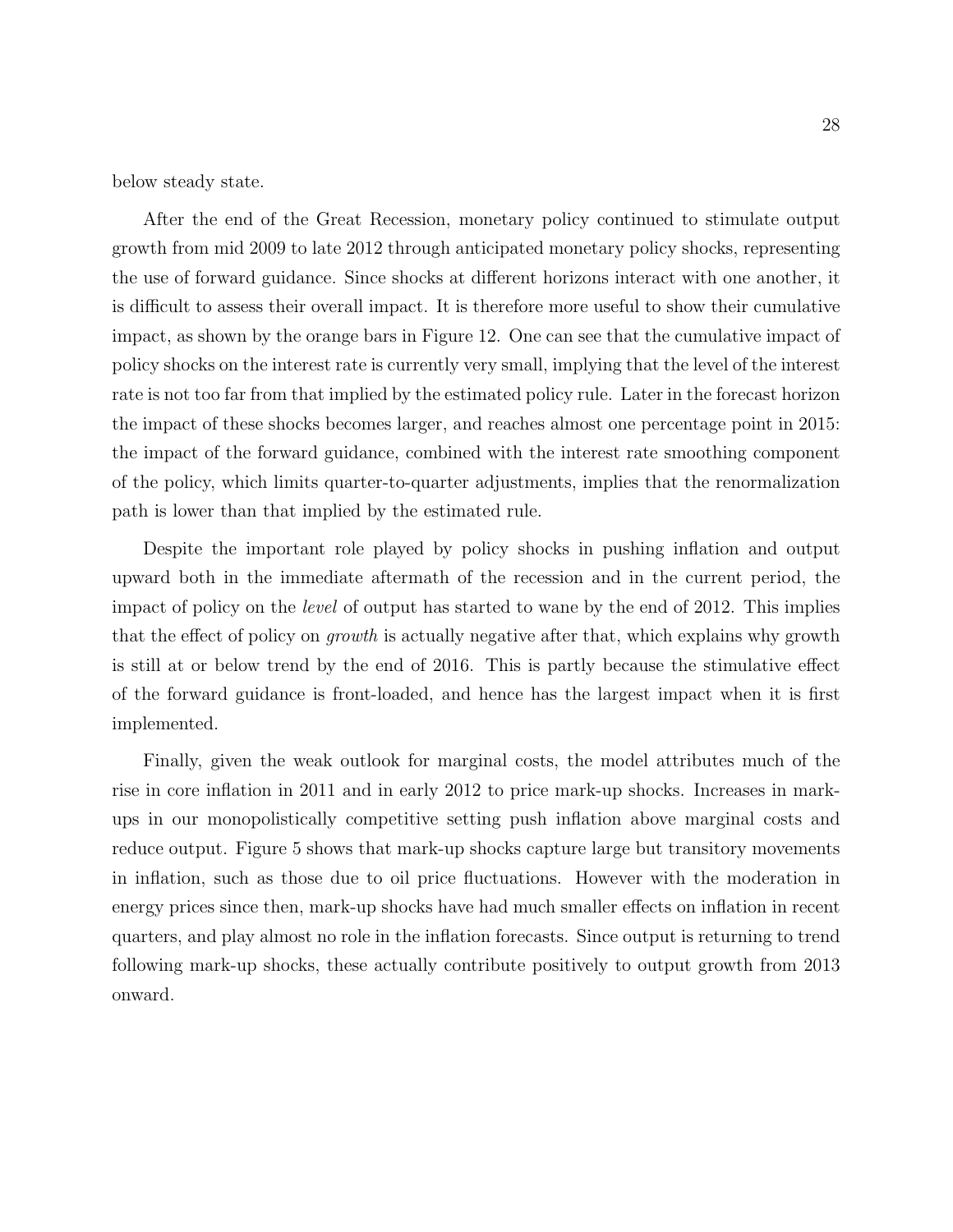### <span id="page-30-0"></span>7 The Forecast Distributions

The previous section described the model forecast for key economic variables. An additional advantage of using structural economic models for forecasting and policy analysis is the ability to produce an entire forecast distribution, which reflects uncertainty about both structural parameters and the state of the economy. Figure [13](#page-50-0) presents quarterly forecasts for output growth, core PCE inflation and the federal funds rate. In the graphs, the black line represents data, the red line indicates the mean forecast, and the shaded areas mark the uncertainty associated with our forecasts as 50, 60, 70, 80 and 90 percent probability intervals. Output growth and inflation are expressed in terms of percent annualized rates, quarter to quarter. The interest rate is the annualized quarterly average. The bands reflect both parameter uncertainty and shock uncertainty.

As discussed above, the model still projects a lackluster recovery in economic activity, with output growth in the neighborhood of 2 percent throughout the forecast horizon. There is moderate uncertainty around the real GDP forecasts; for example the 70 percent bands cover the interval -1.7 to 5.2 percent in 2014. Concerning the core PCE inflation forecast, the model predicts a very slow return to the long-run FOMC target over the forecasting horizon: indeed, according to the mean forecast, inflation is still below 2 percent in 2017. The 70 percent probability bands for inflation in 2014, 2015, and 2016 are within the 0.6-2.8 percent interval, implying that the model places high probability on inflation realizations below the long-run FOMC target.

## <span id="page-30-1"></span>8 An Assessment of the Model's Real-Time Forecasts, 2010-2012

In this section we discuss the real-time forecasts from the FRBNY-DSGE model starting from March 2010, when we began producing forecasts, and provide a broad assessment of how the DSGE model has fared so far in terms of forecasting accuracy. The forecasts have been produced roughly eight times a year, about two weeks before each Federal Open Markets Committee meeting, and have all been published in internal documents. We should emphasize that the model specification has changed over time, reflecting model developments. For instance, financial frictions which, as discussed above, play a crucial role in explaining the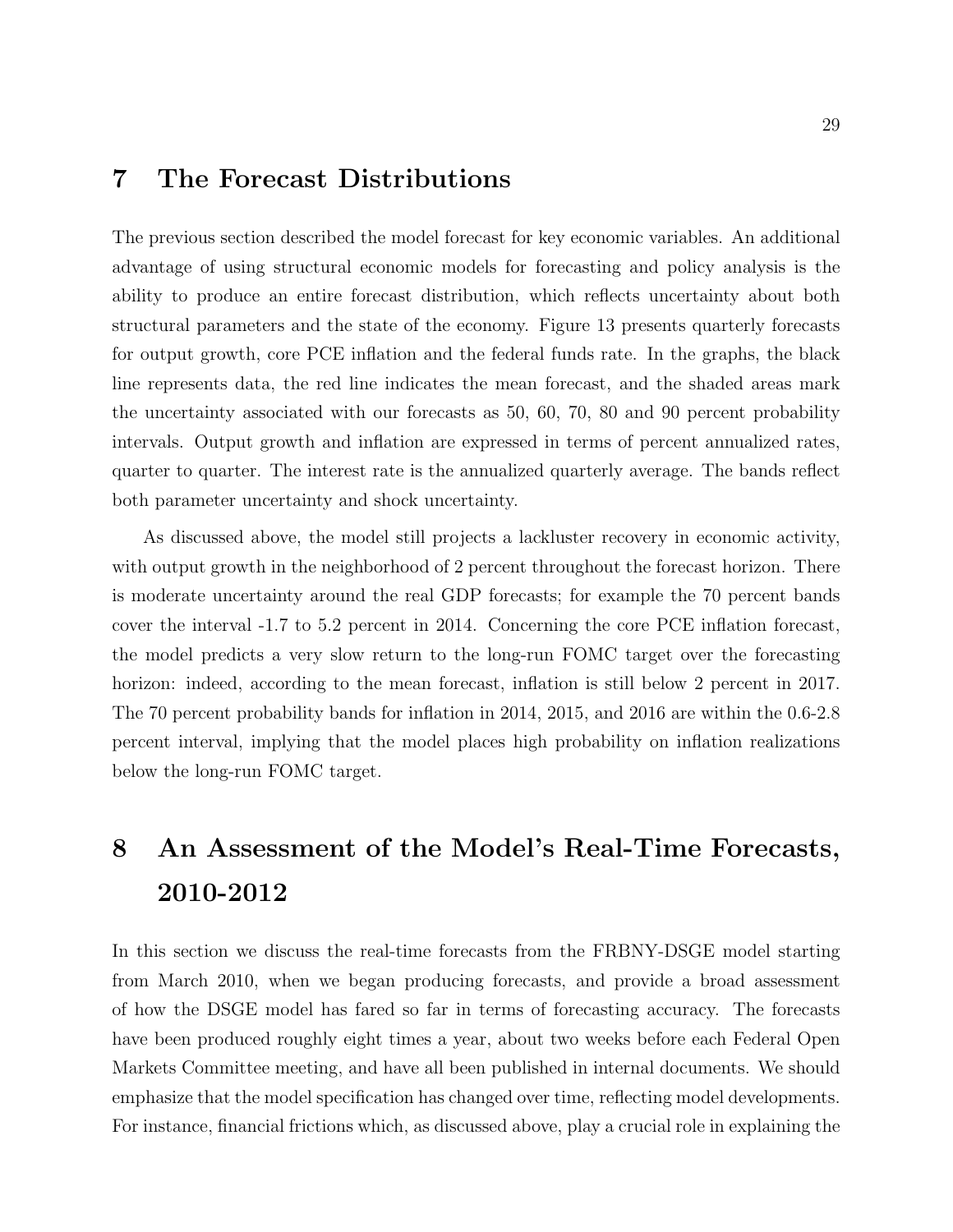Great Recession and in shaping the current forecast, were introduced in 2011. Concerning our assumptions about monetary policy, the horizon for which we use market-based observations on FFR expectations in order to take forward guidance into account has changed over time.

We present two sets of graphs. Figure [16](#page-53-0) shows, for the period 2010-2012, three vintages of the annualized quarterly forecasts for output growth and core PCE inflation from the DSGE model. For comparison, the figure shows also the median forecast of the Federal Reserve Bank of Philadelphia's Survey of Professional Forecasters (SPF), indicated by red lines. We report the last forecast vintage generated for each year so that SPF forecasts have the longest possible forecast horizon. Importantly, all vintages of SPF forecasts are produced after the DSGE forecast is produced; hence the DGSE econometricians are always at an informational disadvantage relative to the other forecasters.

We show two types of DSGE forecasts. The first, which we refer to as "unconditional" forecasts and which are indicated by dark blue lines are constructed as described in the previous section, by using the most recently-available released data, including up-to-date spread and FFR data. The second forecast, which we refer to as "conditional" and which is indicated by light blue lines incorporates the FRBNY staff nowcast for the current quarter, and treats it as actual data. (The forecast is conditioned on the FRBNY staff nowcast in the spirit of [Doan et al.](#page-35-10) [\(1984\)](#page-35-10), hence the adjective "conditional"). This second forecast partly overcomes the informational disadvantage mentioned above (see the discussion in [Del Negro](#page-35-4) [and Schorfheide](#page-35-4) [\(2013\)](#page-35-4)).

Figure [17](#page-54-0) shows the rolling progression over time of forecasts for year-over-year output growth and Q4/Q4 core PCE inflation in 2011, 2012, and 2013. We show these yearly forecasts because they allow for a comparison with SPF forecasts for longer horizons than the quarterly forecasts.

From both sets of figures we can see that in the periods considered the FRBNY-DSGE output growth forecasts have been comparable to, if not better than, the median SPF forecasts. To some extent the SPF has been overly optimistic about growth, especially in the medium-long term, as professional forecasters have been repeatedly forecasting a relatively rapid closing of the output gap which opened in the aftermath of the financial crisis. Conversely, the DSGE model has been consistently predicting a very slow recovery following financial shocks, as discussed at length in previous sections. As a consequence, we can see from Figure [17](#page-54-0) that for each of the years considered, the SPF has initially produced an overly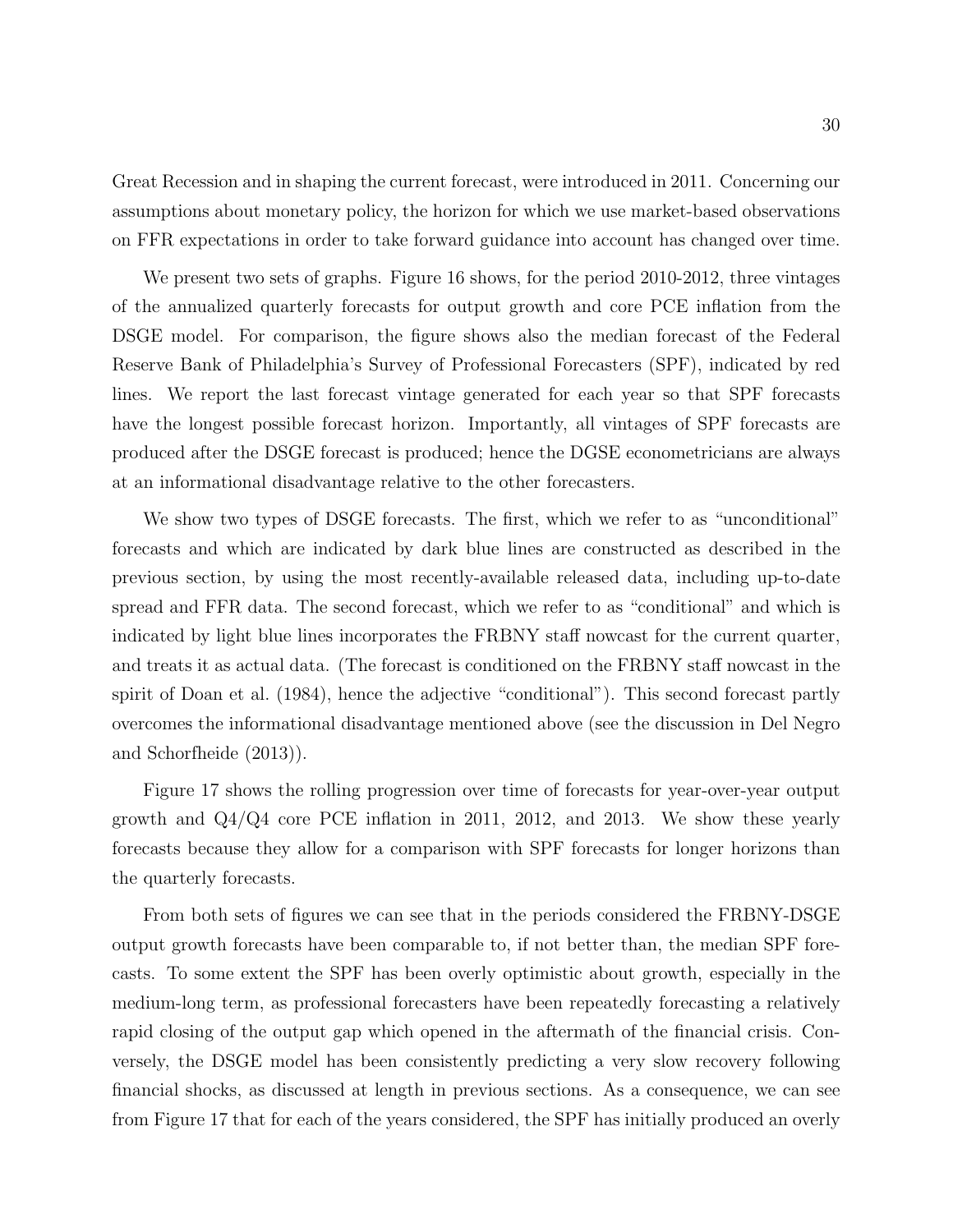optimistic forecast, which, as time passes and more information is accumulated, converges to where the DSGE model had been all along. (Note that the apparent mis-forecasting in 2012 by all models is due to the July 2013 comprehensive NIPA revision which revised up the growth rate of real GDP from 2.2% to 2.8%.) However, the DSGE model continues to predict rather weak growth forecasts several years after the financial crisis, and we suspect that these weak forecasts may partly result from the DSGE model "overfitting" the crisis.

The DGSE model, on the other hand, under-forecasted inflation in 2011 and early 2012, partly because it missed the effect of commodity prices on core inflation, and partly because the weak activity forecast within the model naturally translate into a weak inflation forecast. We can see, however, that in late 2012 and 2013, after the effect of commodity prices waned, inflation has fallen and is now broadly in line with, say, the DSGE model forecasts made in 2010.

## <span id="page-32-0"></span>9 Conclusion

In this paper, we presented the FRBNY DSGE model and discussed how it is used for forecasting and to interpret the recent history. At the FRBNY, the model has also been used for policy analysis, for example as discussed in [Del Negro et al.](#page-35-5) [\(2012\)](#page-35-5). In addition, we have used the model to evaluate the impact on the outlook of adopting monetary policy rules that differ from the historical one.

We have focused our discussion on one model only. We are well aware that in presence of model misspecification one would want to consider multiple models (see [Geweke and Amisano](#page-35-11) [\(2012\)](#page-35-11)). These models may differ in terms of their underlying assumptions, estimation procedures, and degrees of theoretical coherence (as measured by the tightness with which the cross-equations are imposed, e.g. see [Del Negro and Schorfheide](#page-34-10) [\(2004\)](#page-34-10)). This is an important direction for future research and modeling work within a central bank.

In terms of modelling, there are many directions in which the model could be enriched or adjusted, to make it an even more useful tool for day-to-day monetary policy analysis. In particular, it would be desirable to include a more fully developed model of the labor market, which would account for the unemployment rate, given the importance of this variable in the policy debate. Incorporating a more fundamental role for financial intermediation, in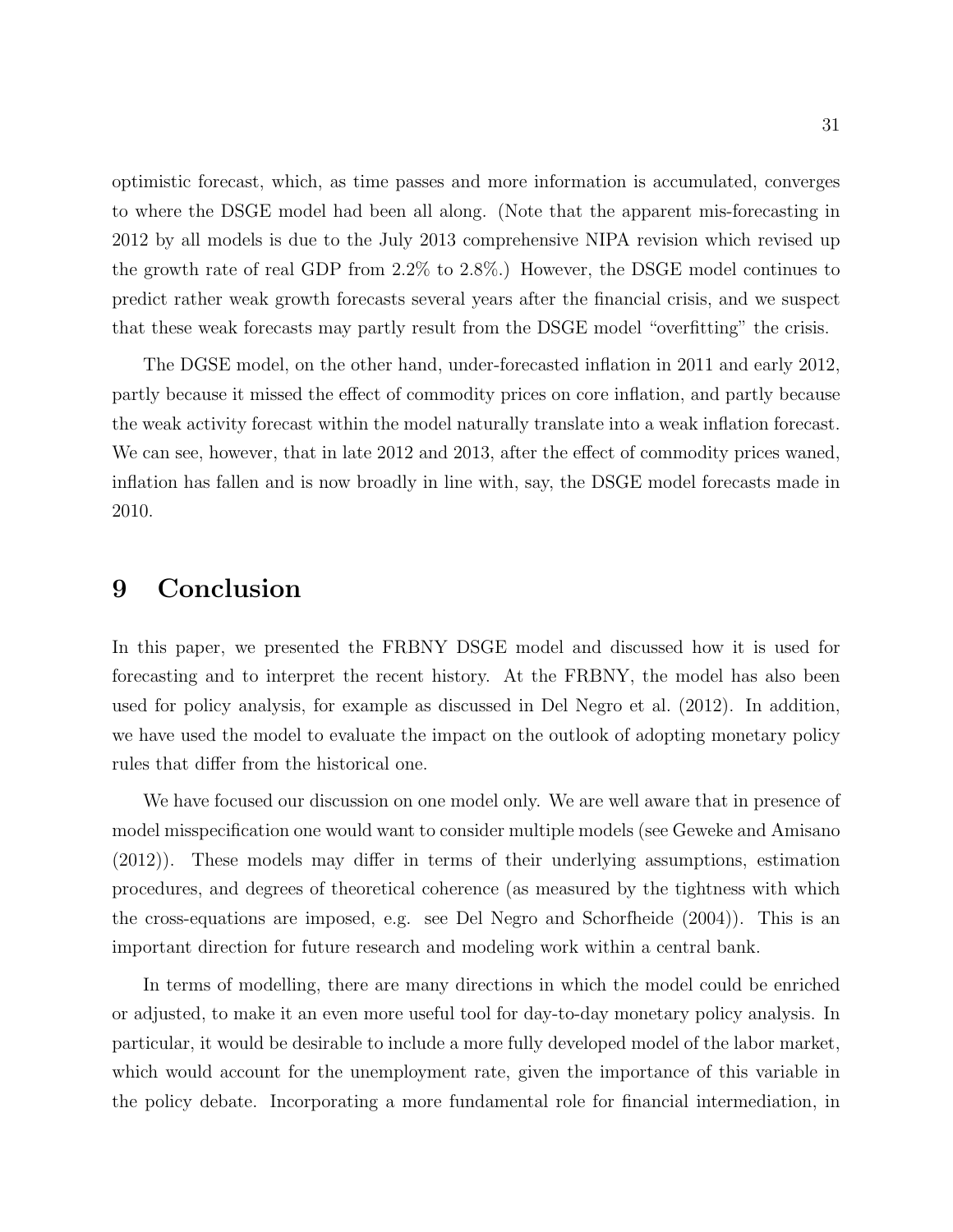particular as a potential source of economic instability, as well as developing the asset pricing implications of the model, would also help it better answer some of the questions often on the minds of policymakers.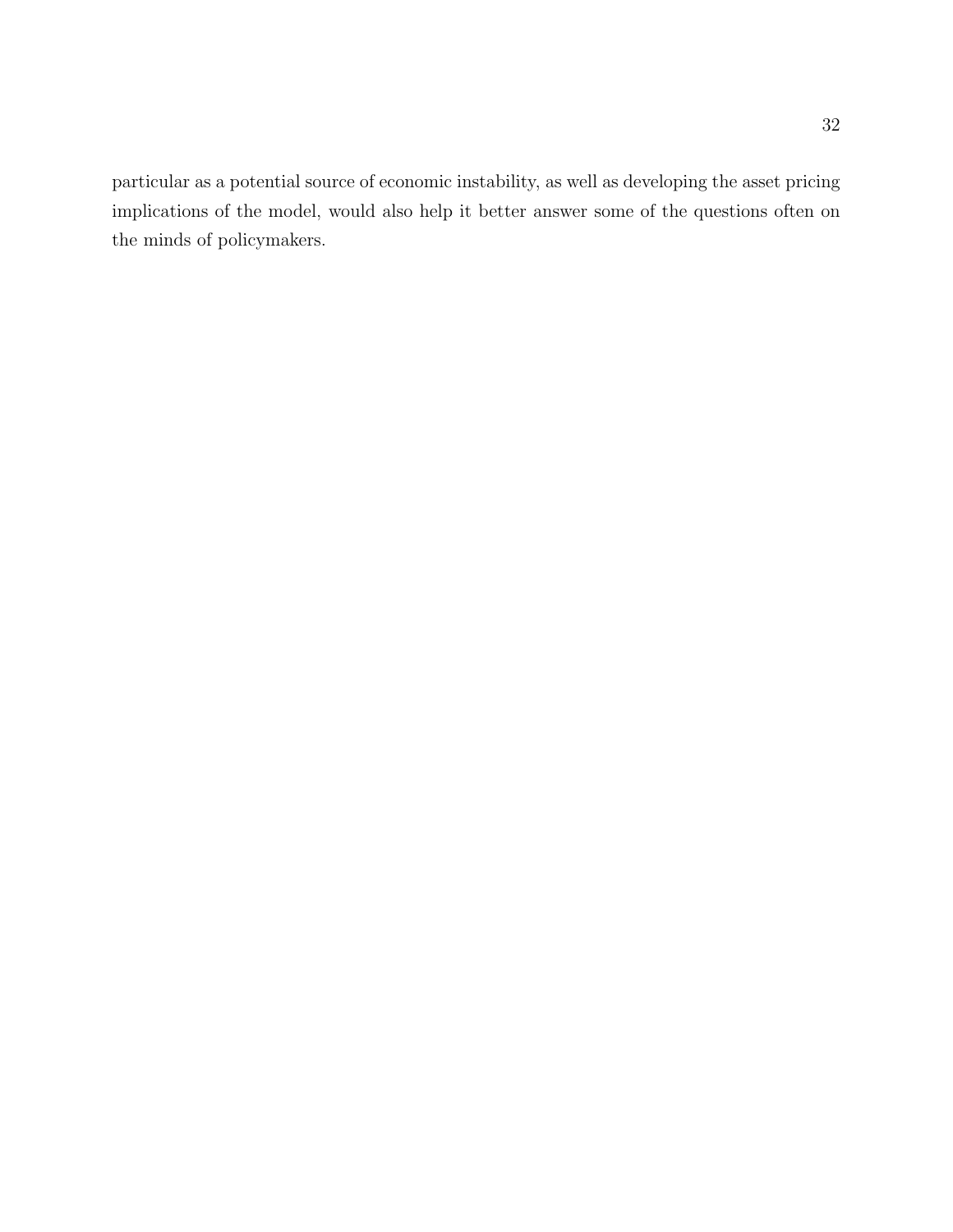### References

- <span id="page-34-3"></span>An, Sungbae and Frank Schorfheide, "Bayesian Analysis of DSGE Models," *Economet*ric Reviews, 2007, 26 (2-4), 113–172.
- <span id="page-34-1"></span>Bernanke, Ben, Mark Gertler, and Simon Gilchrist, "The Financial Accelerator in a Quantitative Business Cycle Framework," in John B. Taylor and Michael Woodford, eds., Handbook of Macroeconomics, Vol. 1C, North Holland, Amsterdam, 1999.
- <span id="page-34-7"></span>Bils, Mark and Peter Klenow, "Some Evidence on the Importance of Sticky Prices," Journal of Political Economy, 2004, 112, 947–985.
- <span id="page-34-8"></span>Boldrin, Michele, Lawrence Christiano, and Jonas Fisher, "Habit Persistence, Asset Returns, and the Business Cycle," American Economic Review, 2001, 91, 149–166.
- <span id="page-34-4"></span>Calvo, Guillermo, "Staggered Prices in a Utility Maximizing Framework," Journal of Monetary Economics, 1983, 12 (3), 383–398.
- <span id="page-34-5"></span>Campbell, Jeffrey R., Jonas D.M. Fisher, and Alejandro Justiniano, "Monetary Policy Forward Guidance and the Business Cycle," Federal Reserve Bank of Chicago Working Paper, 2012.
- <span id="page-34-9"></span>Chang, Youngsun and Sun-Bin Kim, "Individual to Aggregate Labor Supply: A Quantitative Analysis based on Heterogeneous Agent Macroeconomy," International Economic Review, 2006, 47, 1–27.
- <span id="page-34-0"></span>Christiano, Lawrence J., Martin Eichenbaum, and Charles L. Evans, "Nominal Rigidities and the Dynamic Effects of a Shock to Monetary Policy," Journal of Political Economy, 2005, 113, 1–45.
- <span id="page-34-2"></span>, Roberto Motto, and Massimo Rostagno, "Financial Factors in Economic Fluctuations," Manuscript, Northwestern University and European Central Bank, 2009.
- <span id="page-34-10"></span>Del Negro, Marco and Frank Schorfheide, "Priors from General Equilibrium Models for VARs," International Economic Review,  $2004$ ,  $45$  (2),  $643 - 673$ .
- <span id="page-34-6"></span> $\Box$  and  $\Box$ , "Forming Priors for DSGE Models (and How it Affects the Assessment of Nominal Rigidities)," Journal of Monetary Economics, 2008, 55 (7), 1191–1208.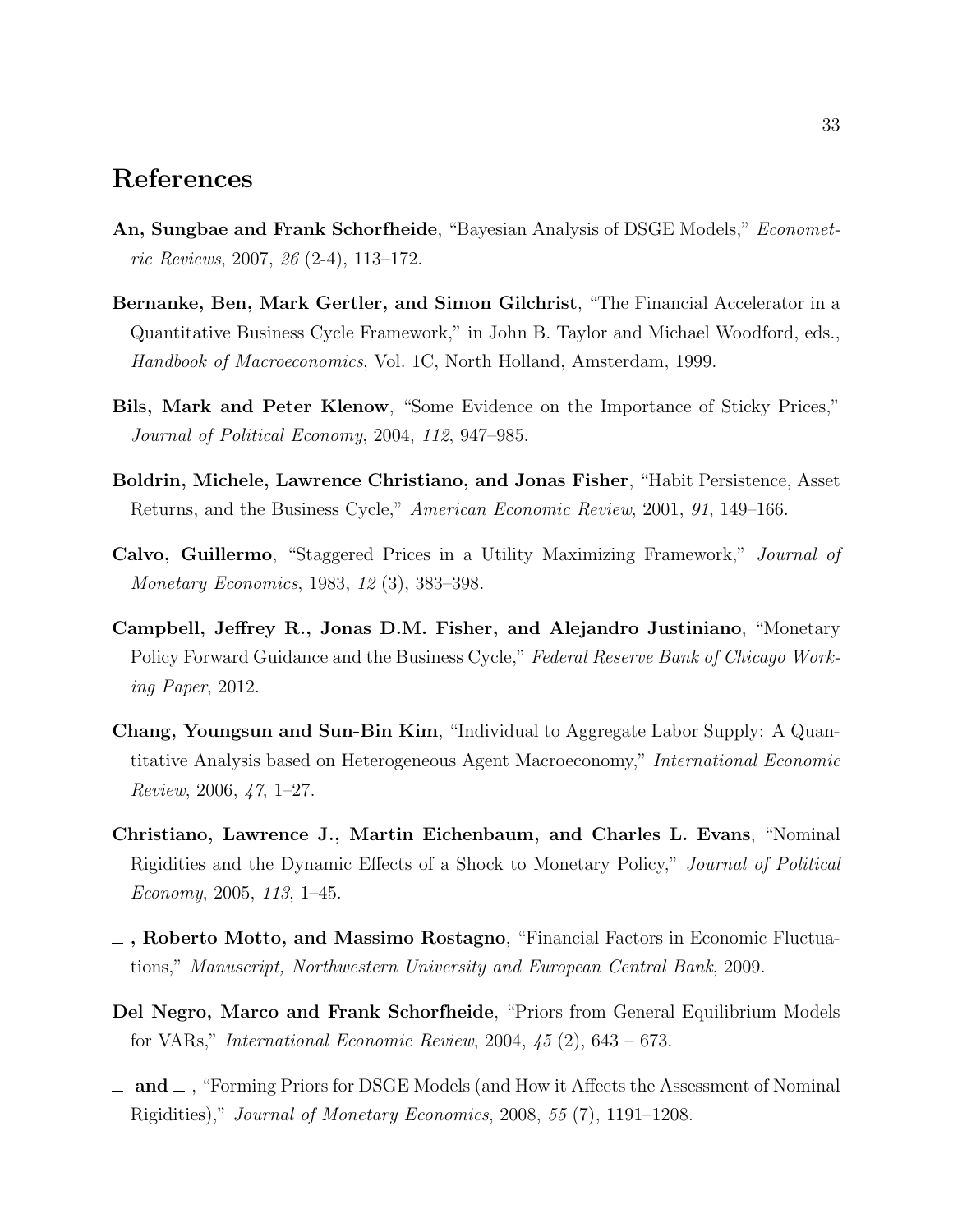- <span id="page-35-0"></span>and  $\Box$ , "Bayesian Macroeconometrics," in Herman K. van Dijk, Gary Koop, and John Geweke, eds., *Handbook of Bayesian Econometrics*, Oxford University Press, 2010.
- <span id="page-35-4"></span> $\Box$  and  $\Box$ , "DSGE Model-Based Forecasting," in Graham Elliott and Allan Timmermann, eds., Handbook of Economic Forecasting, Volume 2, Elsevier, 2013.
- <span id="page-35-5"></span> $\Box$ , Marc Giannoni, and Christina Patterson, "The Forward Guidance Puzzle," Federal Reserve Bank of New York Staff Report, 2012.
- <span id="page-35-10"></span>Doan, Thomas, Robert Litterman, and Christopher A. Sims, "Forecasting and Conditional Projections Using Realistic Prior Distributions," Econometric Reviews, December 1984,  $\beta$  (4), 1-100.
- <span id="page-35-9"></span>Galí, Jordi, "Technology, Employment, and the Business Cycle: Do Technology Shocks Explain Aggregate Fluctuations?," American Economic Review, 1999, 89 (1), 249 – 271.
- <span id="page-35-11"></span>Geweke, John and Gianni Amisano, "Prediction with Misspecified Models," American Economic Review: Papers & Proceedings, 2012, 103 (3), 482–486.
- <span id="page-35-8"></span>Gilchrist, Simon, Alberto Ortiz, and Egon Zakrajsek, "Credit Risk and the Macroeconomy: Evidence from an Estimated DSGE Model," Unpublished, July 2009.
- <span id="page-35-6"></span>Gürkaynak, Refet S., Brian Sack, and Eric T. Swanson, "Do actions speak louder than words? The response of asset prices to monetary policy actions and statements.," International Journal of Central Banking, 2005, 1 (1), 55–93.
- <span id="page-35-2"></span>Justiniano, Alejandro, Giorgio E. Primiceri, and Andrea Tambalotti, "Investment Shocks and Business Cycles," Journal of Monetary Economics, 2010, 57 (2), 132145.
- <span id="page-35-7"></span>Kimball, Miles and Matthew Shapiro, "Labor Supply: Are the Income and Substitution Effects Both Large or Both Small?," Manuscript, University of Michigan, 2003.
- <span id="page-35-1"></span>Sbordone, Argia M., Andrea Tambalotti, Rao Krishna, and Kieran Walsh, "Policy Analysis Using DSGE Models: An Introduction," FRBNY Economic Policy Review, October 2010, 16 (2), 23–43.
- <span id="page-35-3"></span>Sims, Christopher A., "Solving Linear Rational Expectations Models," Computational Economics, 2002, 20  $((1-2))$ , 1-20.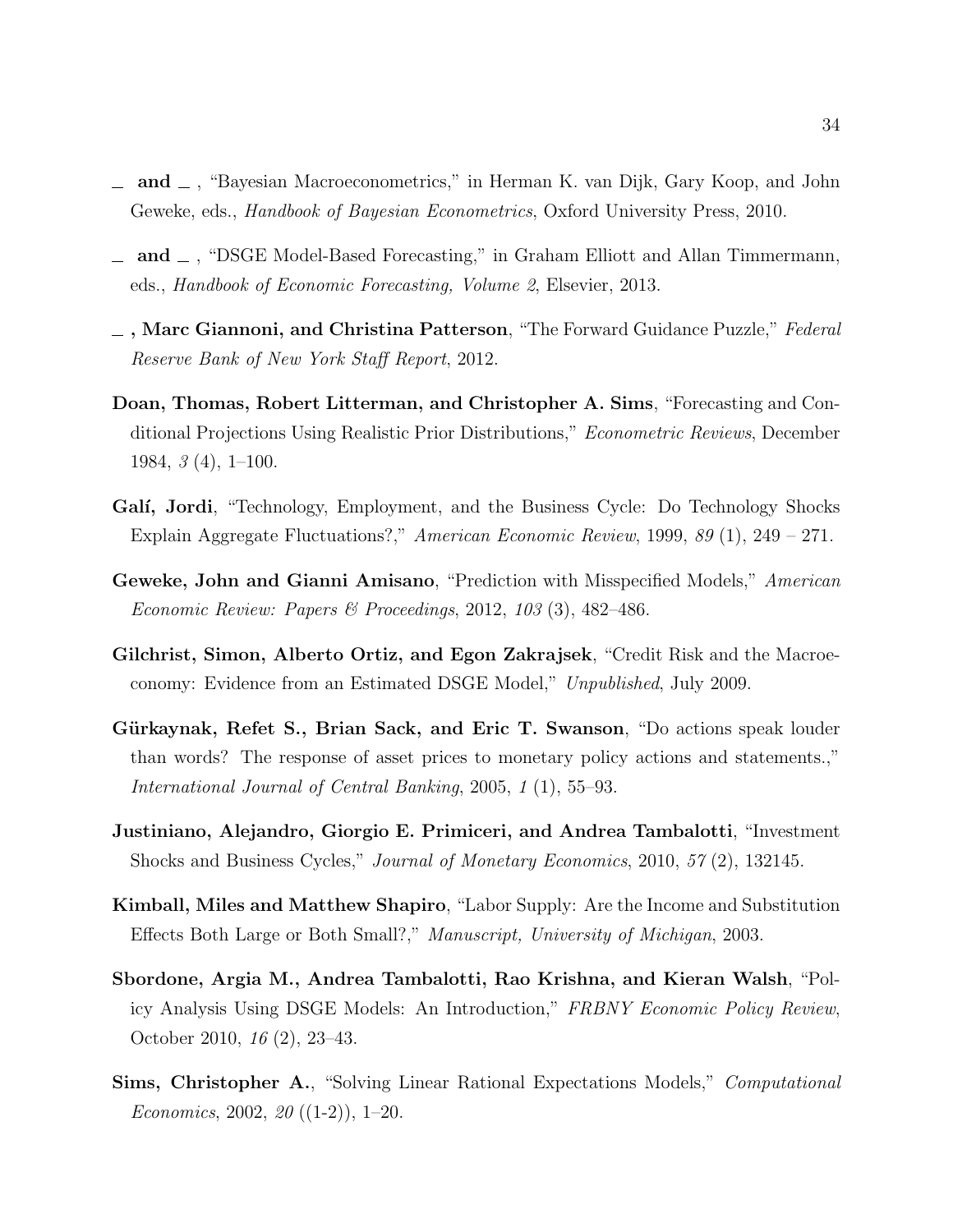<span id="page-36-1"></span><span id="page-36-0"></span>Smets, Frank and Raf Wouters, "Shocks and Frictions in US Business Cycles: A Bayesian DSGE Approach," American Economic Review, 2007, 97 (3), 586 – 606.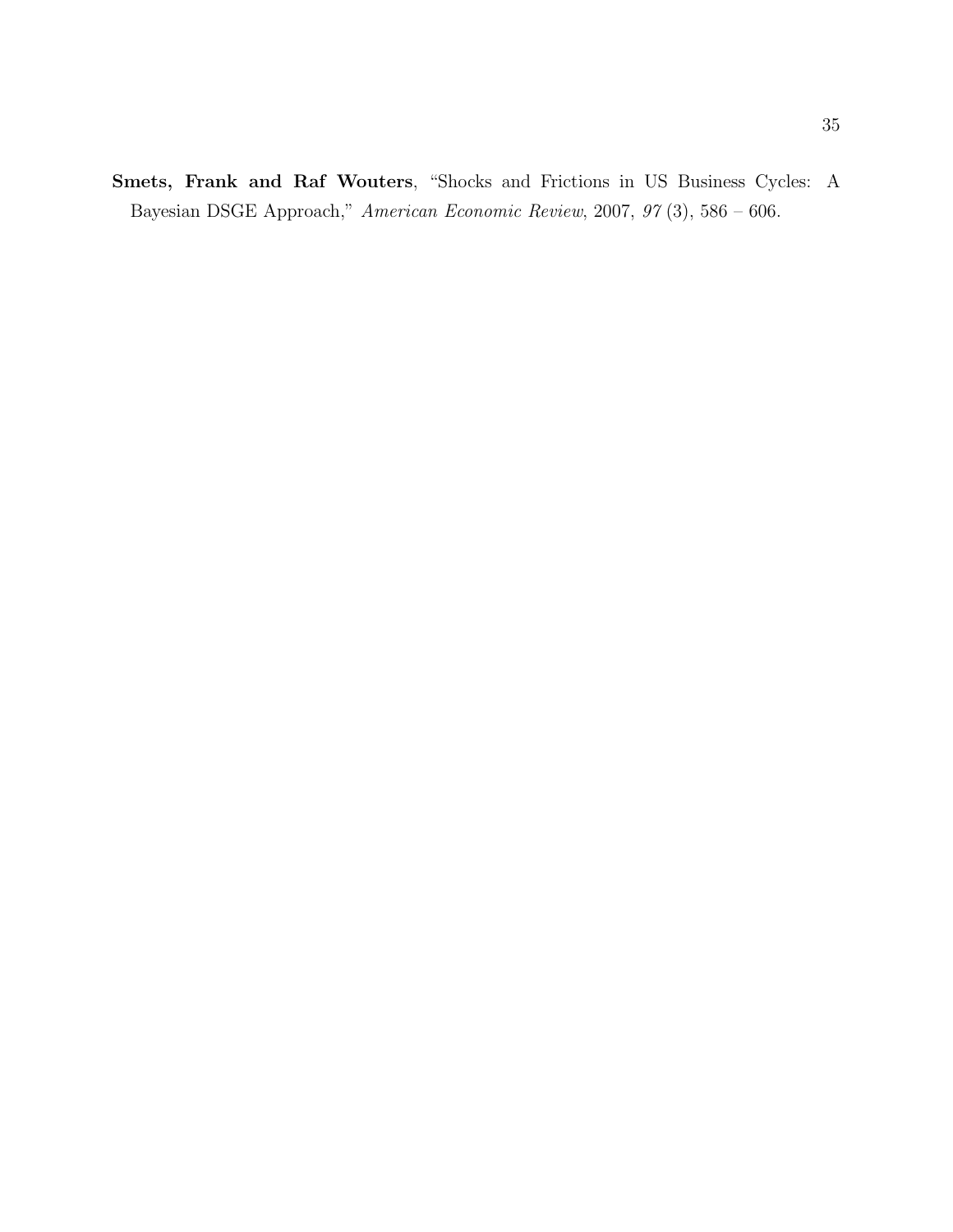| Parameters                                                 | Prior Mean | Prior Stdd | Post Mean   | $90\%$ Lower Band | $90\%$ Upper Band |  |  |  |  |
|------------------------------------------------------------|------------|------------|-------------|-------------------|-------------------|--|--|--|--|
|                                                            |            |            |             |                   |                   |  |  |  |  |
| <b>Policy Parameters</b>                                   |            |            |             |                   |                   |  |  |  |  |
| $\pi_*$                                                    | $2.000\,$  | 0.250      | $2.392\,$   | $2.128\,$         | 2.651             |  |  |  |  |
| $\psi_\pi$                                                 | 2.000      | 0.250      | $2.132\,$   | 1.869             | 2.384             |  |  |  |  |
| $\psi_y$                                                   | 0.200      | 0.100      | 0.253       | $0.151\,$         | 0.360             |  |  |  |  |
| $\rho_r$                                                   | 0.500      | 0.200      | 0.800       | 0.763             | $0.836\,$         |  |  |  |  |
| $\sigma_r$                                                 | 0.200      | 4.000      | 0.139       | 0.124             | $0.156\,$         |  |  |  |  |
| <b>Nominal Rigidities Parameters</b>                       |            |            |             |                   |                   |  |  |  |  |
| $\zeta_p$                                                  | 0.750      | 0.100      | 0.878       | 0.853             | $\,0.904\,$       |  |  |  |  |
| $\zeta_w$                                                  | 0.750      | 0.100      | $\,0.902\,$ | 0.870             | 0.933             |  |  |  |  |
| Other "Endogenous Propagation and Steady State" Parameters |            |            |             |                   |                   |  |  |  |  |
| $\alpha$                                                   | 0.330      | 0.020      | $0.351\,$   | 0.346             | $0.356\,$         |  |  |  |  |
| $a^{\prime\prime}$                                         | 0.200      | 0.100      | 0.286       | 0.119             | $0.452\,$         |  |  |  |  |
| $\boldsymbol{h}$                                           | 0.700      | 0.050      | 0.730       | 0.671             | 0.790             |  |  |  |  |
| $S^{\prime\prime}$                                         | 4.000      | 1.500      | 4.013       | 2.986             | $5.056\,$         |  |  |  |  |
| $\nu_l$                                                    | $2.000\,$  | 0.750      | $1.310\,$   | $0.502\,$         | $2.052\,$         |  |  |  |  |
| $r_\ast$                                                   | 1.500      | 1.000      | $0.305\,$   | 0.046             | 0.557             |  |  |  |  |
| $\gamma$                                                   | 2.750      | 0.500      | 1.726       | 1.331             | $\;\:2.095$       |  |  |  |  |
| $g_*$                                                      | 0.300      | 0.100      | 0.185       | 0.086             | 0.282             |  |  |  |  |
| $\zeta_{sp,b}$                                             | 0.050      | 0.020      | 0.081       | 0.048             | $0.112\,$         |  |  |  |  |
| $SP_*$                                                     | 2.000      | 0.500      | 1.112       | 0.738             | 1.474             |  |  |  |  |
| $\rho s$ and $\sigma s$                                    |            |            |             |                   |                   |  |  |  |  |
| $\rho_z$                                                   | $0.400\,$  | 0.250      | 0.473       | $\,0.344\,$       | $0.607\,$         |  |  |  |  |
| $\rho_{\phi}$                                              | 0.750      | 0.150      | 0.308       | 0.188             | 0.428             |  |  |  |  |
| $\rho_{\lambda_f}$                                         | 0.750      | 0.150      | 0.500       | 0.400             | 0.606             |  |  |  |  |
| $\rho_\mu$                                                 | 0.750      | 0.150      | 0.994       | 0.989             | 1.000             |  |  |  |  |
| $\rho_g$                                                   | 0.750      | 0.150      | 0.931       | 0.849             | 0.999             |  |  |  |  |
| $\rho_{\sigma_w}$                                          | $0.750\,$  | $0.150\,$  | 0.960       | $\,0.931\,$       | $\,0.991\,$       |  |  |  |  |
| $\sigma_z$                                                 | 0.300      | 4.000      | 0.778       | $0.686\,$         | 0.867             |  |  |  |  |
| $\sigma_{\phi}$                                            | $3.000\,$  | 4.000      | 29.082      | 13.474            | 44.661            |  |  |  |  |
| $\sigma_{\lambda_f}$                                       | $0.200\,$  | 4.000      | $\,0.084\,$ | 0.069             | 0.098             |  |  |  |  |
| $\sigma_{\mu}$                                             | $0.750\,$  | 4.000      | $0.356\,$   | 0.271             | 0.438             |  |  |  |  |
| $\sigma_g$                                                 | $0.500\,$  | 4.000      | 0.226       | 0.178             | 0.271             |  |  |  |  |
| $\sigma_{\sigma_w}$                                        | $0.050\,$  | 4.000      | $\,0.084\,$ | $0.074\,$         | $\,0.093\,$       |  |  |  |  |

<span id="page-37-0"></span>Table 1: Prior and Posterior for the DSGE Model Parameters

Note: The values reported for the parameters  $\pi_*, r_*, \gamma$ , and  $SP_*$  are expressed in annualized terms. The following parameters are fixed:  $\delta = 0.025$ ,  $\nu_m = 2$ ,  $\lambda_w = 0.3$ ,  $\chi' = 0.1$ ,  $\lambda_f = 0.15$ ,  $F(\bar{\omega}) = 0.0075$ ,  $\gamma^e =$ 0.99.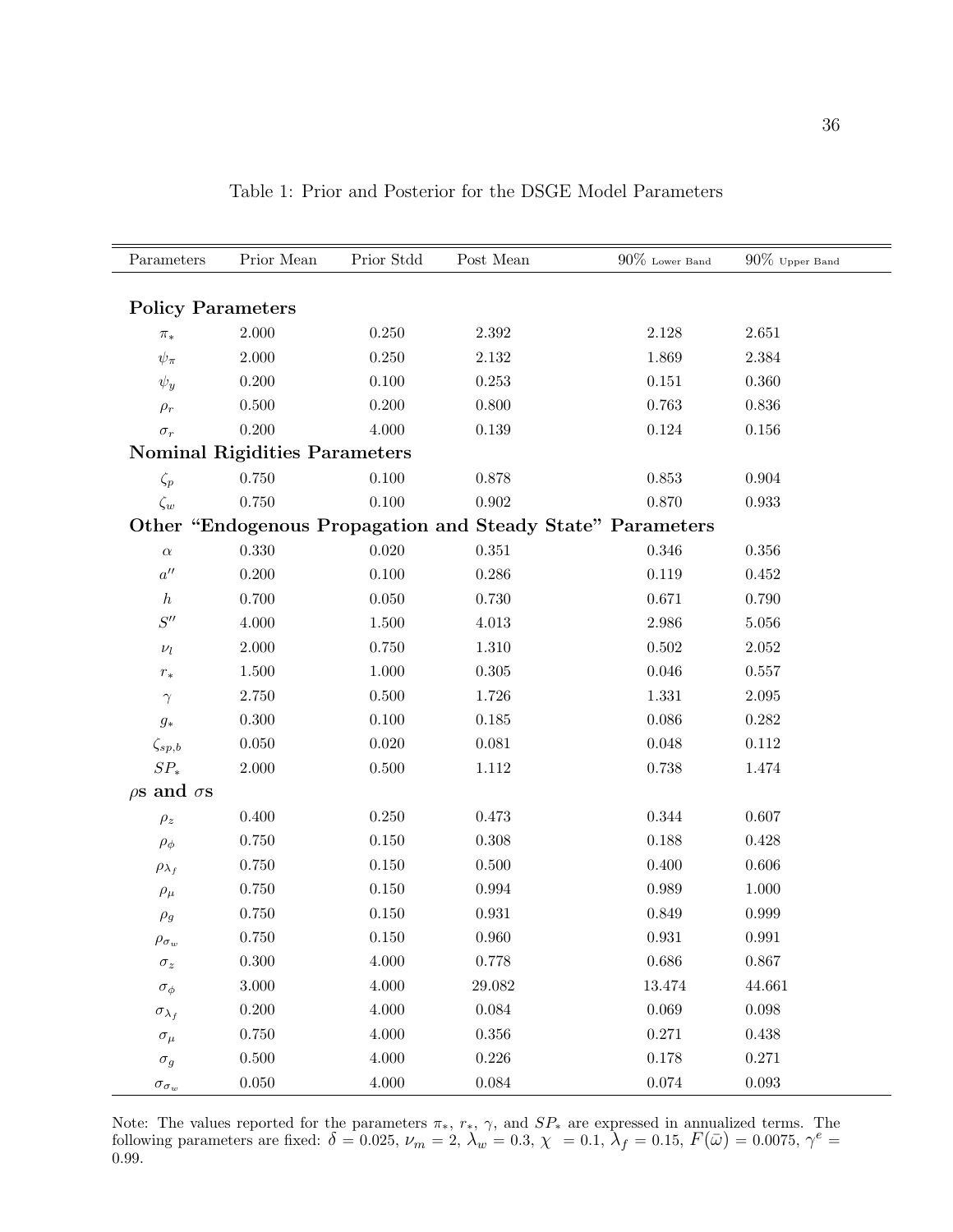<span id="page-38-1"></span>

<span id="page-38-0"></span>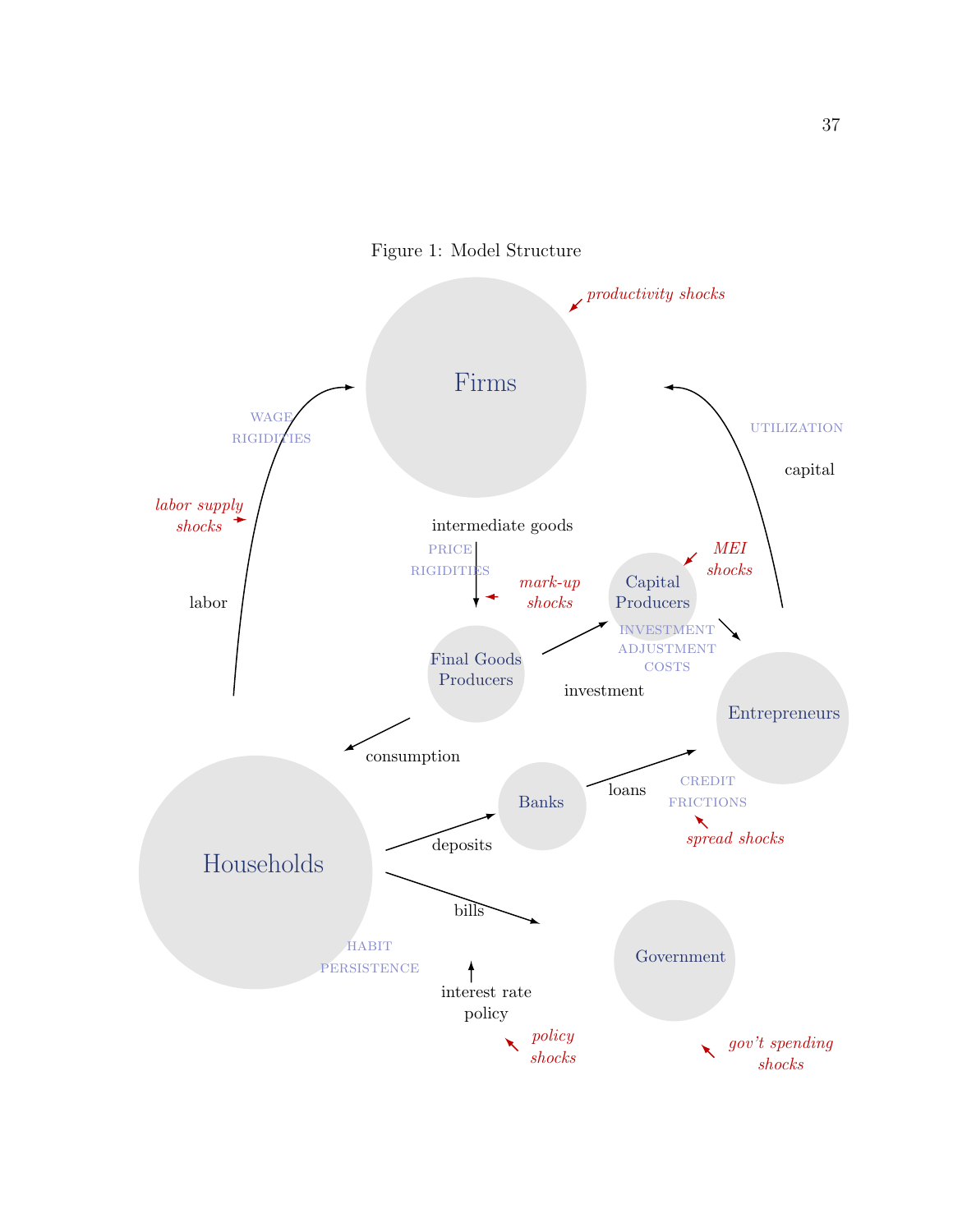<span id="page-39-0"></span>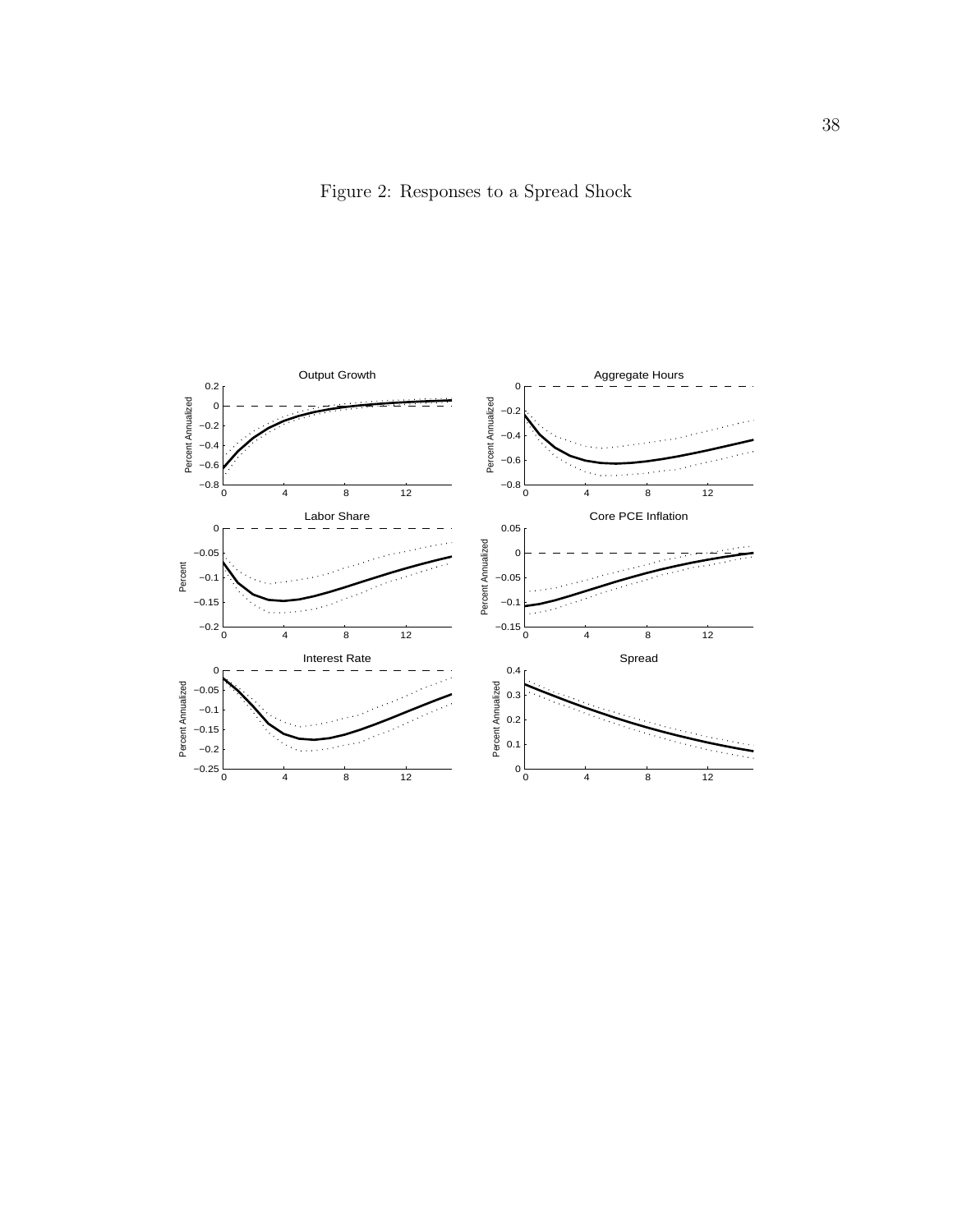<span id="page-40-0"></span>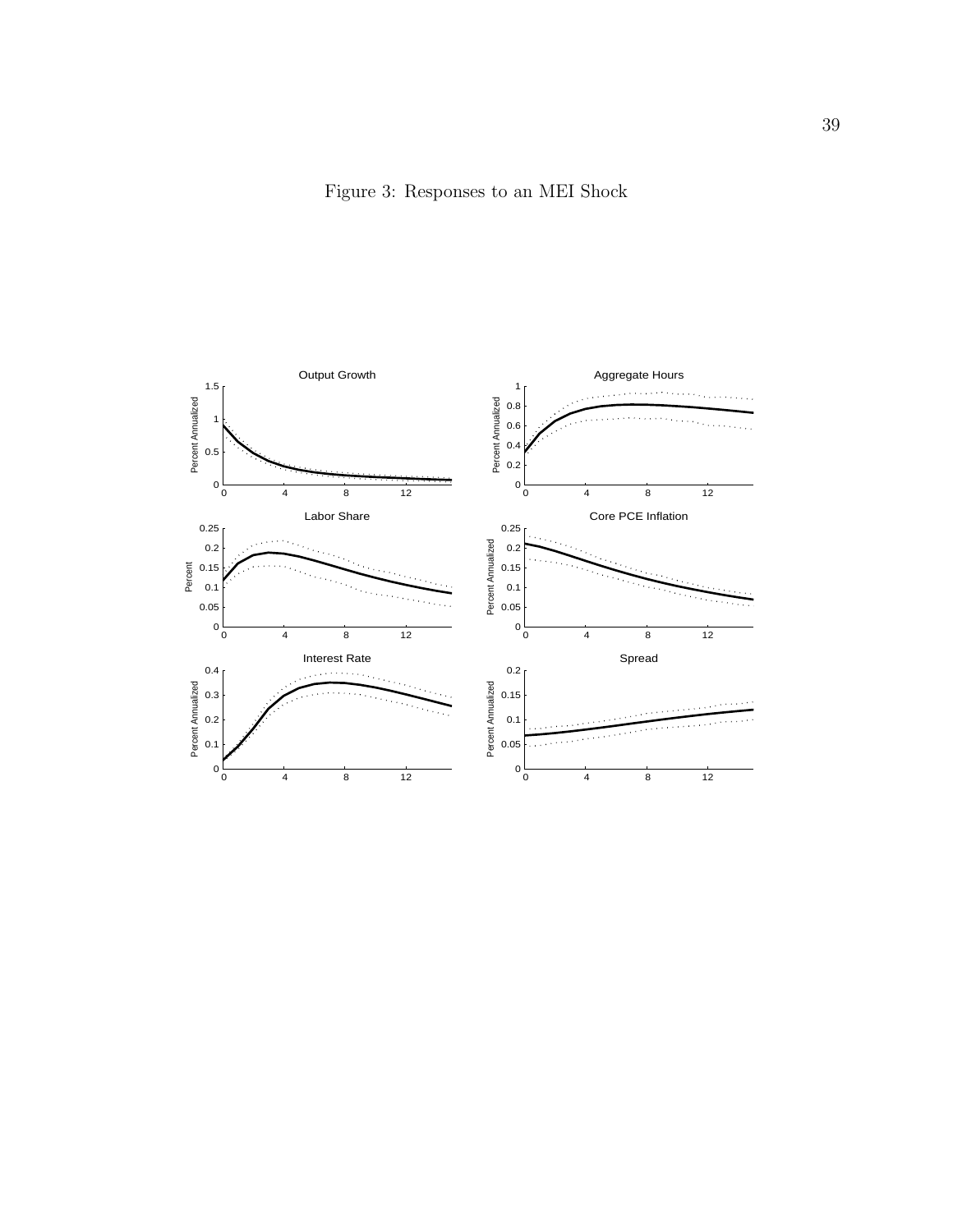<span id="page-41-0"></span>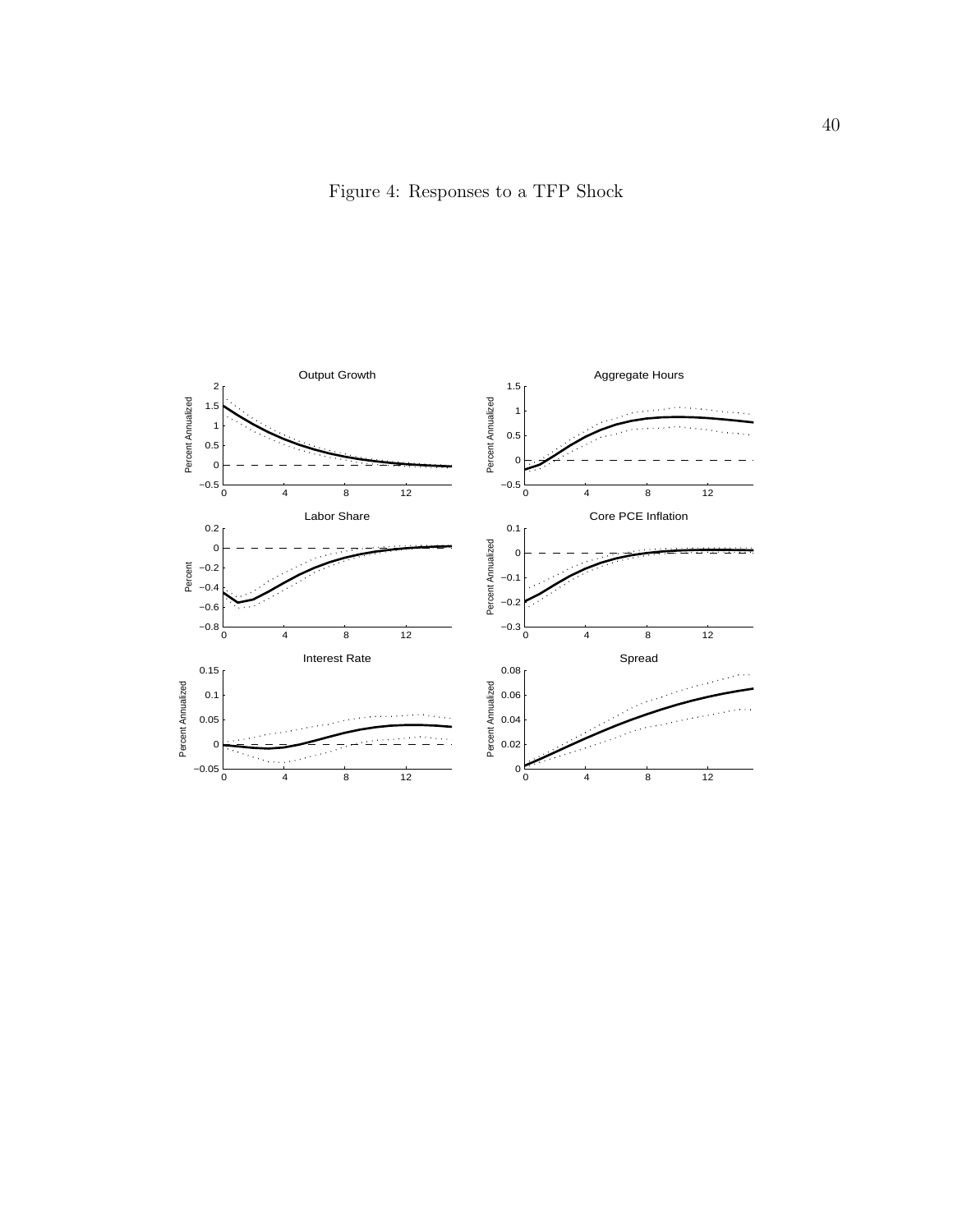<span id="page-42-0"></span>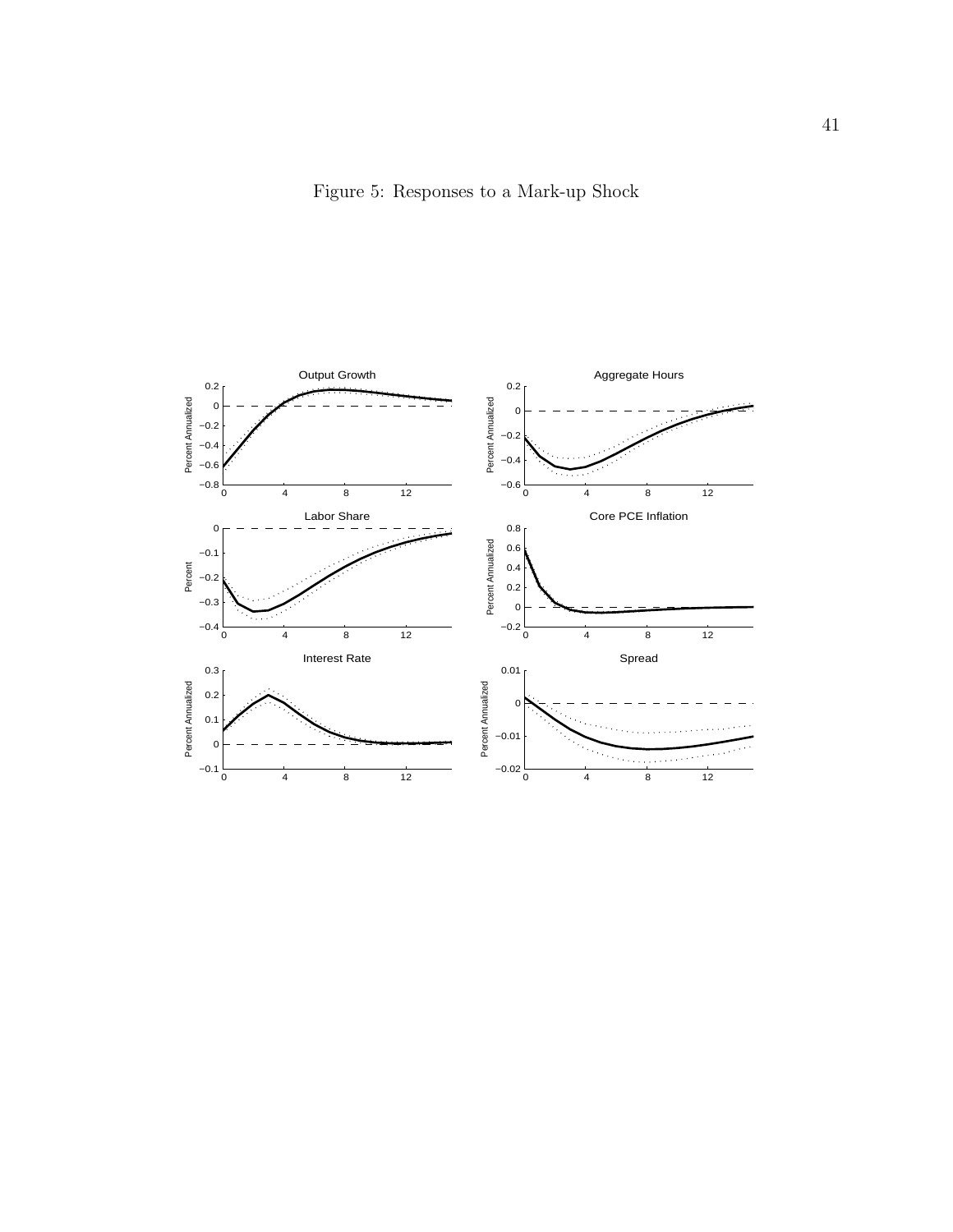<span id="page-43-0"></span>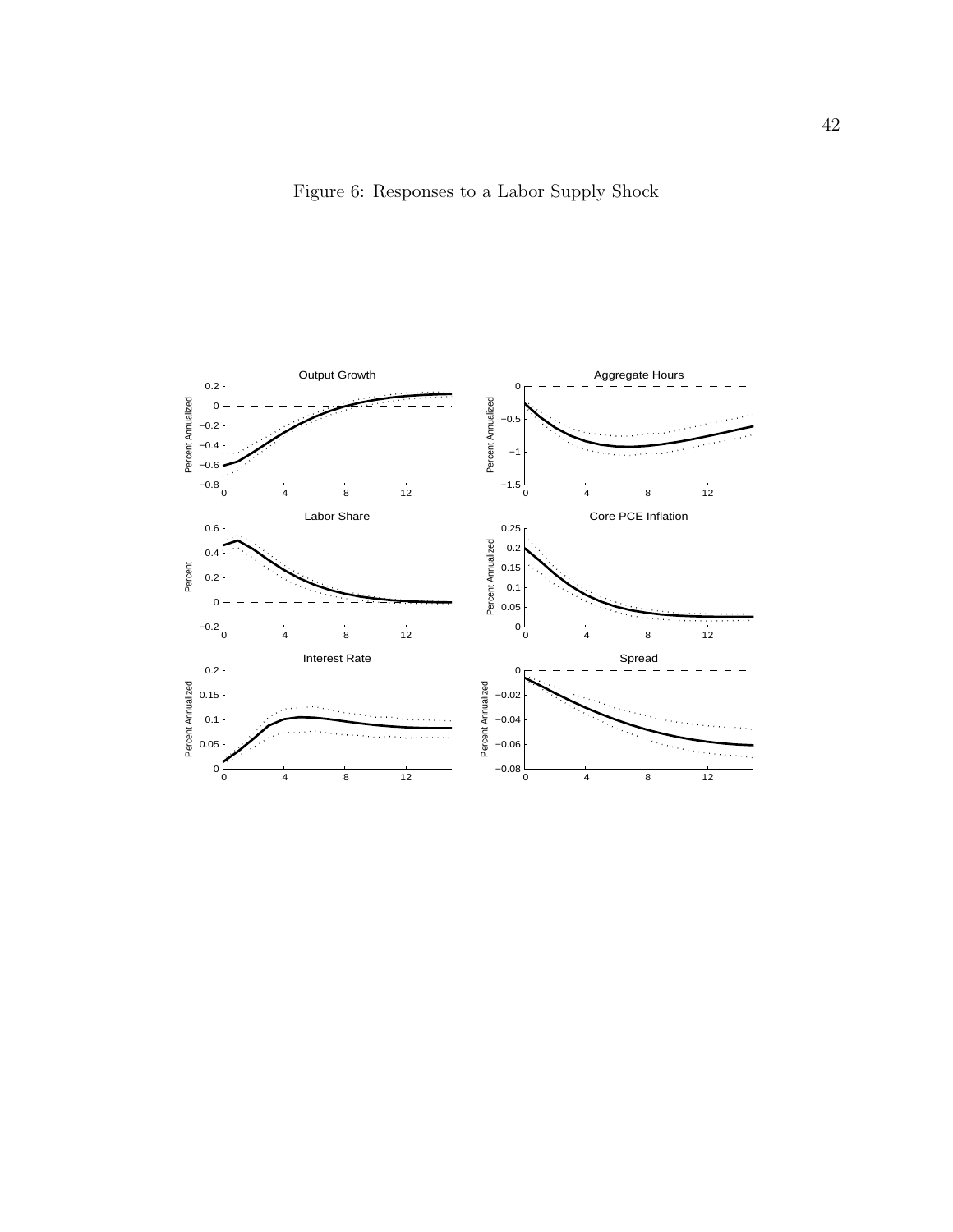<span id="page-44-0"></span>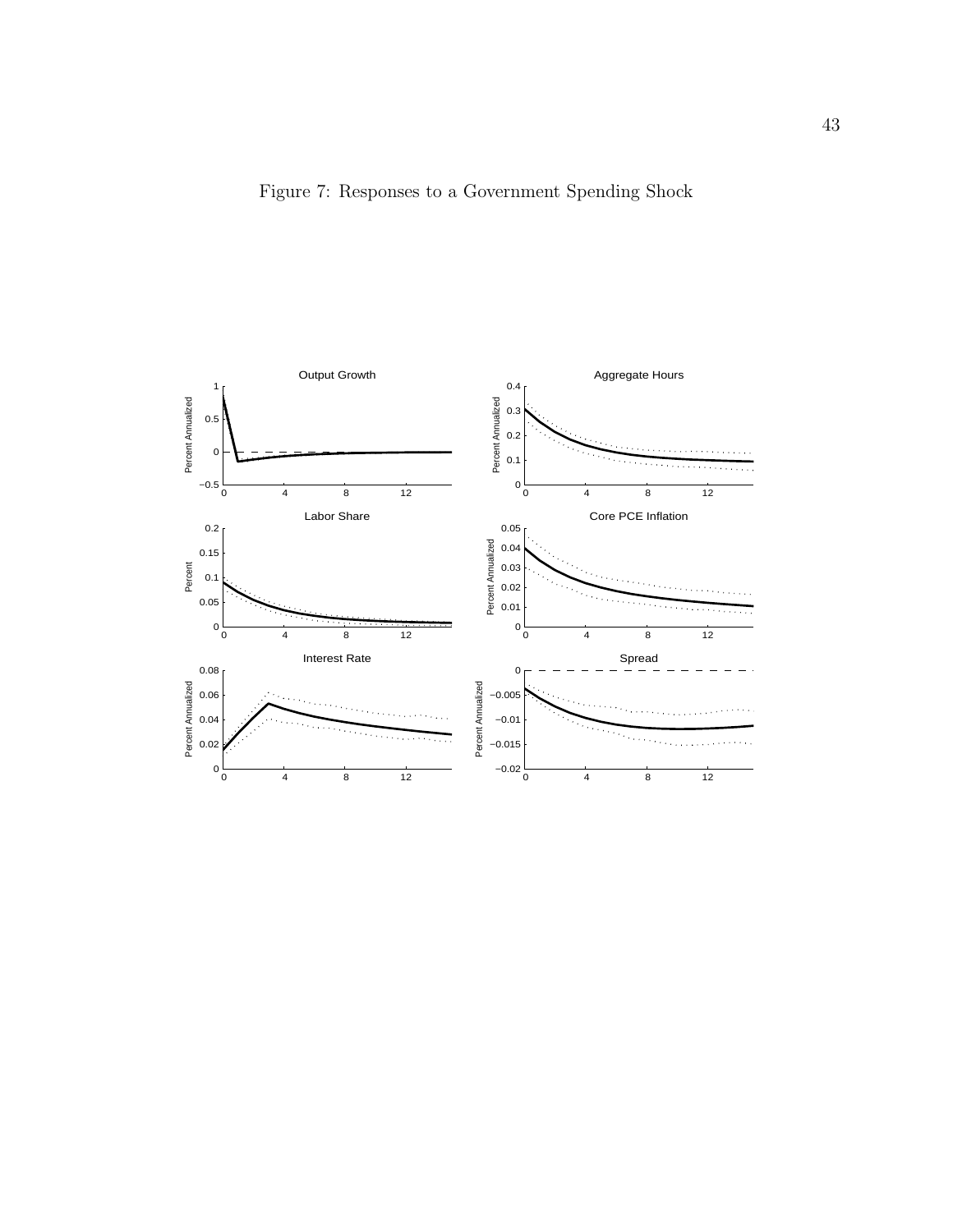<span id="page-45-0"></span>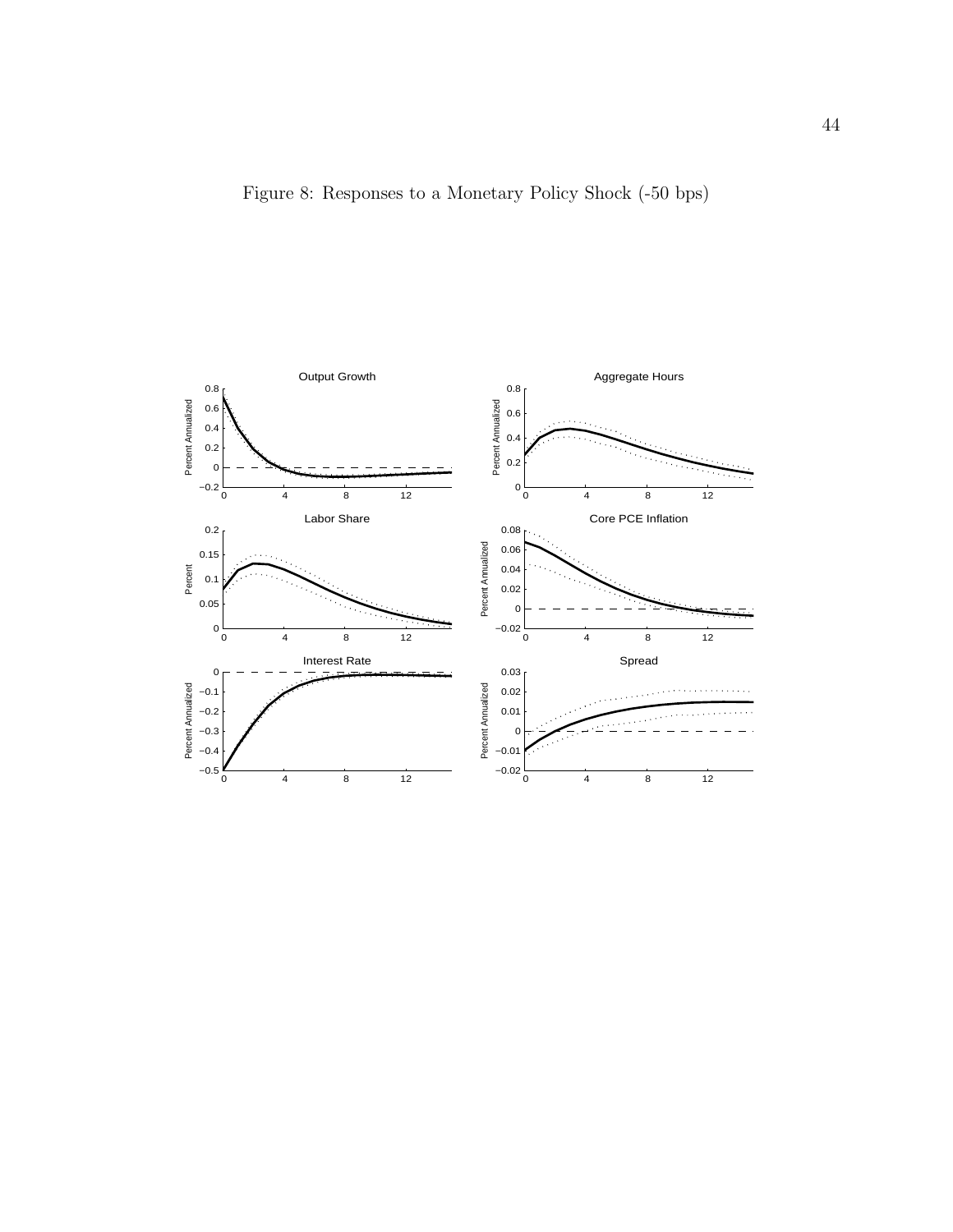<span id="page-46-0"></span>

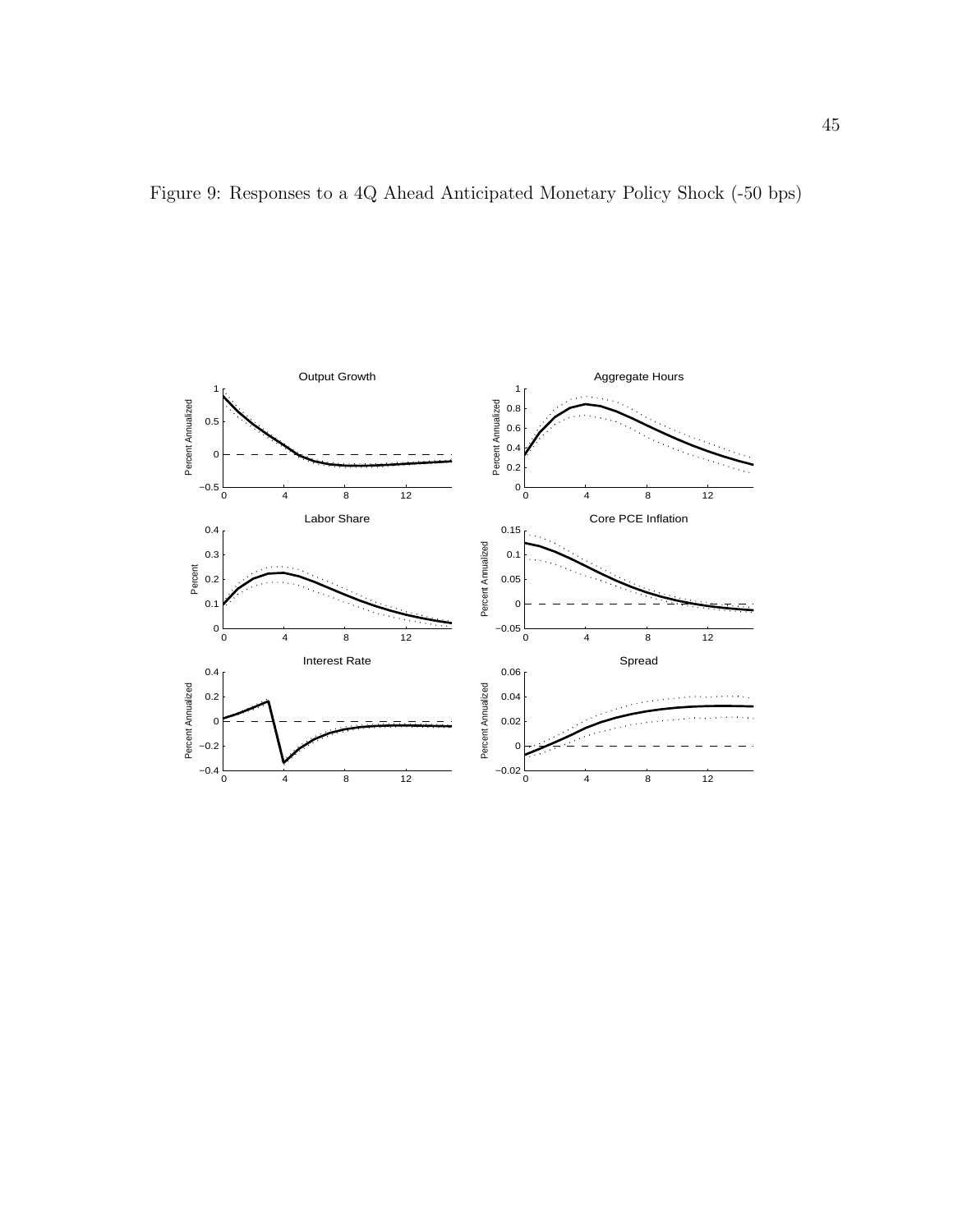<span id="page-47-0"></span>

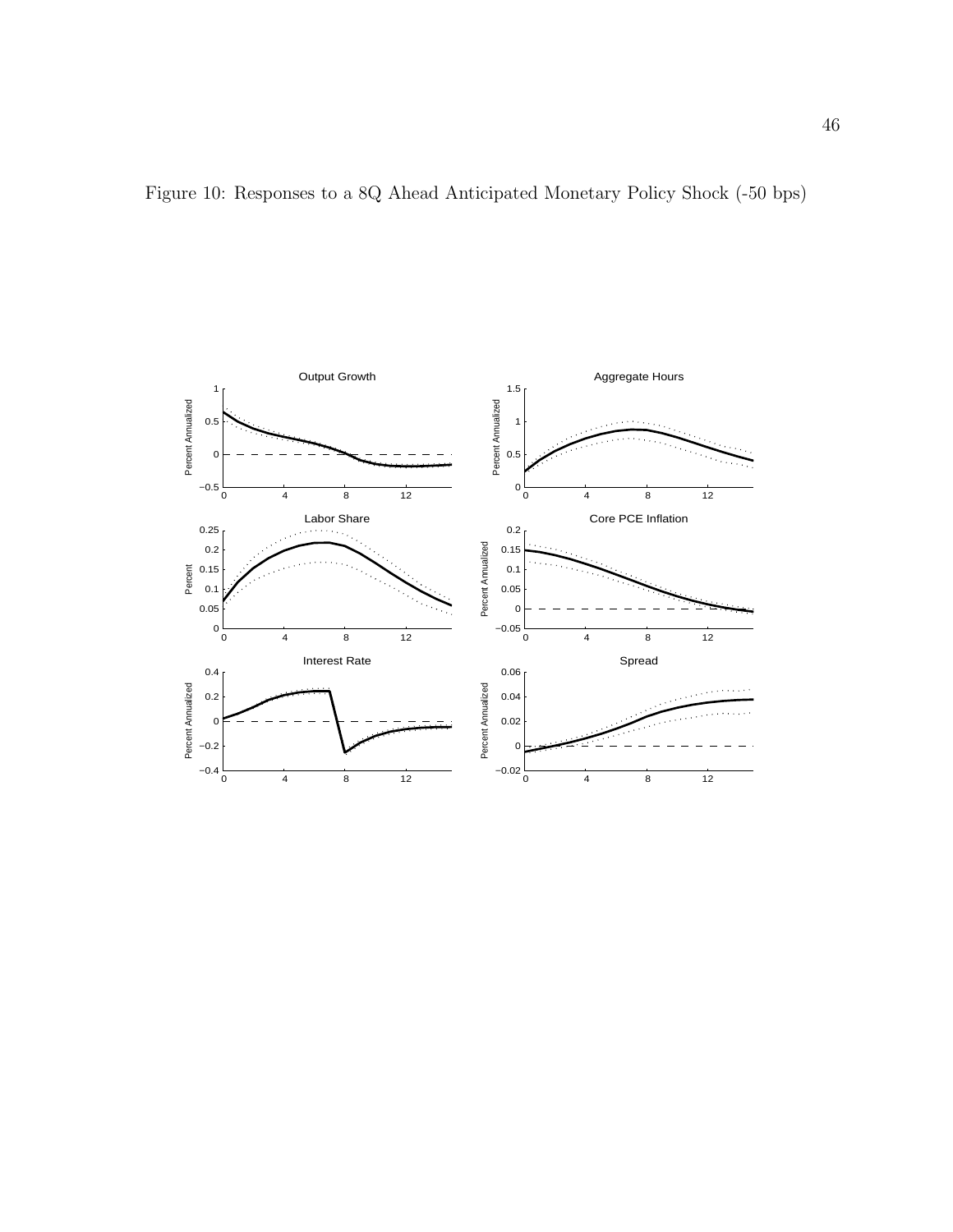<span id="page-48-0"></span>

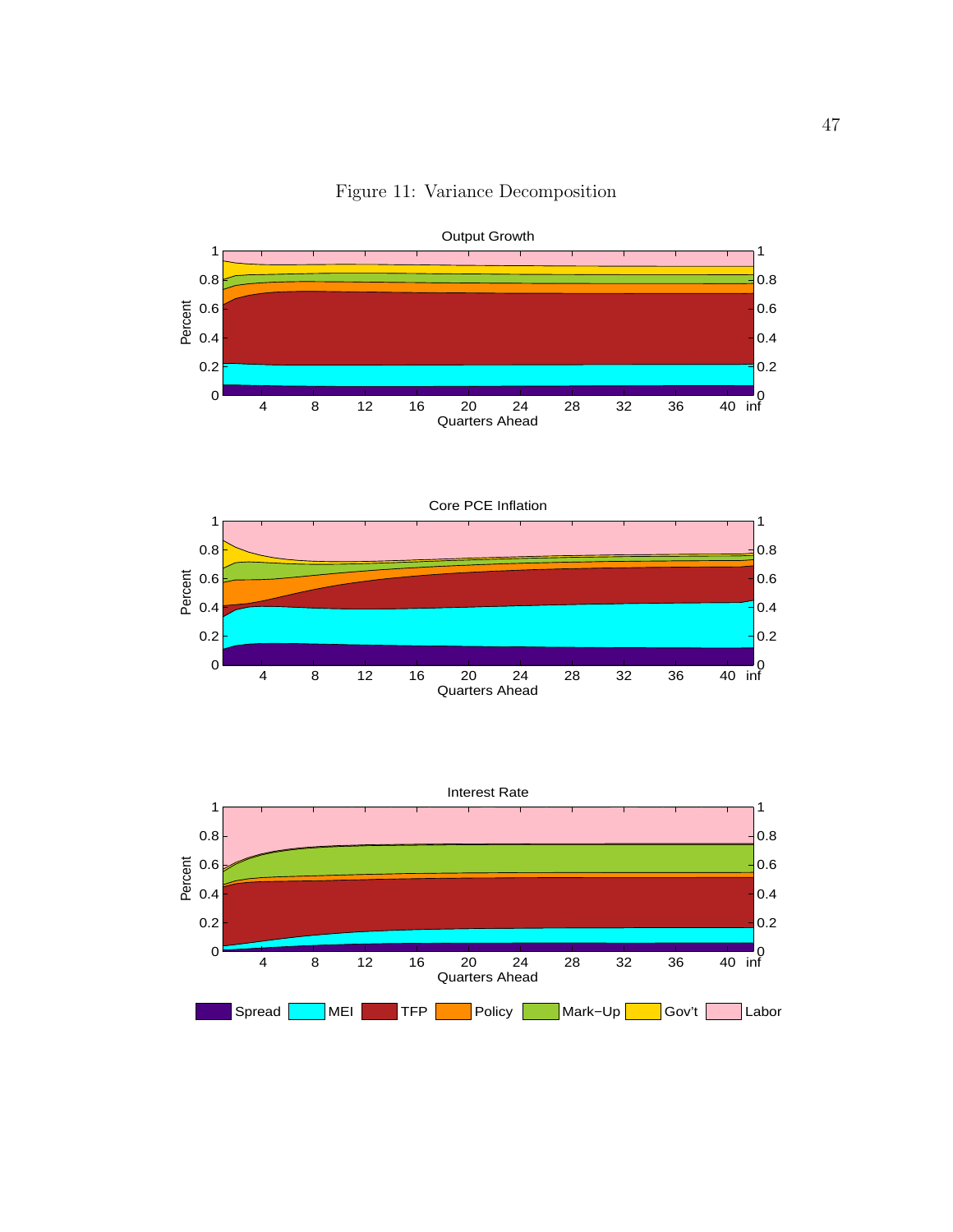<span id="page-49-0"></span>



The shock decomposition is presented for the realized data as well as the forecast. The solid lines (black for realized data, red for mean forecast) show each variable in deviation from its steady state. The bars represent the shock contributions; specifically, the bars for each shock represent the counterfactual values for the observables (in deviations from the mean) obtained by setting all other shocks to zero.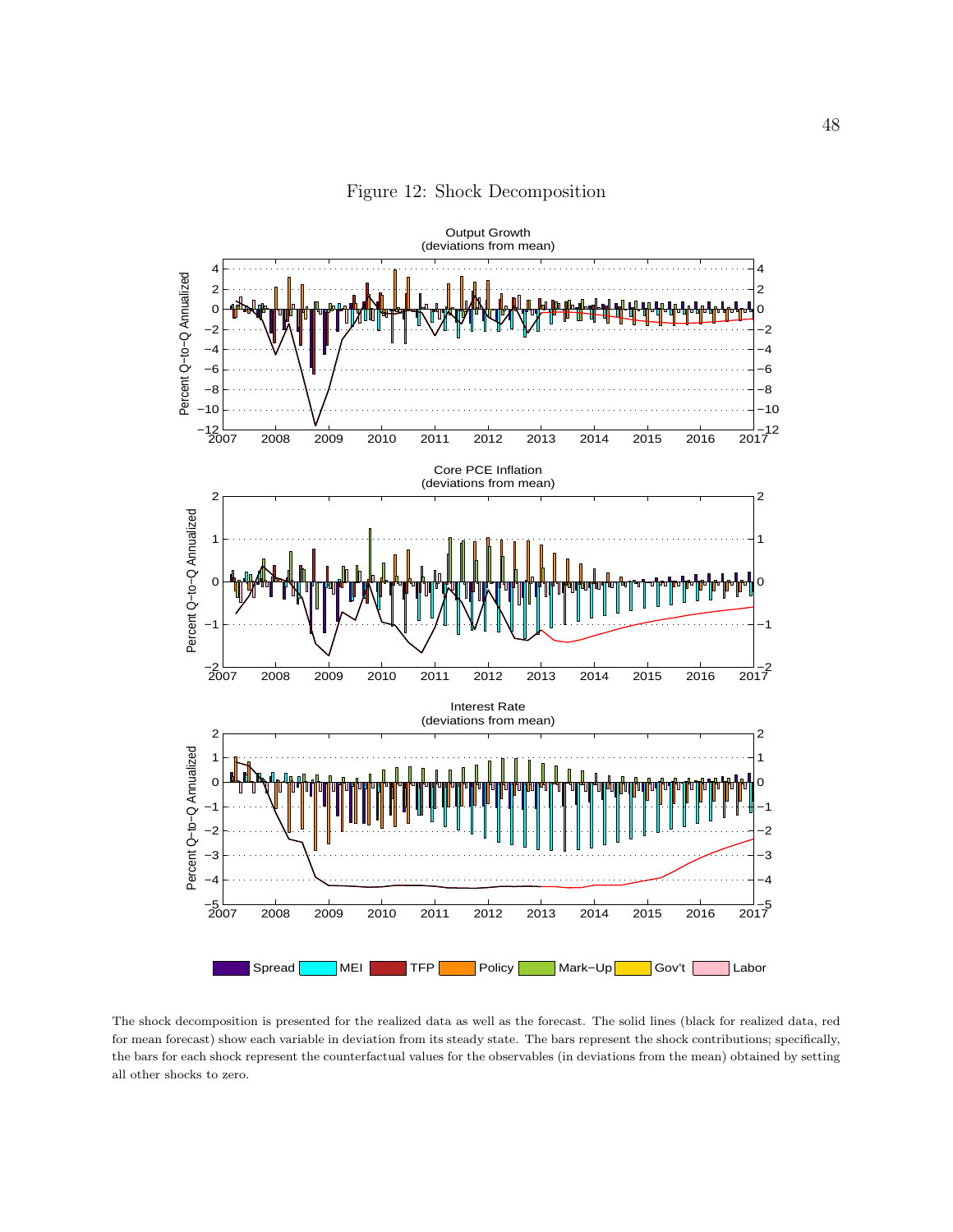<span id="page-50-0"></span>Figure 13: Forecasts



Black lines indicate data, red lines indicate mean forecasts, and shaded areas mark the uncertainty associated with our forecast as 50, 60, 70, 80, and 90 percent probability intervals.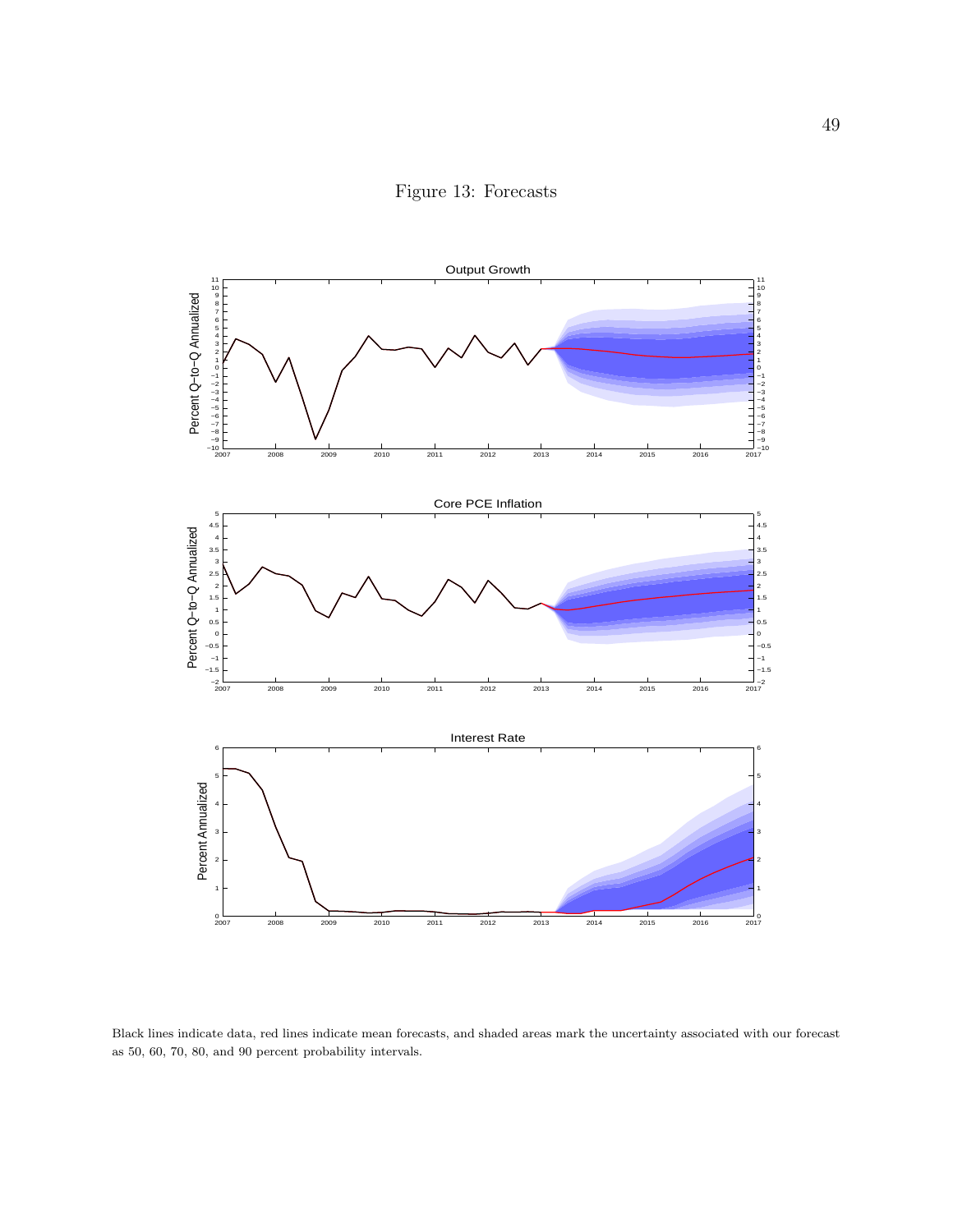<span id="page-51-0"></span>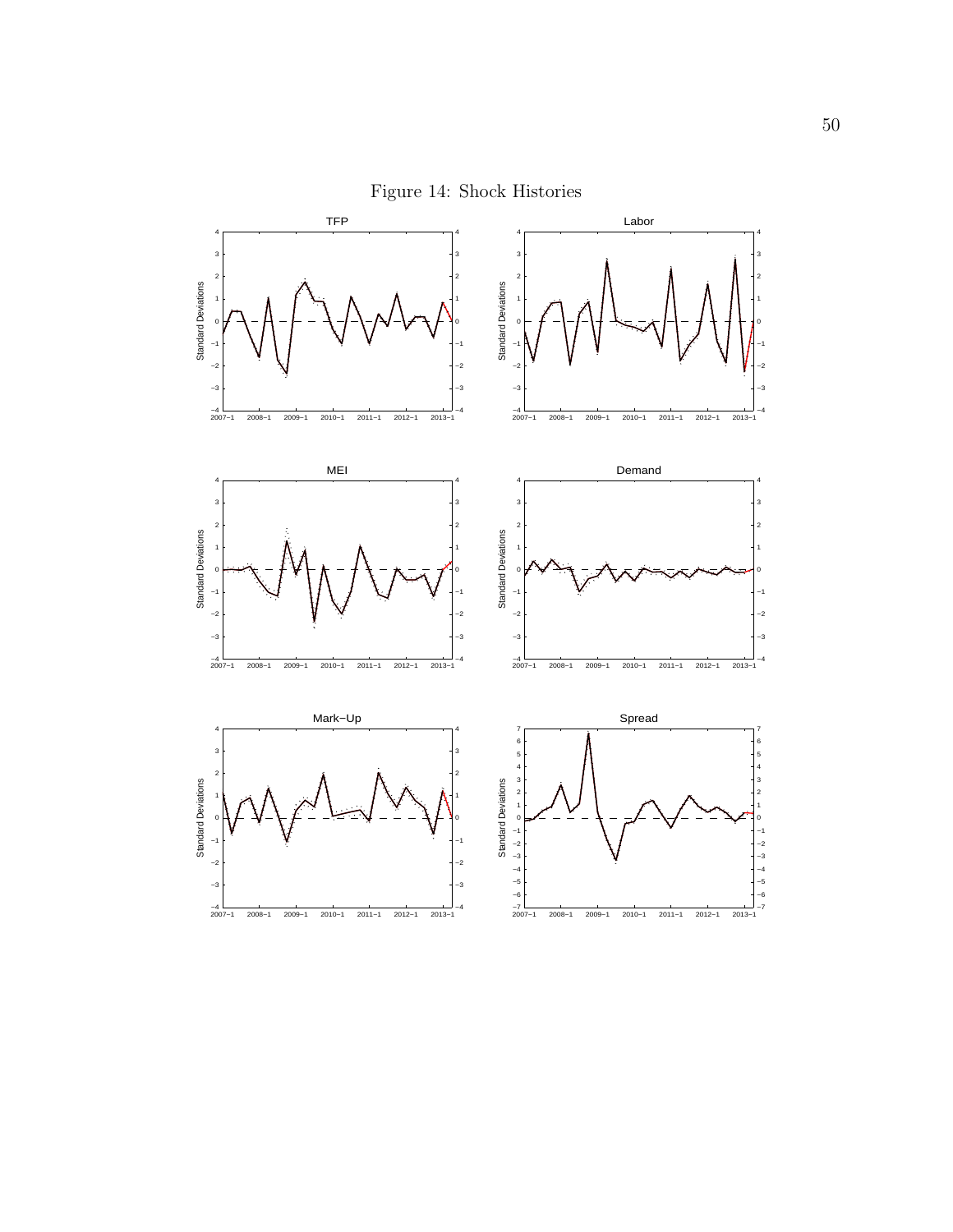

Figure 15: Anticipated Shock Histories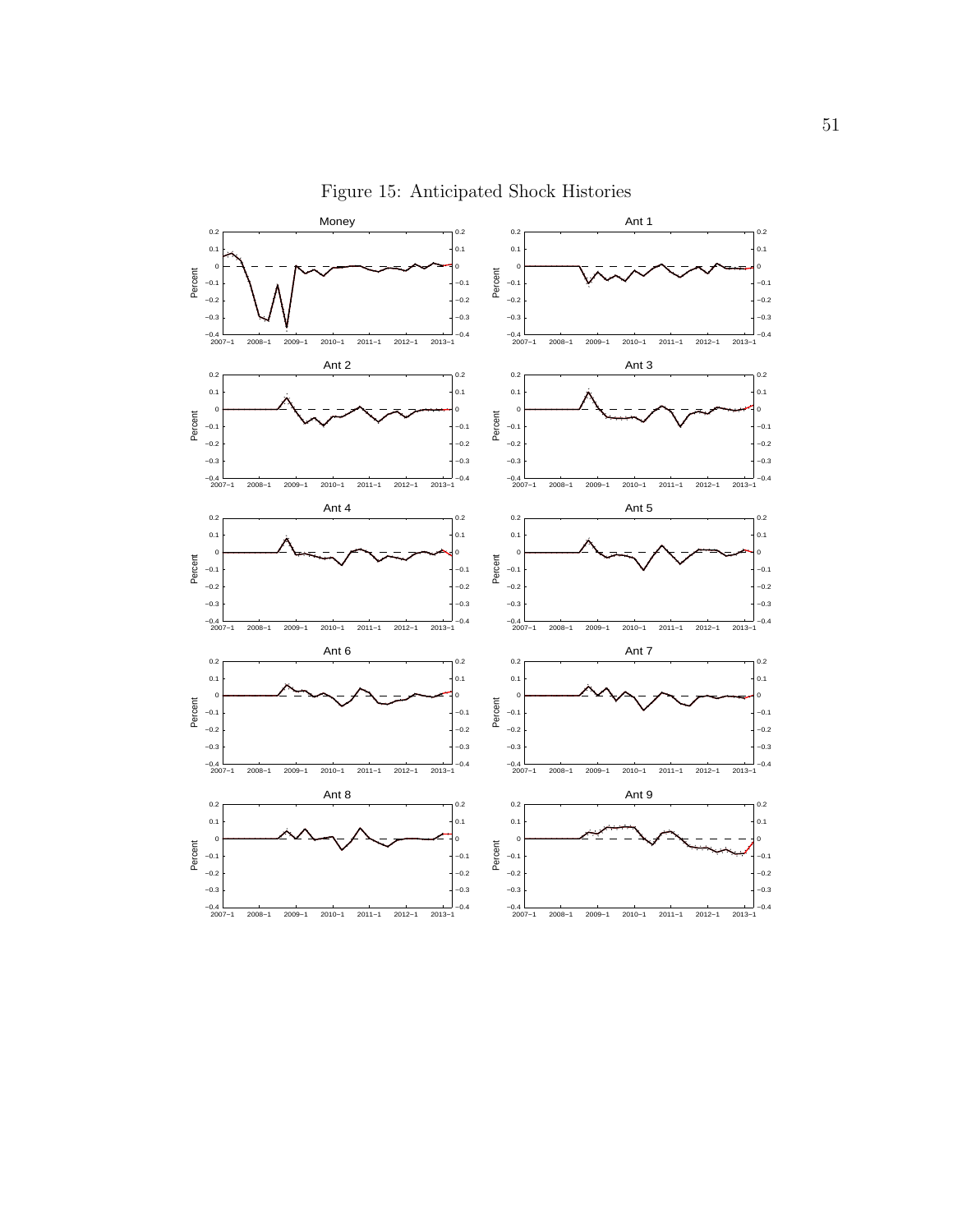

<span id="page-53-0"></span>Figure 16: Real-Time Forecasts November 2010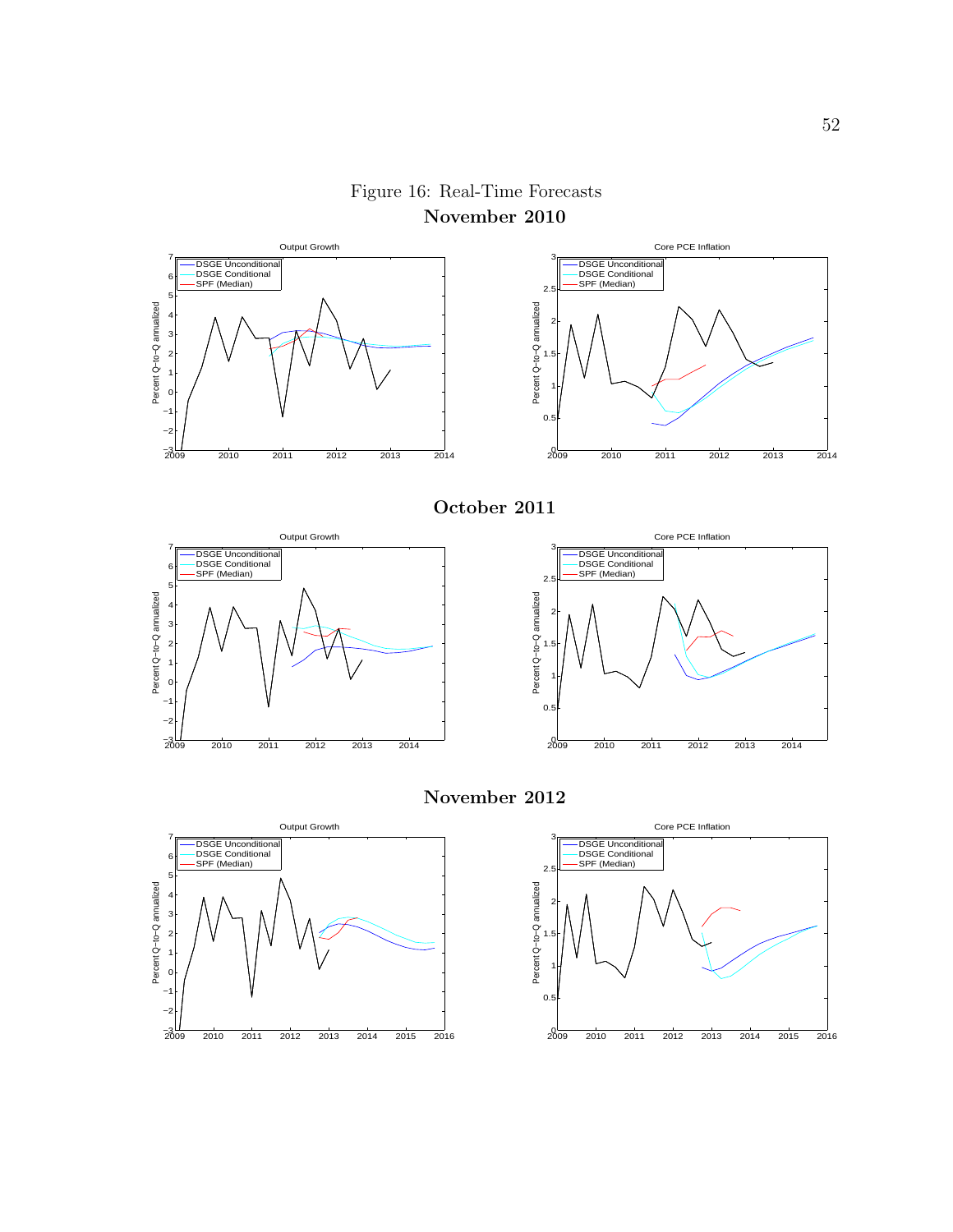

<span id="page-54-0"></span>Figure 17: Real-Time Forecast Progression